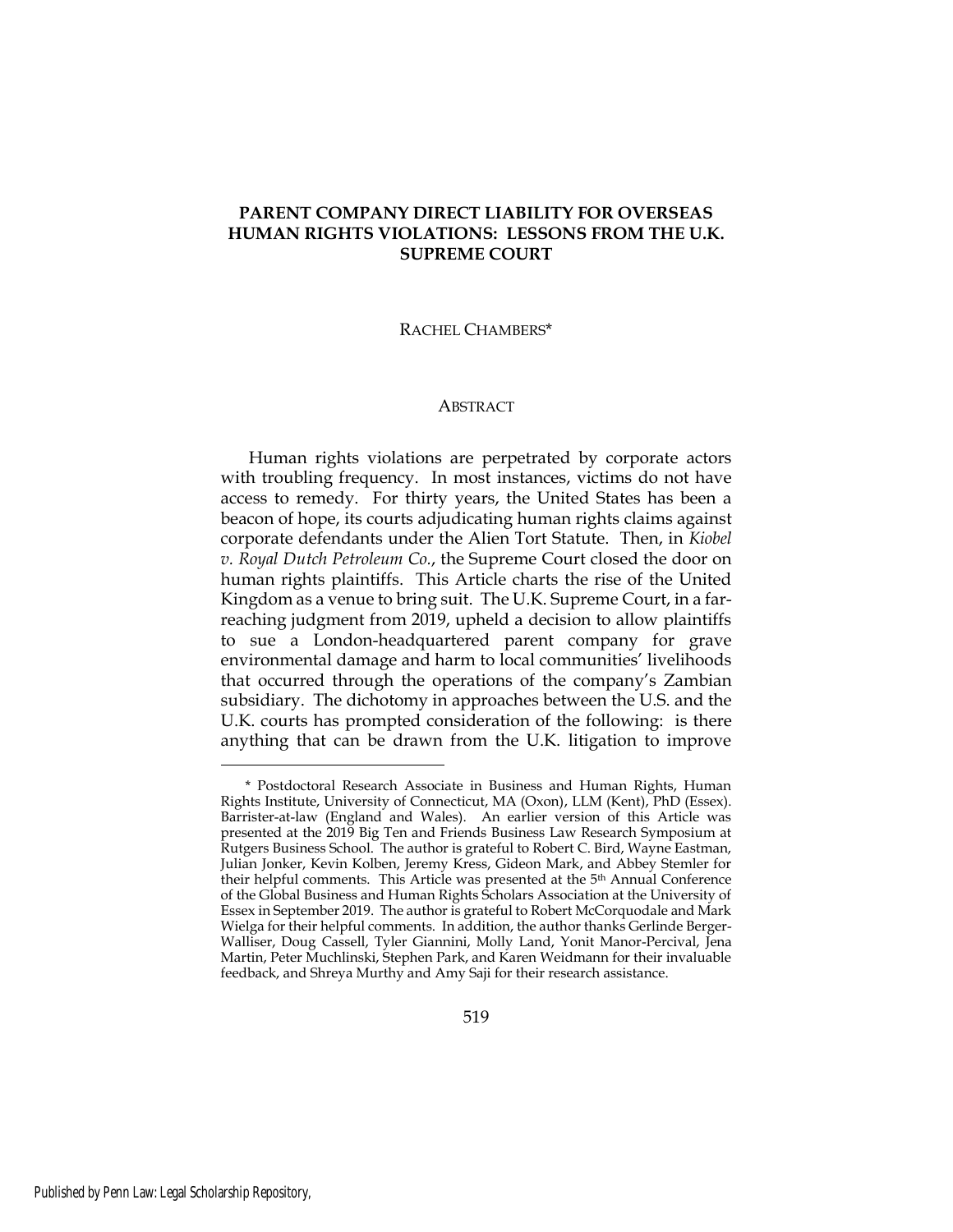access to remedy in the U.S. courts for victims of human rights violations by corporate actors? This Article concludes that the argument used in the U.K. case law to attribute liability directly to parent companies should be taken up in the United States.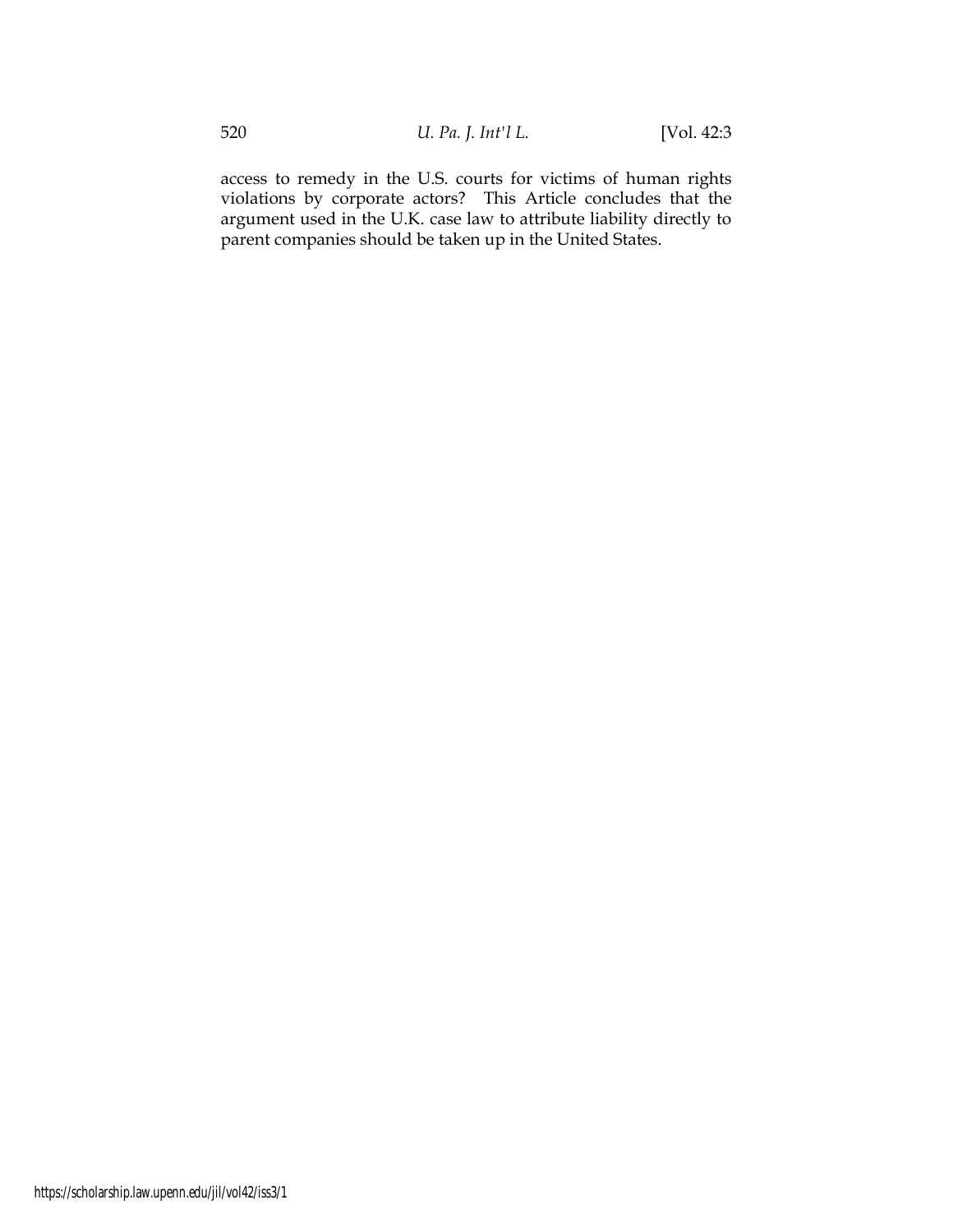# TABLE OF CONTENTS

| I.   |                                                                         |  |  |
|------|-------------------------------------------------------------------------|--|--|
| Π.   | Barriers to Transnational Business and Human Rights                     |  |  |
|      | Litigation: The Role of the Corporate Veil 526                          |  |  |
|      | Business and Human Rights Litigation: The Global<br>$\mathfrak{a}.$     |  |  |
|      |                                                                         |  |  |
|      | b.                                                                      |  |  |
|      | Arguments in Favor of Parent Company Liability  532<br>$\mathcal{C}$ .  |  |  |
| III. | Transnational Business and Human Rights Litigation in                   |  |  |
|      |                                                                         |  |  |
|      | The ATS: The Rise and Fall of the Statute 535<br>$\mathfrak{a}.$        |  |  |
|      | b.                                                                      |  |  |
|      | $\mathcal{C}$ .                                                         |  |  |
|      | Acuña-Atalaya v. Newmont Mining Corp. 546<br>d.                         |  |  |
|      | Veil Piercing / Enterprise Liability 547<br>i.                          |  |  |
|      | ii.                                                                     |  |  |
|      | iii.                                                                    |  |  |
| IV.  |                                                                         |  |  |
|      | $\mathfrak{a}.$                                                         |  |  |
|      | b.                                                                      |  |  |
|      | Lungowe v. Vedanta Resources PLC 557<br>i.                              |  |  |
|      | Okpabi v. Royal Dutch Shell PLC560<br>ii.                               |  |  |
|      | iii.                                                                    |  |  |
|      | $\mathcal{C}$ .                                                         |  |  |
| V.   | Direct Liability Spreads to Other Jurisdictions566                      |  |  |
|      | Civil Law Jurisdiction Cases in which English Common<br>$\mathfrak{a}.$ |  |  |
|      |                                                                         |  |  |
|      | h.                                                                      |  |  |
| VI.  | Direct Liability as a Path Forwards for Plaintiffs in the               |  |  |
|      |                                                                         |  |  |
| VII. |                                                                         |  |  |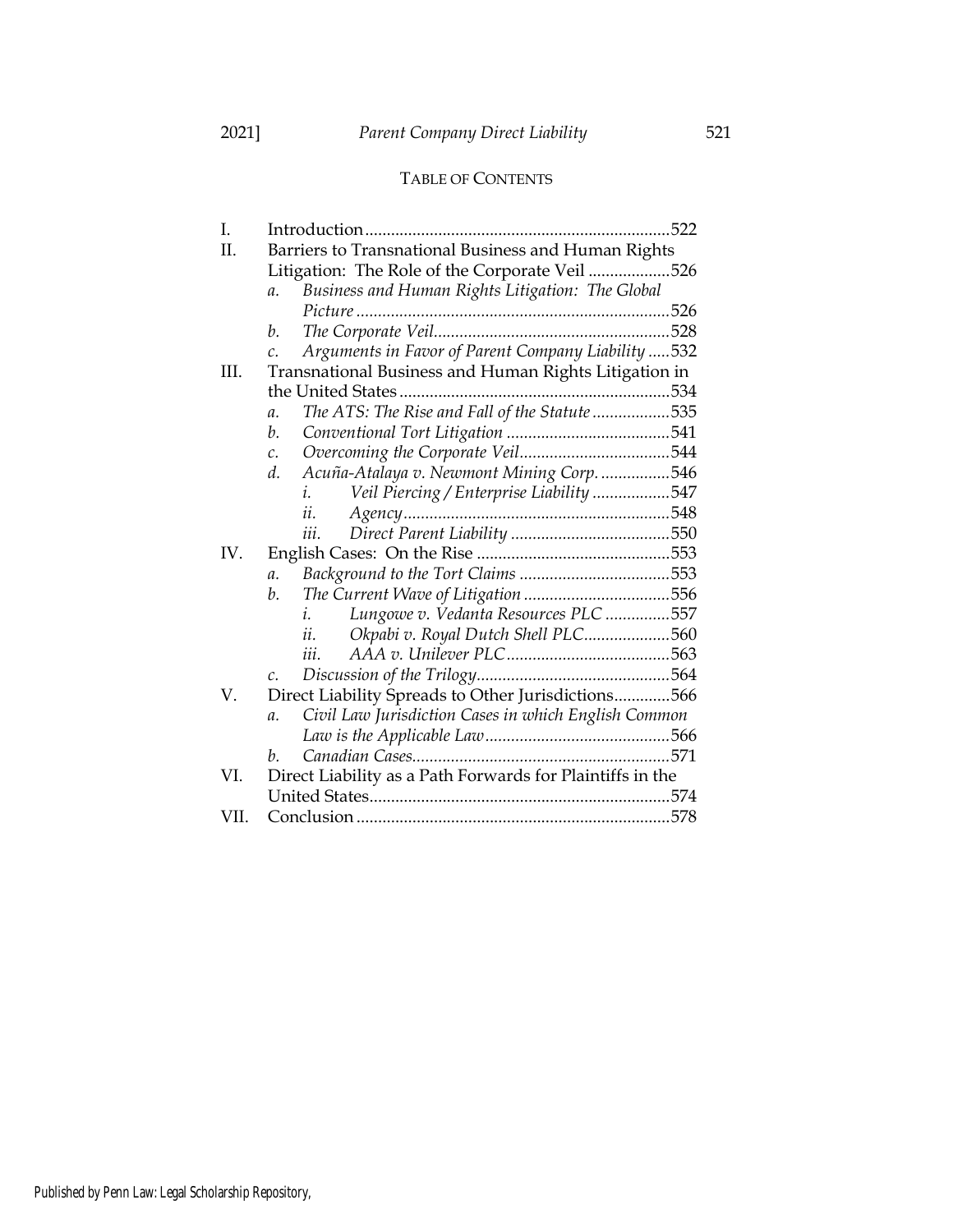### I. INTRODUCTION

Impunity for human rights violations by corporate actors is a profound and pervasive injustice in the globalized world. Transnational business frequently operates in places where victims cannot get access to remedy in local courts. There is no international forum that provides an alternative path to justice. For thirty years, until recently, the United States offered a beacon of hope through adjudication of human rights cases against corporate defendants under the Alien Tort Statute ("ATS"). Then, in *Kiobel v. Royal Dutch Petroleum Co.*, the Supreme Court closed the door on human rights plaintiffs by drastically curtailing the ATS. <sup>1</sup> Later rulings of the Supreme Court dealt further blows to plaintiffs by limiting the courts' personal jurisdiction over corporate defendants<sup>2</sup> and prohibiting ATS claims against foreign companies.<sup>3</sup> The very question of corporate liability under the statute now hangs in the balance.<sup>4</sup>

As one door closes, another has opened. The United Kingdom Supreme Court, in a far-reaching and underreported judgment from 2019,<sup>5</sup> confirmed a trend of English courts expanding the conditions under which a parent company can be held directly liable under the common law—not international law—for the tortious acts of its

[https://perma.cc/XHF8-C3MK]. For a discussion of corporate liability under the ATS, see Doug Cassel, *Corporate Aiding and Abetting of Human Rights Violations: Confusion in the Courts*, 6 NW. J. INT'L HUM. RTS. 304 (2008) and William S. Dodge, *Corporate Liability Under Customary International Law*, 43 GEO. J. INT'L. L. 1045 (2012).

<sup>5</sup> *See* Vedanta Resources PLC v. Lungowe [2019] UKSC 20 (Eng.) (affirming Lungowe v. Vedanta Resources PLC [2017] EWCA (Civ) 1528 and Lungowe v. Vedanta Resources PLC [2016] EWHC 975 (TCC)). *See also* Tara Van Ho, *Vedanta Resources PLC and Another v. Lungowe and Others*, 114 AM. J. INT'L. L 110 (2020); Dalia Palombo, *The Duty of Care of the Parent Company: A Comparison between French Law, UK Precedents and the Swiss Proposals*, 4 BUS. & HUM. RTS. J. 265 (2019).

<sup>1</sup> 569 U.S. 108 (2013).

<sup>2</sup> Daimler AG v. Bauman, 571 U.S. 117 (2014).

<sup>3</sup> Jesner v. Arab Bank, PLC, 138 S. Ct. 1386 (2018).

<sup>4</sup> Nestlé USA, Inc. v. Doe, 141 S. Ct. 188 (2020). The case has been granted certiorari before the Supreme Court on the question of corporate liability. Oral argument took place on Dec. 1, 2020. Commentary about the oral argument is cautiously optimistic for the plaintiffs. *See* Beth Van Schaack, Nestlé & Cargill v. Doe *Series: In Oral Arguments, Justices Weigh Liability for Chocolate Companies*, JUST SEC. (Dec. 7, 2020), https://www.justsecurity.org/73727/nestle-cargill-v-doeseries-in-oral-arguments-justices-weigh-liability-for-chocolate-companies/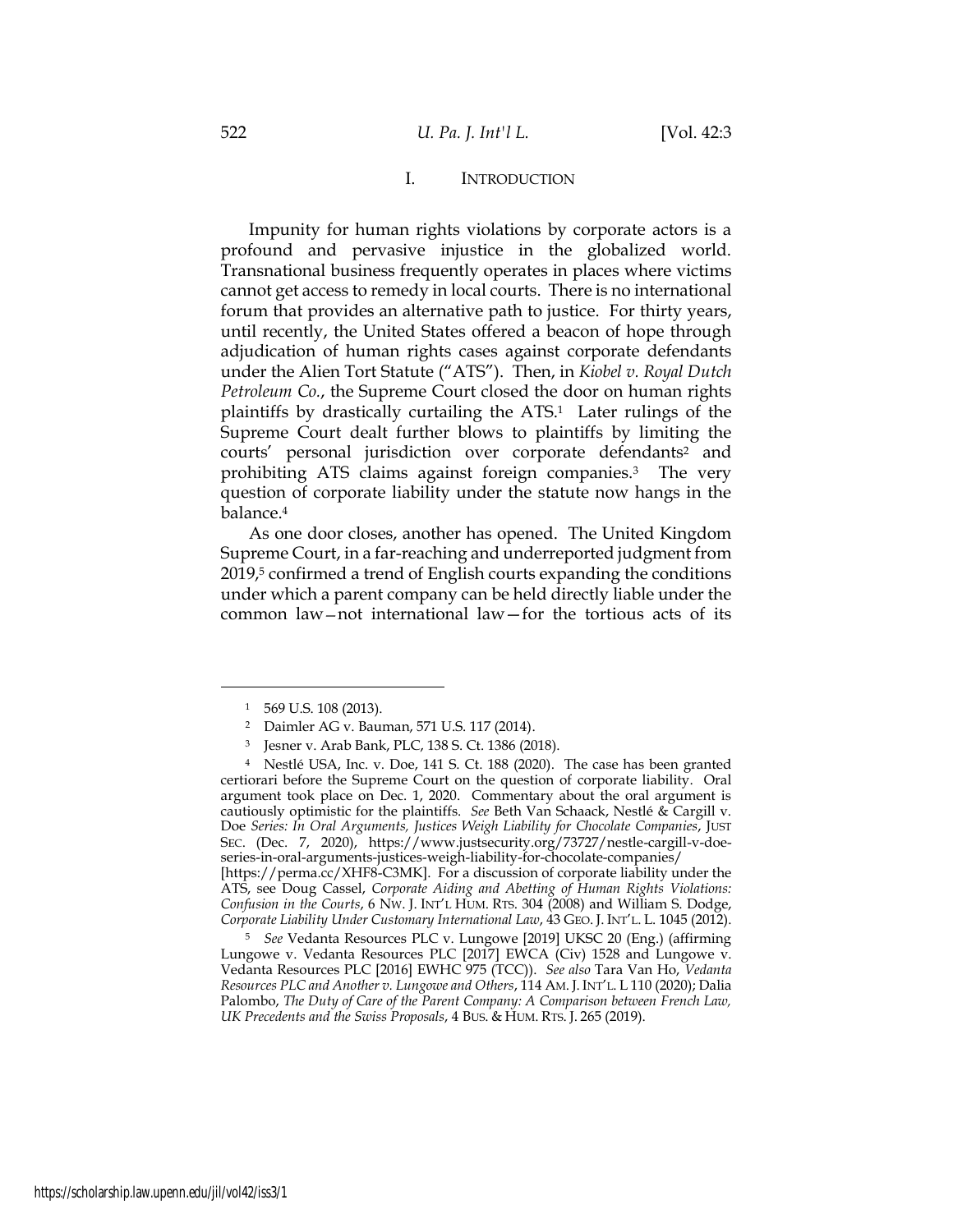overseas subsidiaries.<sup>6</sup> The result of this case, *Lungowe v. Vedanta Resources*, is that plaintiffs in transnational business and human rights litigation have a stronger foundation on which to build their tort claims for damages against parent companies. The decision was unanimously reaffirmed by the U.K. Supreme Court in a second case, *Okpabi v. Royal Dutch Shell PLC*. <sup>7</sup> The legal argument for direct parent company liability used in *Lungowe* and *Okpabi* has been applied in other European countries<sup>8</sup> and common law jurisdictions,<sup>9</sup> demonstrating that the U.K. precedent is having an echo effect on international jurisprudence. That effect has not yet been felt in the United States, however.

The current dichotomy between the United States and the United Kingdom<sup>10</sup> has prompted consideration of the following: are the prospects for transnational business and human rights litigation in the United States as diminished as commentators portray them to be? Is there anything that can be drawn from the U.K. experience to improve access to remedy in the U.S. courts for victims of human rights violations at the hands of corporate actors? In answering these questions, this Article argues that expanding the circumstances in which a common law duty of care is imposed on a parent company for harm that occurs through its overseas operations is vital to enable victims to vindicate their rights against one of the actors that caused them harm.

Direct parent company liability is the key to achieving this vindication. By acknowledging the multiple ways in which the

<sup>6</sup> The U.K. is divided into four separate legal jurisdictions, one of which is England and Wales. For the purposes of this Article, only this jurisdiction will be considered and references to England and the English courts shall be deemed to include Wales and Welsh courts.

<sup>7</sup> Okpabi v. Royal Dutch Shell PLC [2021] UKSC 3 (overturning Okpabi v. Royal Dutch Shell PLC [2018] EWCA (Civ) 191 and Okpabi v. Royal Dutch Shell PLC [2017] EWHC 89 (TCC)).

<sup>8</sup> *See, e.g.,* Rb. Den Haag 30 januari 2013, JOR 2013, 162 m.nt. JF (Akpan/Royal Dutch Shell PLC) (Neth.); Hof's-Den Haag 18 december 2015, NJF 2015, 3857 m.nt. F.C.S. Warendorf (Akpan/Royal Dutch Shell PLC) (Neth.); Hof's-Den Haag 29 januari 2021, NJ 2021, 77 m.nt. (Milieudefensie/Shell Petroleum NV) (Neth.).

<sup>9</sup> *See, e.g.,* Choc v. Hudbay Minerals, Inc., [2013] ONSC 1414 (Can. Ont. Sup. Ct. J.).

<sup>&</sup>lt;sup>10</sup> The difference between the two pivotal decisions from the United States and the United Kingdom, *Kiobel* and *Lungowe*, respectively, has been described as "night and day." *See* Doug Cassel, Vedanta v. Lungowe *Symposium: Beyond*  Vedanta*–Reconciling Tort Law with International Human Rights Norms*, OPINIO JURIS  $(Apr. 19, 2019)$ , http://opiniojuris.org/2019/04/19/vedanta-v-lungowesymposium-beyond-vedanta-reconciling-tort-law-with-international-human-right s-norms%EF%BB%BF/ [https://perma.cc/43A5-EXFB].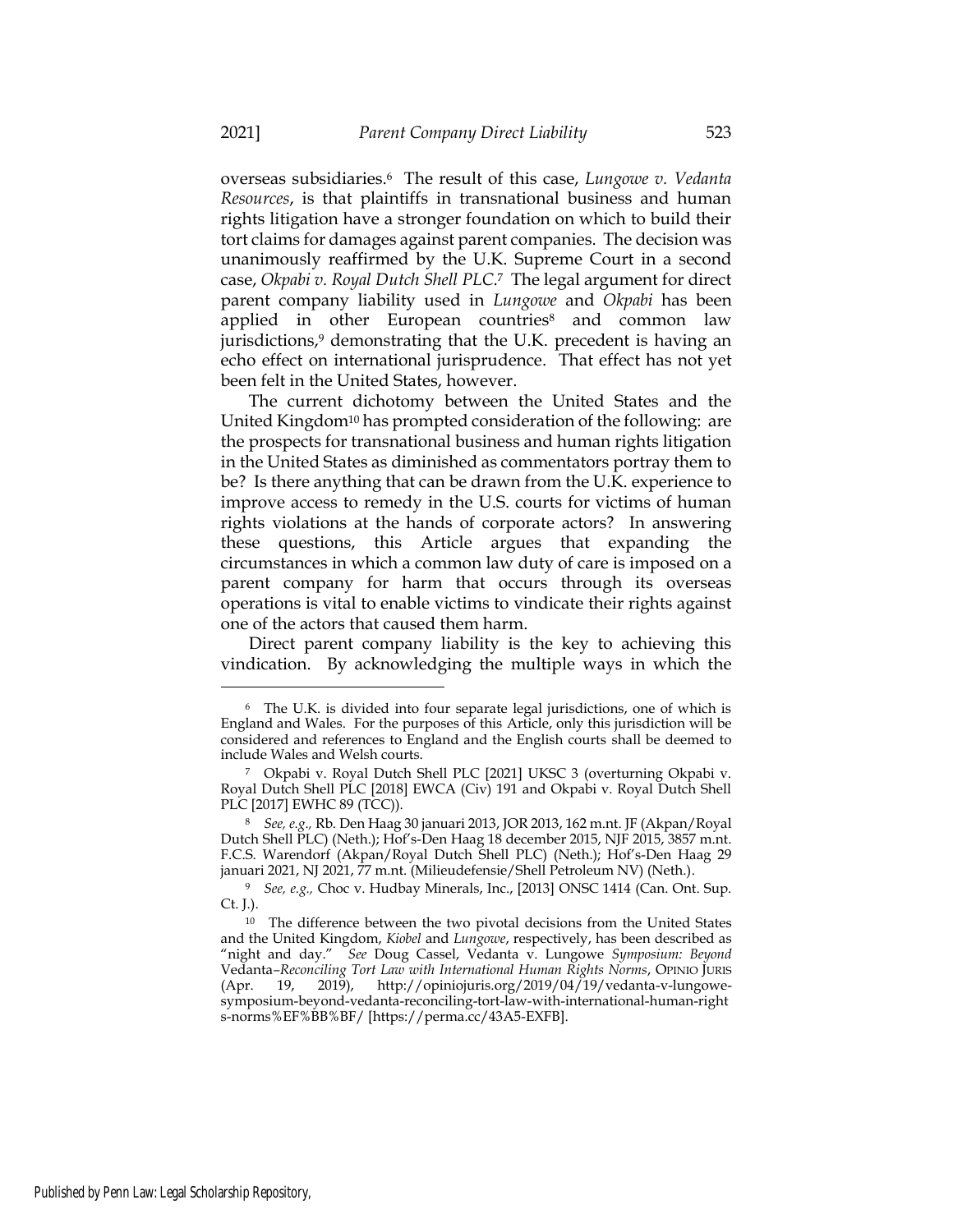relationship between parent and subsidiary companies is conducted in a modern global enterprise, and attributing liability for intervention on the parent's part that has been instrumental in the harm the plaintiffs have suffered, the direct liability approach not only opens up the possibility of substantive parent company liability, but also connects the allegations in the case to the U.S. territory by focusing on the culpable actions or omissions of the U.S. parent company that occur at the headquarter level. This provides a counterpoint to the *forum non conveniens* defense and to concerns about infringement on host state sovereignty which infuse the recent ATS case law. Moreover, the relative success of the direct liability argument and the receptiveness of the courts in the United Kingdom and other jurisdictions to these claims<sup>11</sup> may be a powerful argument to counter the unease about jurisdictional overreach that underlies recent Supreme Court decisions.<sup>12</sup>

<span id="page-5-0"></span>The Article is organized in five parts. Part II traces the global trend in growth of transnational business and human rights litigation, noting the hurdles to bringing such cases, and highlighting the particular challenge presented by the corporate veil. Part III explores the current status of transnational business and human rights litigation in both federal and state courts. It briefly outlines the history of ATS claims, identifying the legal hurdles to their success. It considers the parallel conventional tort litigation trend both pre and post *Kiobel*, asking whether, in the period since *Kiobel*, the predicted wave of state tort litigation has materialized,<sup>13</sup> and identifying legal hurdles to success in such cases. Turning the focus to the role of the corporate veil, Part III also discusses how liability is attributed to the parent company in transnational business and human rights litigation in the United States and, in particular, the test of agency. In Part IV, the case analysis turns to England. This has been the primary venue for transnational business and human rights litigation outside the

<sup>11</sup> *See, e.g.,* Nevsun Resources Ltd. v. Araya (2020), 443 D.L.R. 4th 183 (Can.) (holding that a claim for customary international law violations could proceed to trial before the Canadian courts).

<sup>12</sup> *See* Kiobel v. Royal Dutch Petroleum Co., 569 U.S. 108 (2013); Daimler AG v. Bauman, 571 U.S. 117 (2014); Jesner v. Arab Bank, PLC, 138 S. Ct. 1386 (2018).

<sup>13</sup> *See generally* Roger P. Alford, *Human Rights After* Kiobel*: Choice of Law and the Rise of Transnational Tort Litigation*, 63 EMORY L.J. 1089 (2014) (arguing that the most likely avenue for plaintiffs post *Kiobel* will be pleading violations of state or foreign tort laws).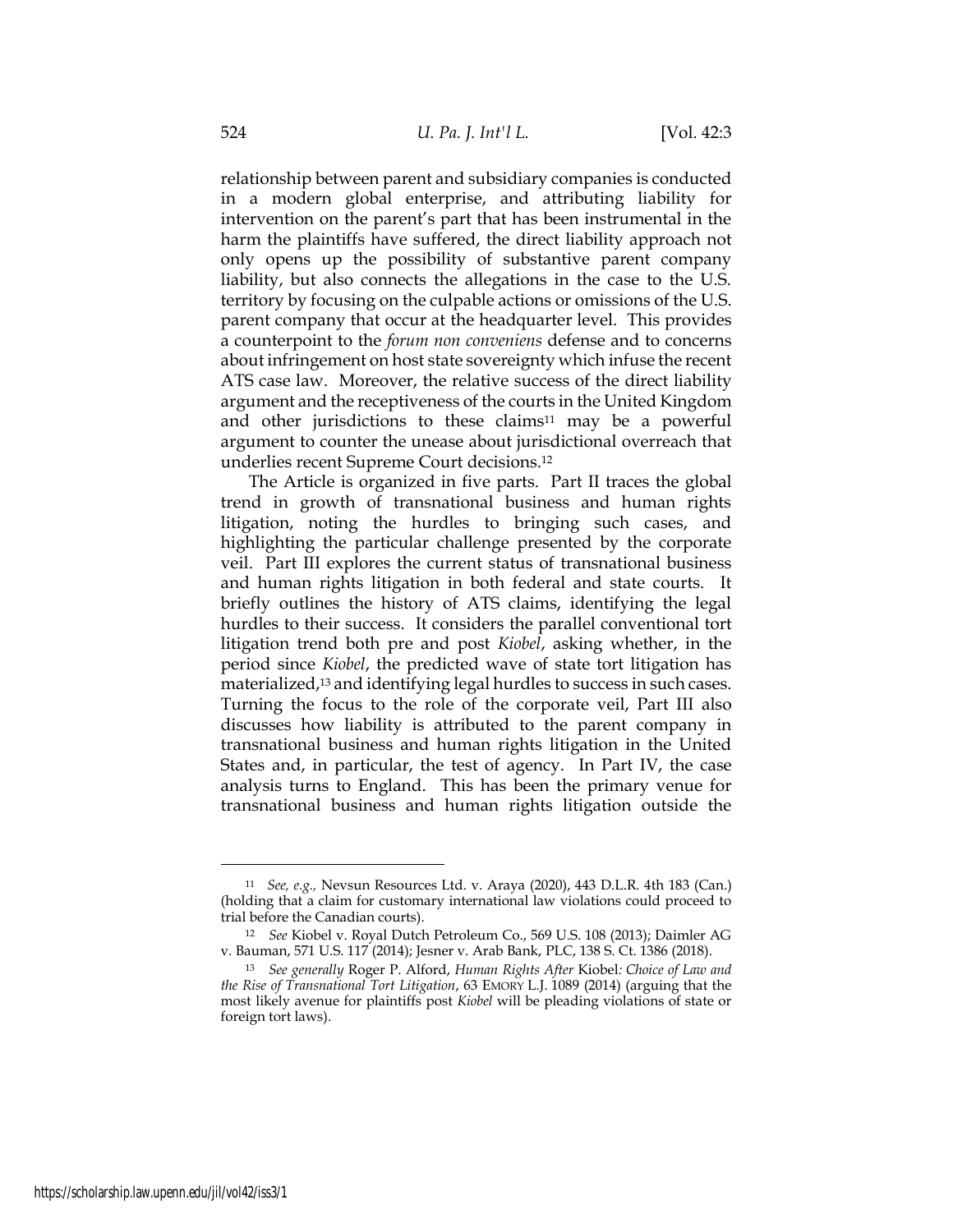<span id="page-6-1"></span><span id="page-6-0"></span>United States,<sup>14</sup> although Canada may possibly surpass it after the recent *Nevsun Resources Ltd. v. Araya* ruling by the Supreme Court of Canada.15 The focus here is on the development of direct liability for the tort of negligence as a means of attributing liability to the parent company, and the application of the test. Part V draws together examples from other common law and civil law jurisdictions where the direct liability argument has been used in tort litigation, to demonstrate the uptake and development of the legal principle internationally. Part VI compares the agency approach adopted by courts in the United States with the direct liability approach taken in the United Kingdom and considers what lessons for the United States can be drawn from the English litigation. It concludes that the argument used in the U.K. case law to attribute liability directly to parent companies should be taken up in the United States.

<sup>14</sup> *See* Michael D. Goldhaber, *Corporate Human Rights Litigation in Non-U.S. Courts: A Comparative Scorecard*, 3 U.C. IRVINE L. REV. 127, 127-28 (2013); Astrid Sanders, *The Impact of the 'Ruggie Framework' and the 'United Nations Guiding Principles on Business and Human Rights' on Transnational Human Rights Litigation*, *in* THE BUSINESS AND HUMAN RIGHTS LANDSCAPE: MOVING FORWARD, LOOKING BACK 288, 290 (Jena Martin & Karen Bravo eds., 2015); *see also* TREVOR C. HARTLEY, INTERNATIONAL COMMERCIAL LITIGATION: TEXT, CASES AND MATERIALS ON PRIVATE INTERNATIONAL LAW 310 (2009) (discussing the advantages of bringing legal proceedings in the English courts); Jonathan Watts, *BHP Billiton Facing £5bn Lawsuit from Brazilian Victims of Dam Disaster*, GUARDIAN (Nov. 6, 2018), https://www.theguardian.com/environment/2018/nov/06/bhp-billiton-facing-5bn-lawsuit-from-brazilian-victims-of-dam-disaster [https://perma.cc/XYZ8- E42P] (detailing cases against BHP Billiton for a dam disaster in Brazil); Município de Mariana v. BHP Group PLC [2020] EWHC 2930 (TCC); John Vidal, '*Mollah's Life was Typical': The Deadly Ship Graveyards of Bangladesh*, GUARDIAN *(*Jan. 31, 2020), https://www.theguardian.com/global-development/2020/jan/31/khalid-molla h-life-was-typical-the-deadly-ship-graveyards-of-bangladesh?CMP=Share\_iOSAp p\_Other [https://perma.cc/T6QE-GUVR] (describing litigation against shipping company Maran for the death of a ship breaker in Bangladesh); Hamida Begum v. Maran (UK) Ltd [2020] EWHC 1846 (QB); Hamida Begum v. Maran (UK) Ltd [2021] EWHC Civ 326; *Tanzanian Victims Commence Legal Action in UK against Barrick* (Feb. 10, 2020), https://www.raid-uk.org/blog/tanzanian-victims-commence-legalaction-uk-against-barrick [https://perma.cc/2RBF-ZUUX] (regarding litigation against Barrick Tz alleging serious abuses by security forces in Tanzania); Kate Hodal, *Petra Diamonds Pays £4.3m to Tanzanians 'Abused' by its Contractors*, GUARDIAN (May 18, 2021), https://www.theguardian.com/global-development/2021/may/18/petra-diamo nds-pays-43m-to-tanzanians-abused-by-its-contractors [https://perma.cc/5D5J-X58A]; Sarah Boseley, *Tobacco Firms in Move to Strike out Malawi Exploitation Case*, GUARDIAN (May 19, 2021), https://www.theguardian.com/business/2021/may/19/tobacco-firms-in-moveto-strike-out-malawi-exploitation-case [https://perma.cc/4HVG-JX44].

<sup>15</sup> Nevsun Resources Ltd. v. Araya (2020), 443 D.L.R. 4th 183 (Can.).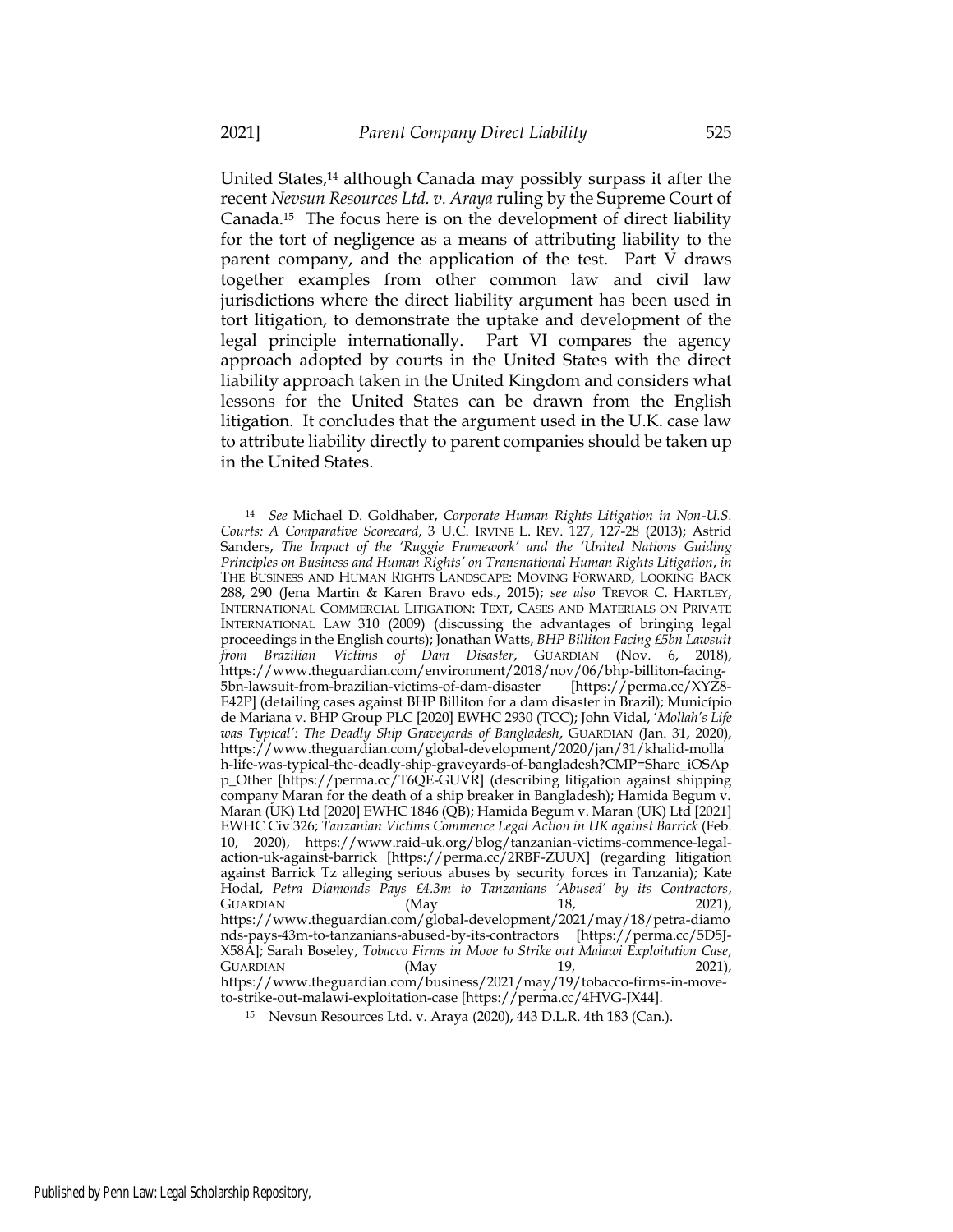# II. BARRIERS TO TRANSNATIONAL BUSINESS AND HUMAN RIGHTS LITIGATION: THE ROLE OF THE CORPORATE VEIL

This Part introduces transnational business and human rights litigation and the role of the corporate veil as an impediment to plaintiffs bringing such cases.

### *a. Business and Human Rights Litigation: The Global Picture*

A number of jurisdictions have developed a body of jurisprudence, which, to varying degrees, allows their courts to accept jurisdiction over claims where extraterritorial human rights violations committed by or in conjunction with corporate actors are framed as tort lawsuits and brought against a parent company in its home state.<sup>16</sup> The development of this body of jurisprudence dates back to the 1980s when one of the original transnational tort claims was brought in U.S. courts following the catastrophic chemical leak at Bhopal in India.<sup>17</sup> The American parent company, Union Carbide, was alleged to be liable in tort on the grounds that it exercised extensive control over its Indian subsidiary, the operator of the pesticides plant in Bhopal from where the chemicals leaked, killing and injuring tens of thousands of people.<sup>18</sup> That control was evidenced, for instance, by the parent company's involvement in key decisions regarding plant design and safety.<sup>19</sup> The U.S. courts' dismissal of the case on grounds that India was the appropriate

<sup>&</sup>lt;sup>16</sup> The term "home state" in relation to a multinational group of companies is used to denote the state in which the parent company is a corporate national. From a commercial, but not necessarily legal, perspective, this is the place where the group is headquartered or where the relevant decisions about actions in the host state are taken. The term "host state" refers to any state other than the home state in which that group operates or invests, or which is a significant source of goods or services for the group or its constituent companies.

<sup>17</sup> *In re* Union Carbide Corp. Gas Plant Disaster at Bhopal, India in Dec., 1984, 634 F. Supp. 842 (S.D.N.Y. 1986), *aff'd,* 809 F.2d 195 (2d Cir. 1987), *cert. denied,* 108 U.S. 199 (1987).

<sup>18</sup> *Id.* at 844.

<sup>19</sup> AMNESTY INT'L, INJUSTICE INCORPORATED: CORPORATE ABUSES AND THE HUMAN RIGHT TO REMEDY 33-37 (2014).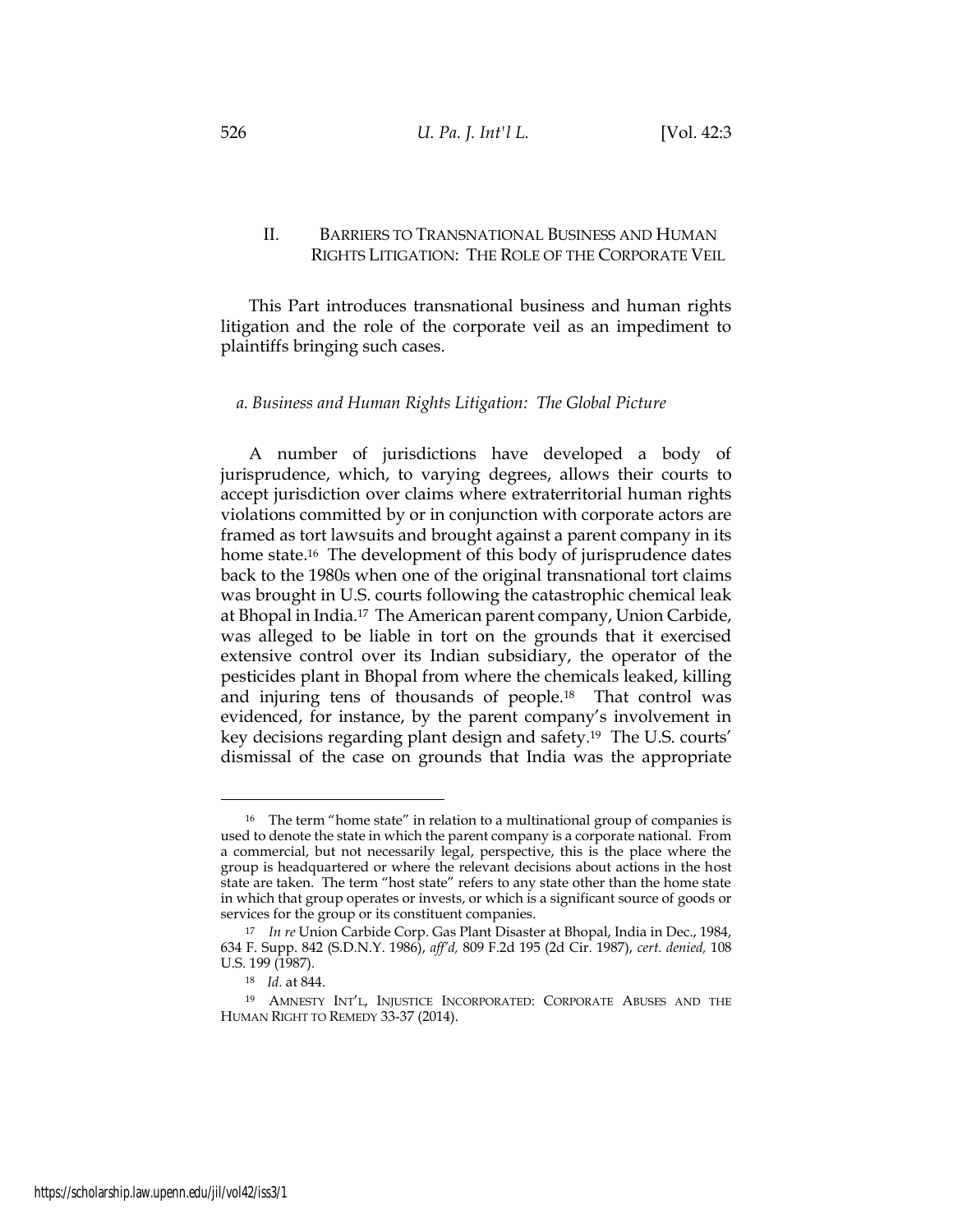forum for the litigation,<sup>20</sup> and the subsequent low value settlement of all proceedings against the corporate group by the Government of India,<sup>21</sup> highlighted how difficult it is for victims in transnational business and human rights litigation to get access to remedy. The gravity of the injustice for the victims of Bhopal fomented the emerging international movement that demanded corporate accountability for extraterritorial harms.<sup>22</sup>

In the years that followed the initiation of the Bhopal litigation, a number of tort claims were brought before U.S.—mainly federal courts<sup>23</sup> against American parent companies regarding the overseas operations of their subsidiaries.<sup>24</sup> From the 1990s onwards, the federal ATS became the most common cause of action for plaintiffs bringing suit against corporations for alleged human rights violations overseas. Conventional tort claims were sometimes brought in parallel with ATS claims.<sup>25</sup> During this period, tort cases were also initiated against corporate defendants in England and Wales,<sup>26</sup> Canada,<sup>27</sup> and Australia.<sup>28</sup> With no statutory equivalent to the ATS, these cases in other common law countries were framed as conventional tort claims, and were dwarfed in number by the ATS claims.<sup>29</sup> In recent years, since the U.S. Supreme Court cut back the

<sup>24</sup> *See, e.g.,* Aguinda v. Texaco, Inc., 142 F. Supp. 2d 534 (S.D.N.Y. 2001), *aff'd,*  303 F.3d 470 (2d Cir. 2002) (filed in 1993).

<sup>25</sup> The difference between the two is that the ATS claims allege violations of customary international law norms, while the conventional tort claims allege federal or state torts as grounds for liability. *See, e.g.,* Doe I v. Unocal Corp., 395 F.3d 932 (9th Cir. 2002), *vacated and remanded*, 403 F.3d 708 (9th Cir. 2005).

<sup>26</sup> Connelly v. RTZ Corp. [1998] A.C. 854 (HL); Sithole v. Thor Chem. Holdings, Ltd. [1999] EWCA (Civ) 706; Lubbe v. Cape PLC [2000] UKHL 41 (HL).

<sup>27</sup> Recherches Internationales Québec v. Cambior Inc., 1998 CarswellQue 1430 (Can. Que. Sup. Ct.).

<sup>28</sup> *Dagi v Broken Hill Proprietary Co*. *Ltd.* (1997) 1 VR 428 (Austl.).

<sup>29</sup> Andrew Sanger, *Corporations and Transnational Litigation: Comparing* Kiobel *with the Jurisprudence of English Courts*, 107 AM. J. INT'L. L UNBOUND 23 (2014); Peter Muchlinski & Virginie Rouas, *Foreign Direct-Liability Litigation: Towards the* 

<sup>20</sup> *In re Union Carbide*, 634 F. Supp at 866.

<sup>21</sup> AMNESTY INT'L, *supra* note 19, at 48-53.

<sup>22</sup> The litigation about Bhopal against Union Carbide and its successor company Dow continues to this day. *See id.* at 33-63; Anita Ramasastry, *Corporate Social Responsibility Versus Business and Human Rights: Bridging the Gap Between Responsibility and Accountability*, 14 J. HUM. RTS. 237, 240 (2015); Surya Deva, *Bhopal: The Sage Continues 31 Years On*, *in* BUSINESS AND HUMAN RIGHTS: FROM PRINCIPLES TO PRACTICE 24 (Dorothée Baumann-Pauly & Justine Nolan eds., 2014).

<sup>23</sup> Filing in federal district courts is under the diversity jurisdiction set out in U.S. CONST. art. III, § 2.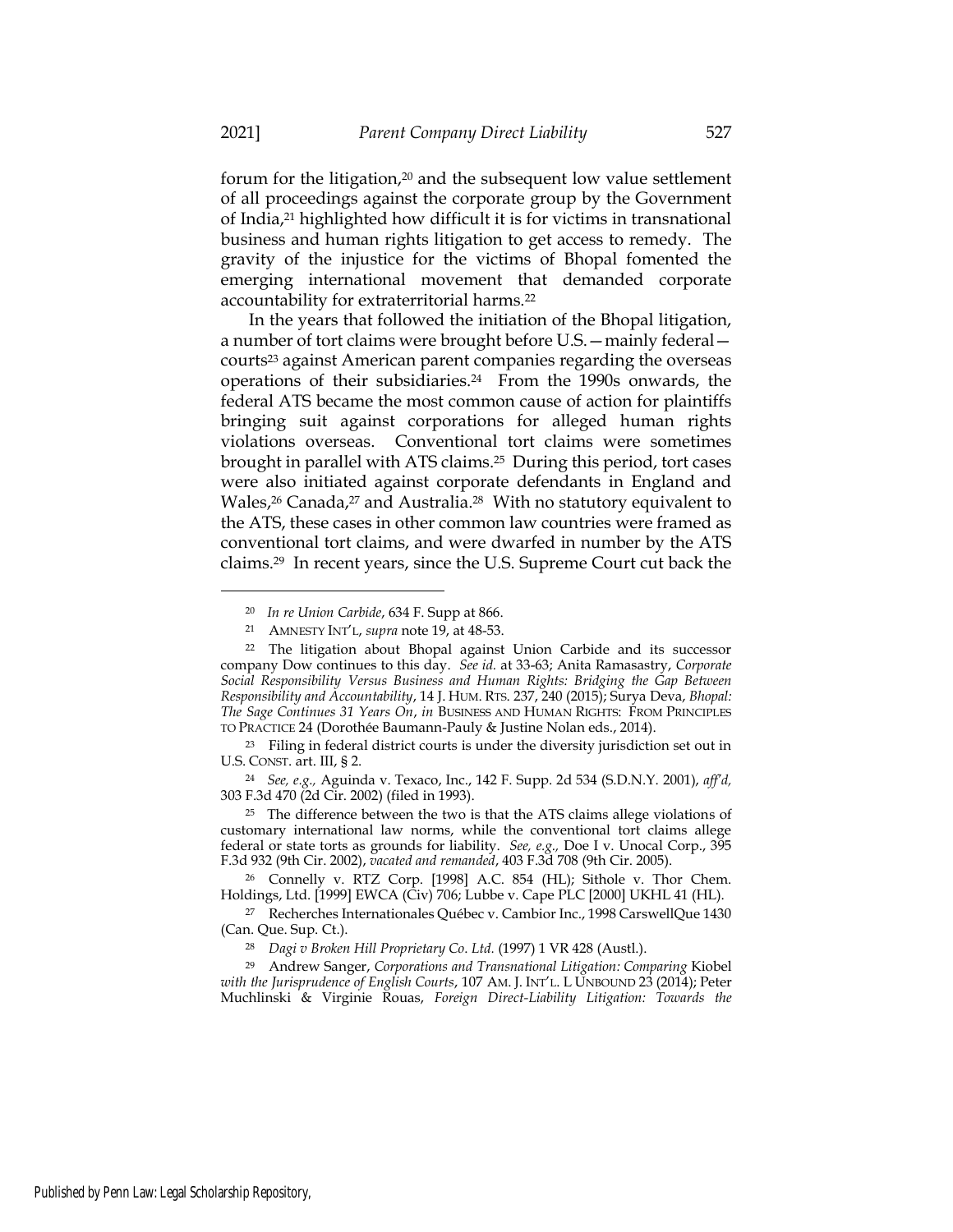scope of the ATS in *Kiobel v. Royal Dutch Petroleum Co.* <sup>30</sup> and *Jesner v. Arab Bank,* <sup>31</sup> there has been renewed interest among the academy in common law tort claims as a vehicle for this litigation.<sup>32</sup> Some scholars have looked to non-U.S. experience of such claims as offering a way forward for business and human rights litigation.<sup>33</sup> There are a number of challenges that plaintiffs in these conventional tort claims must overcome, however.

#### *b. The Corporate Veil*

Three separate but interlocked veils operate to shield parent companies from liability in transnational business and human rights claims, namely: the corporate veil, the contractual veil, and the jurisdictional veil.<sup>34</sup> With the corporate veil, the issue is how to attribute liability to the parent company when it has some direct knowledge and level of involvement in the misconduct, but the proximate cause of the harm is the subsidiary company's actions.<sup>35</sup>

*Transnationalization of Corporate Legal Responsibility*, *in* CORPORATE RESPONSIBILITY FOR HUMAN RIGHTS IMPACTS: NEW EXPECTATIONS AND PARADIGMS 357 (Lara Blecher et al. eds., 2014); Richard Meeran, *Tort Litigation Against Multinational Corporations for Violation of Human Rights: An Overview of the Position Outside the United States*, 3 CITY U. H.K.L. REV. 1 (2011); SARAH JOSEPH, CORPORATIONS AND TRANSNATIONAL HUMAN RIGHTS LITIGATION (2004).

<sup>30</sup> 569 U.S. 108 (2013).

<sup>31</sup> 138 S. Ct. 1386 (2018) (discussed further in Part III); *see also* Daimler AG v. Bauman, 571 U.S. 117 (2014).

<sup>32</sup> Roger P. Alford, for example, argues, "[t]he most important alternative avenue [to the ATS] is tort law. Indeed, one could say that the future of human rights litigation in the United States depends on refashioning human rights claims as state or foreign tort violations." Roger P. Alford, *The Future of Human Rights Litigation After* Kiobel, 89 NOTRE DAME L. REV. 1749, 1749-50 (2014). For other examples, see *infra* note [113.](#page-23-0)

<sup>33</sup> Goldhaber, *supra* not[e 14,](#page-6-0) at 128; *see also* Jodie A. Kirshner, *A Call for the EU to Assume Jurisdiction over Extraterritorial Corporate Human Rights Abuses*, 13 NW. J. INT'L HUM. RTS. 1, 17 (2015); Doug Cassel, *Outlining the Case for a Common Law Duty of Care of Business to Exercise Human Rights Due Diligence*, 1 BUS. & HUM. RTS. J. 179 (2016).

<sup>34</sup> *See* Peter Muchlinski, *Limited Liability and Multinational Enterprises: A Case for Reform?*, 34 CAMBRIDGE J. ECON. 915, 920 (2010) (introducing the concept of the jurisdictional veil).

<sup>&</sup>lt;sup>35</sup> Attributing liability to parent companies in transnational tort litigation is the subject of numerous scholarly works. Foundational contributions from Phillip I. Blumberg on corporate groups and the drawbacks of limited liability form the backdrop to the discussion in this Article. *See* Phillip I. Blumberg, *Limited Liability and Corporate Group*s, 11 J. CORP. L. 573 (1986).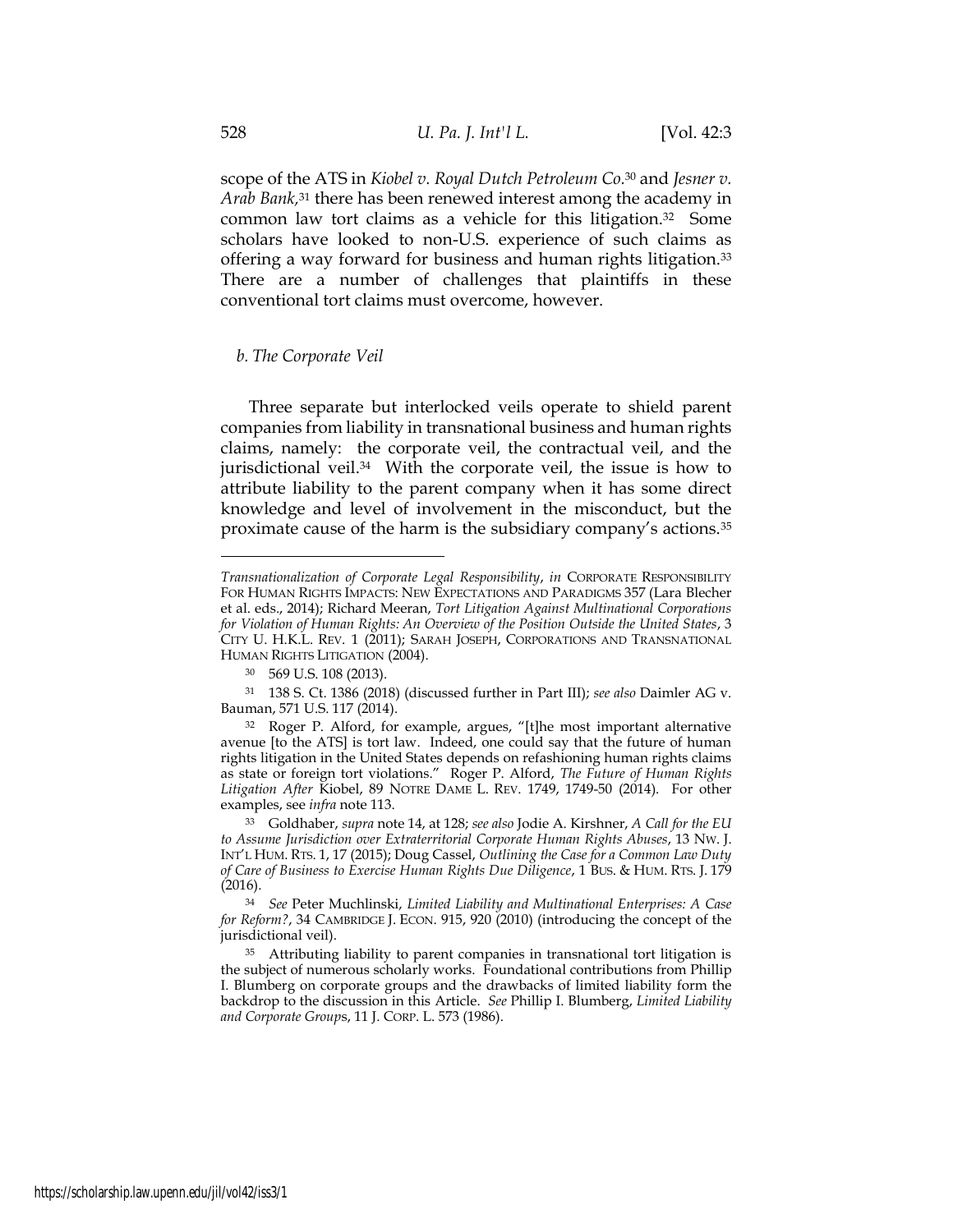The long-established corporate law principles of the corporate veil, separate personality, and limited liability operate to prevent the parent corporation from being liable for the subsidiary's wrongdoing. With the contractual veil, in circumstances where the relationship is not one of equity but rather one of contract between the parent (also called "lead") company and its suppliers, the separate personalities of the corporations and the terms of their contractual relationship prevent the parent company from being liable for the supplier's wrongdoing. With the jurisdictional veil, the territorial sovereignty principle from public international law gives the host state authority to prescribe rules governing people and events on its territory, and to adjudicate related disputes. corollary of territorial sovereignty is the jurisdictional veil, which limits the home state's power to exercise its legal authority extraterritorially in order to prescribe rules and adjudicate disputes when harm occurs in the host state. While all three veils act to shield parent companies from liability when harm occurs ostensibly at the hands of a subsidiary or supplier, it is the corporate veil that is the focus here. Positive case law developments outside the United States—which have triggered the authorship of this Article—have helped to lessen the strictures of the corporate veil.<sup>36</sup> The role of the jurisdictional veil as an impediment to plaintiffs' success in transnational business and human rights litigation against parent companies will be touched on, as well, given its significance as a hurdle to plaintiffs in U.S. litigation exemplified in cases dismissed on grounds of *forum non conveniens* or the presumption against extraterritoriality.

The basic premise of the corporate veil was set out by the U.S. Supreme Court in *United States v. Bestfoods*, "[i]t is a general principle of corporate law deeply 'ingrained in our economic and legal systems' that a parent corporation . . . is not liable for the acts of its subsidiaries."<sup>37</sup> "The doctrine of limited liability holds that, in principle, the shareholders in a business may not be held liable for

<sup>36</sup> It has been argued that direct liability can also be applicable when companies are divided by the contractual veil. *See* Landgericht Dortmund [Dortmund District Court] Jan. 10, 2019, 7 O 95/15, Justiz-online (Ger.) http://www.justiz.nrw.de/nrwe/lgs/dortmund/lg\_dortmund/j2019/7\_O\_95\_1 5\_Urteil\_20190110.html [https://perma.cc/FQP5-JJKE]; *see also infra* Part V. The focus here is primarily on companies linked by equity.

<sup>37</sup> 524 U.S. 51, 61 (1998) (quoting William O. Douglas & Carrol M. Shanks, *Insulation from Liability through Subsidiary Corporations*, 39 Yale L.J. 193, 193 (1929)).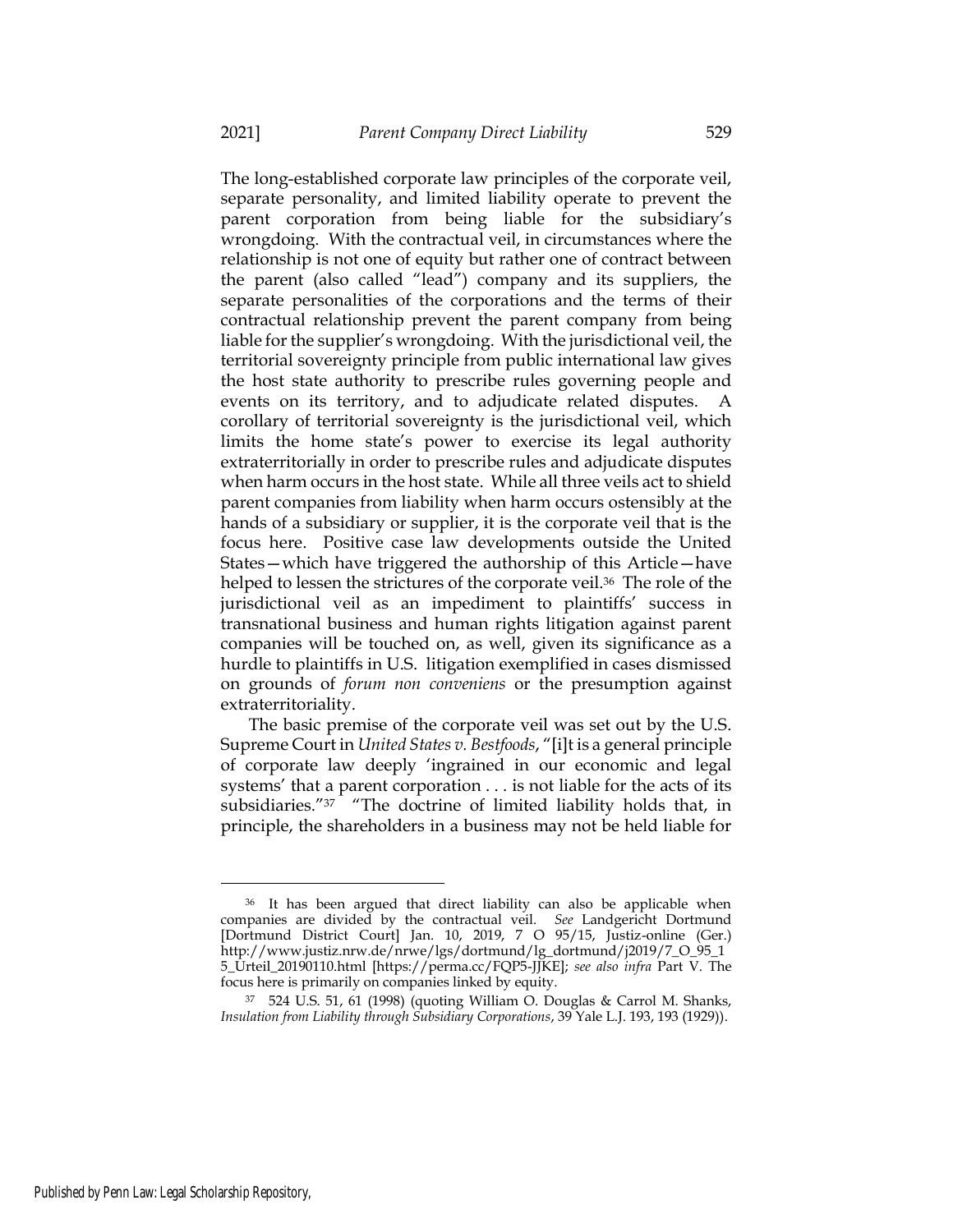the debts of that business beyond the level of their investment."<sup>38</sup> The related doctrine of separate personality holds that the legal personality of one business is distinct from the legal personality of another business, separating them by a corporate veil, regardless of the links of ownership and/or control between them.

Historically, limited liability existed to encourage economic growth by protecting entrepreneurs so that they could invest in businesses without fear of personal liability. But, as Phillip Blumberg famously noted, the concept of limited liability originates from a time when corporations were not generally allowed to hold shares in other corporations, meaning that the parent–subsidiary relationship did not exist.<sup>39</sup> The use of the corporate veil to shield parent companies from liability for the debts of their subsidiaries in corporate groups "opens the door to multiple layers of insulation [from liability], a consequence unforeseen when limited liability was [first] adopted."<sup>40</sup> It also belies the links of strategy, control and other forms of intervention that connect the different companies in a corporate group and that are recognized economically and politically,<sup>41</sup> provoking some scholars to advocate for wholesale reform of limited liability in human rights cases against corporations.<sup>42</sup>

<sup>38</sup> GWYNNE SKINNER, ROBERT MCCORQUODALE & OLIVIER DE SCHUTTER, THE THIRD PILLAR: ACCESS TO JUDICIAL REMEDIES FOR HUMAN RIGHTS VIOLATIONS BY TRANSNATIONAL BUSINESS 57 (2013) (citing Anderson v. Abbott, 321 U.S. 349, 361-62  $(1944)$ ).

<sup>39</sup> Phillip I. Blumberg, *Accountability of Multinational Corporations: The Barriers Presented by Concepts of the Corporate Juridical Entity*, 24 HASTINGS INT'L & COMP. L. REV. 297, 300-04 (2001).

<sup>40</sup> PHILLIP I. BLUMBERG, THE MULTINATIONAL CHALLENGE TO CORPORATION LAW: THE SEARCH FOR A NEW CORPORATE PERSONALITY 139 (1993).

<sup>41</sup> Blumberg, *supra* note 39, at 303. Ironically, empirical studies have shown that courts are less likely to pierce the corporate veil to expose the corporate shareholders in corporate groups, as opposed to individual shareholders. *See* Robert B. Thompson, *Piercing the Corporate Veil: An Empirical Study*, 76 CORNELL L. REV. 1036, 1038 (1991).

<sup>42</sup> *See* Gwynne Skinner, *Rethinking Limited Liability of Parent Corporations for Foreign Subsidiaries' Violations of International Human Rights Law*, 72 WASH. & LEE L. REV. 1769 (2015); Anil Yilmaz Vastardis & Rachel Chambers, *Overcoming the Corporate Veil Challenge: Could Investment Law Inspire the Proposed Business and Human Rights Treaty?*, 67 INT'L & COMP. L.Q. 389 (2018). To address this problem, Skinner proposed a new statute-based model that would allow courts to disregard limited liability of parent corporations for claims of customary international human rights violations and serious environmental torts, where a parent corporation takes a majority interest or creates a subsidiary as part of a unified economic enterprise that operates in a "high-risk host country." *See* GWYNNE SKINNER, PARENT COMPANY ACCOUNTABILITY: ENSURING JUSTICE FOR HUMAN RIGHTS VIOLATIONS 24 (2015).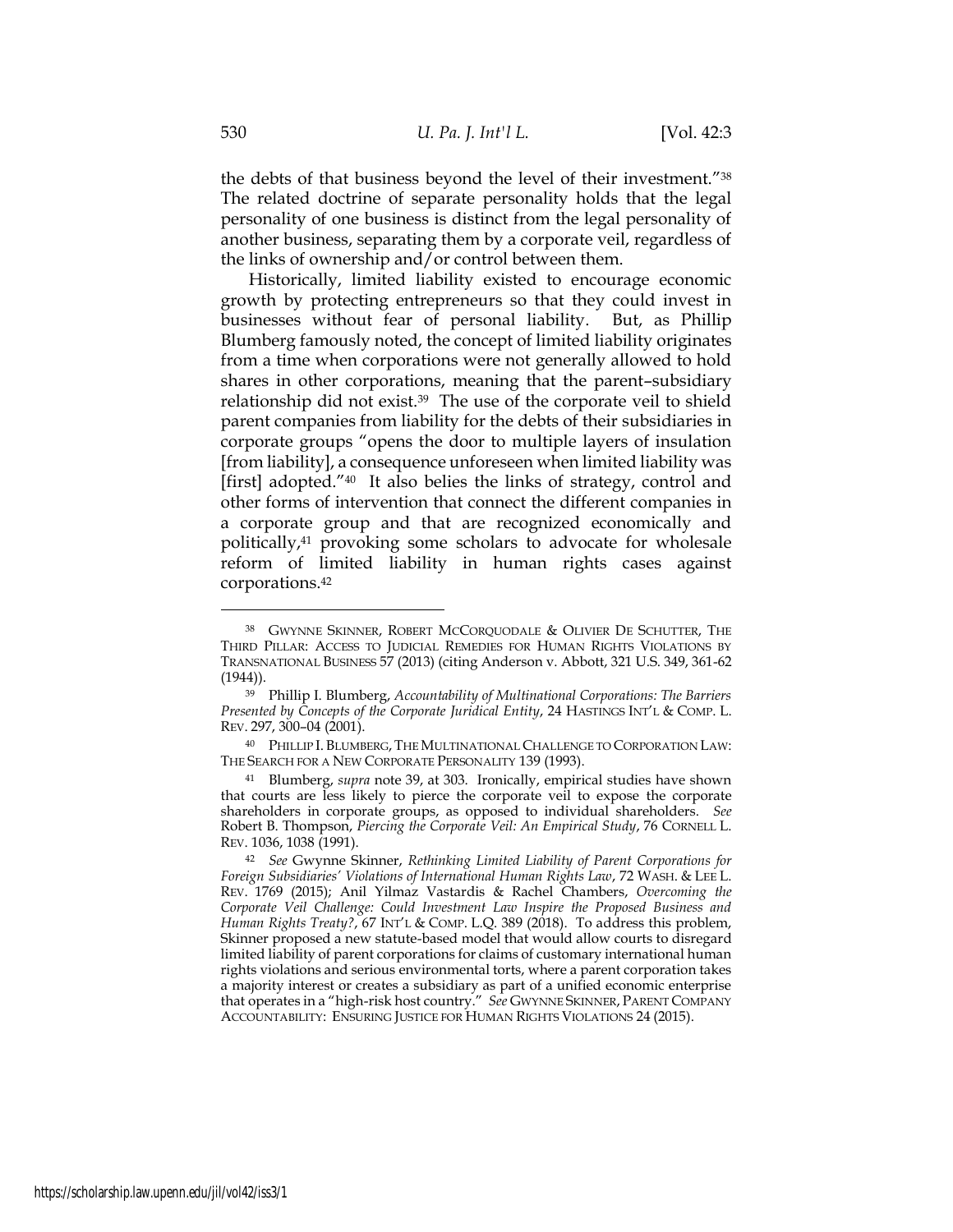There are various techniques that plaintiffs in tort litigation may adopt to attribute liability to the parent company when it has some direct knowledge and some level of involvement in the subsidiary's alleged wrongdoing.<sup>43</sup> The first option is to seek to pierce the corporate veil and make the parent company liable for the negligence of its subsidiary. Tests vary for veil piercing, but in most jurisdictions this power is reserved for exceptional cases only.<sup>44</sup> In the United States, there are different tests applied in different states. But, generally speaking, the corporate veil can only be pierced when the parent "misuses the separate corporate form for wrongful purposes and controls the subsidiary to the extent that the subsidiary is a mere instrument of the parent."<sup>45</sup> Scholars have documented that veil-piercing tests are vague and inconsistently applied by the courts.<sup>46</sup> Plaintiffs therefore use other methods to attribute liability to the parent company: in particular they allege that the subsidiary acted as an agent for the parent company in the particular action that gave rise to the claim.<sup>47</sup>

As discussed below,<sup>48</sup> establishing agency is a significant hurdle for plaintiffs to surmount, although not as difficult as veil piercing. Another technique that has been used in tort cases in common law countries outside the United States is to allege that the parent company is directly liable for harm in respect of its own primary breach of duty, based on the parent owing its own duty of care to the plaintiffs. This theory, sometimes referred to as "foreign direct liability,"<sup>49</sup> holds that "when a parent company is directly involved [to a sufficient degree] in its subsidiary's operations or exercises de

<sup>43</sup> This Article does not address the problem identified by Skinner of "victims left without a remedy where the parent has a more separate relationship from the subsidiary but still greatly benefits financially from the fact that it created a subsidiary in a high-risk environment." Skinner, *supra* note 42*,* at 1841.

<sup>44</sup> Thompson, *supra* note 41, at 1044-45. Frequently the veil will only be pierced "where there has been fraud or where the level of control by the parent company is so extreme as to render the corporation an alter ego or a sham." Vastardis & Chambers, *supra* note 42, at 394-95. In English case law, an example of this strict approach is Adams v. Cape Industries PLC [1989] AC 433 (appeal taken from EWHC (Ch)) (Eng.).

<sup>45</sup> Skinner, *supra* note 42*,* at 1797.

<sup>46</sup> *Id.* at 1798.

<sup>47</sup> Bowoto v. Chevron Texaco Corp., 312 F. Supp. 2d 1229 (N.D. Cal. 2004).

<sup>48</sup> *See generally infra* Part III (discussing agency).

<sup>49</sup> *See generally* Liesbeth Enneking, *The Future of Foreign Direct Liability? Exploring the International Relevance of the* Dutch Shell Nigeria *Case*, UTRECHT L. REV., Jan. 2014, at 44 (charting the international trend of foreign direct liability cases and the Dutch Shell Nigeria case's status as part of that trend).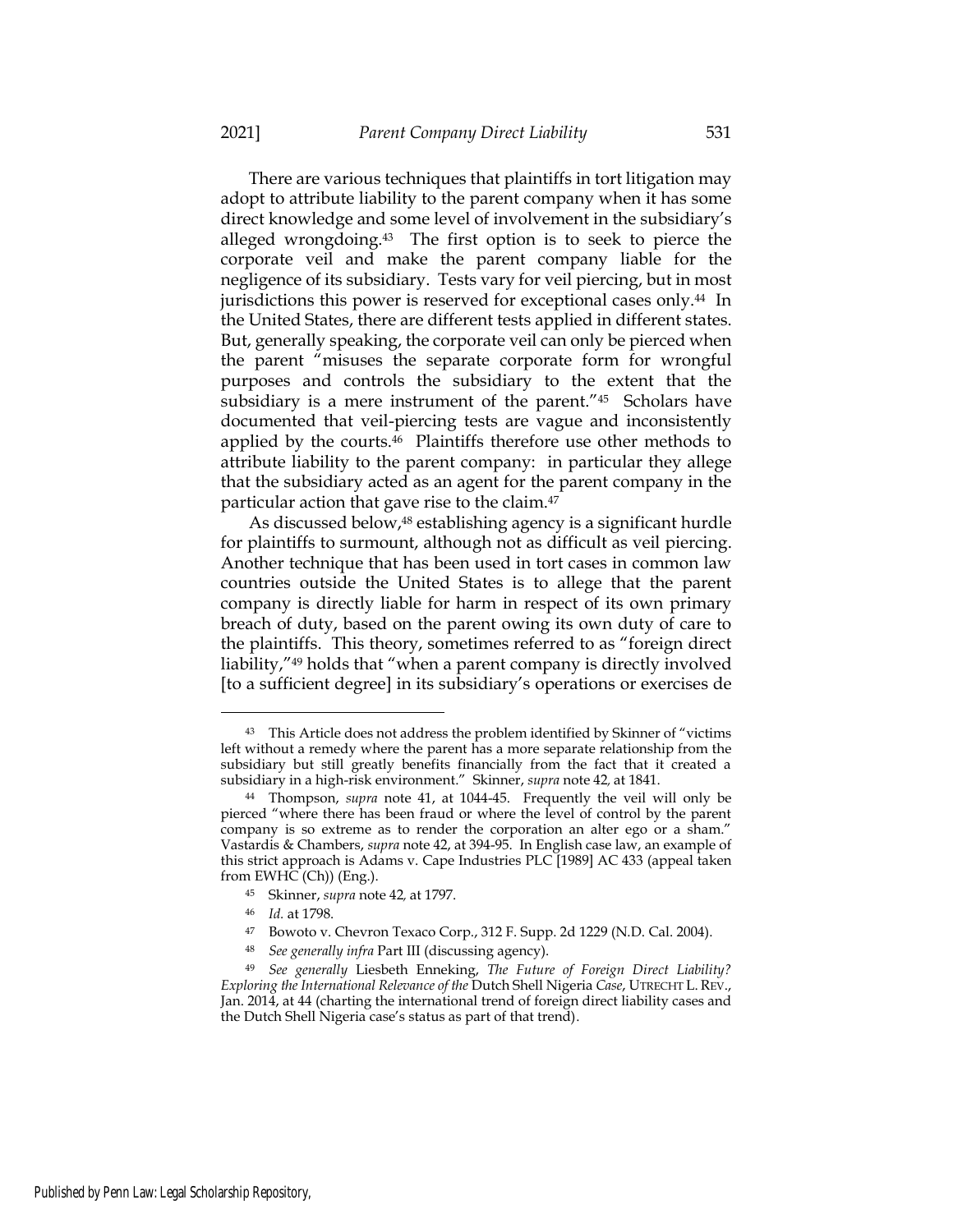facto control, then it owes a duty of care to its employees or anyone affected by its [subsidiary's] operations . . . [and] may be held liable for harm flowing from its failure to competently perform the functions" of its involvement.<sup>50</sup> The development of direct liability in case law is addressed in Parts III and IV below.

# *c. Arguments in Favor of Parent Company Liability*

Attributing liability to the parent company allows plaintiffs to bring within the frame of judicial consideration the parent's acts of supervision, management, and control of the subsidiary, which may have been instrumental in the harm the plaintiffs have suffered, ostensibly at the hands of the subsidiary. Furthermore, plaintiffs can sue the parent company in the home state, its incorporation there providing the required connection to the jurisdiction to enable the home state courts to hear the claim, in accordance with the relevant rules of domestic private international law.<sup>51</sup> The necessity for plaintiffs to have access to remedy in the courts of the home state of the parent company as a result of the widely acknowledged governance gap in corporate accountability is well covered in the literature.<sup>52</sup> In some instances, this is the only option for them when host state remedies are absent or ineffective due to corruption, weakness or absence of the rule of law, lack of financial resources to enforce local laws, hold timely trials, etc.<sup>53</sup> Accessing remedy in home state courts also avoids plaintiffs having to seek compensation from a local subsidiary, which may be impecunious or defunct.

<sup>50</sup> Goldhaber, *supra* note [14,](#page-6-1) at 132.

<sup>51</sup> The relevant cases on personal jurisdiction over corporate defendants are Goodyear Dunlop Tires Operations, S.A. v. Brown, 564 U.S. 915 (2011) and Daimler AG v. Bauman, 571 U.S. 117 (2014). For European Union states, jurisdiction is governed by the Brussels Regulation recast, Council Regulation (EU) 1215/2012 on jurisdiction and the recognition and enforcement of judgments in civil and commercial matters. 2012 O.J. (L 351/1) art. 4 [hereinafter Brussels Regulation].

<sup>52</sup> *See, e.g.,* PENELOPE SIMONS & AUDREY MACKLIN, THE GOVERNANCE GAP: EXTRACTIVE INDUSTRIES, HUMAN RIGHTS, AND THE HOME STATE ADVANTAGE (2014).

<sup>53</sup> The flow of foreign direct investment (FDI) from around the mid twentieth century onwards has been from industrialized countries of the Global North to developing countries of the Global South. Although this pattern is changing, with the result that "host state" is no longer synonymous with "developing country," this Article takes as its focus host countries of the Global South which may exhibit the access to remedy problems listed here.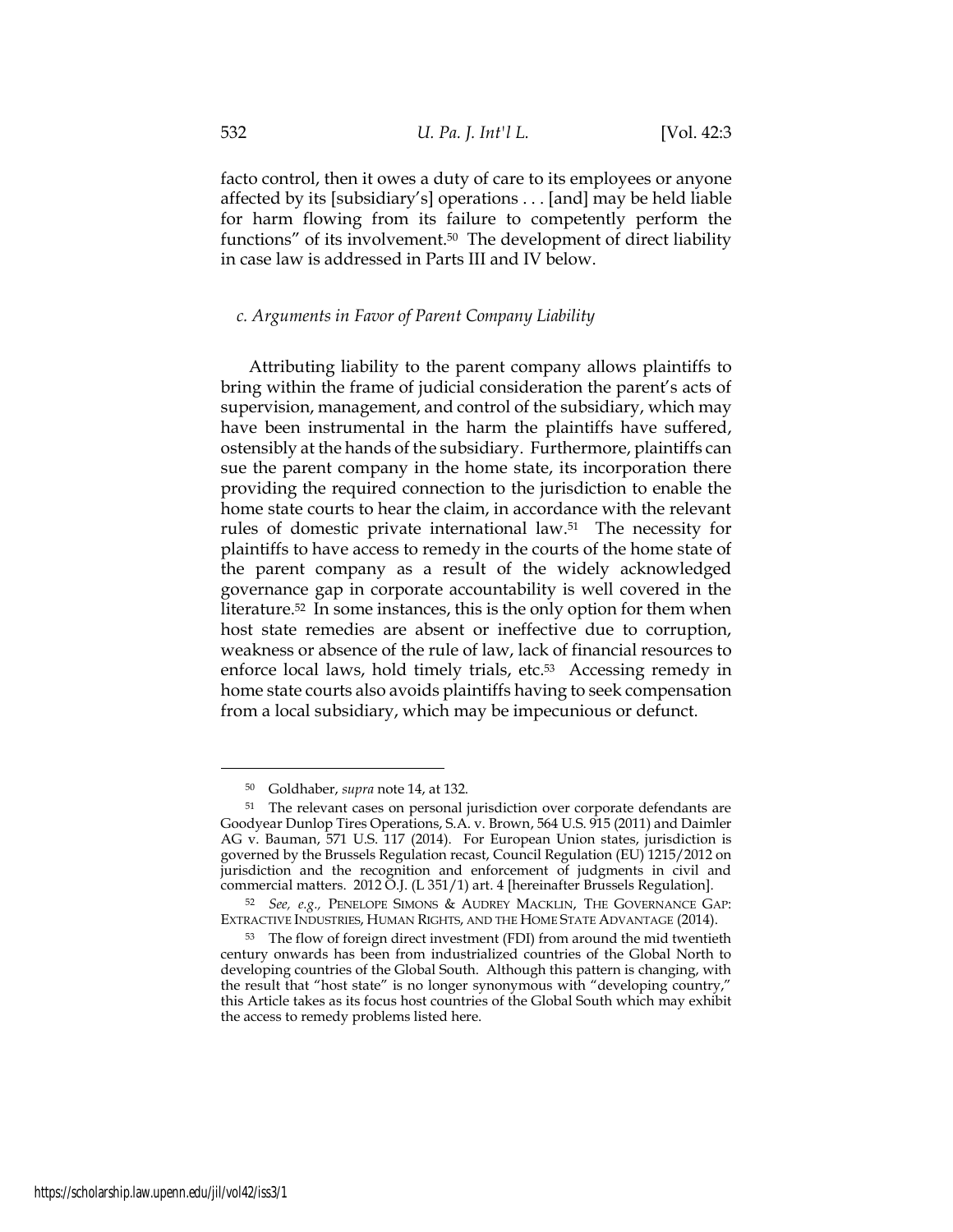The normative justification for holding a parent company accountable for its negligent involvement in the harmful operations of its subsidiary is compelling.<sup>54</sup> The ability of parent companies to exert influence and control across the whole corporate group while retaining legal separation from the entities that comprise the rest of the group makes transnational business uniquely able to take advantage of the economic and regulatory reality of the globalized world in which it operates.<sup>55</sup> For example, it allows parent companies to structure their liability risk by sometimes undercapitalizing their foreign subsidiaries that might be the target for claims due to the nature of the activities they undertake, or due to the lower social or environmental standards adopted by business in many developing host states,<sup>56</sup> while at the same time often "reap[ing] large economic benefits from these [] subsidiaries."<sup>57</sup>

John Ruggie, the architect of the current international policy consensus in this area—the UN Guiding Principles on Business and Human Rights ("UNGPs") <sup>58</sup>—explicitly recognized the role of tort law in providing access to remedy to victims of human rights abuse at the hands of corporations,<sup>59</sup> and urged states to address the difficulties created by the corporate veil. Without making this a legal obligation, the UNGPs tell states that in extraterritorial cases

<sup>54</sup> *See* SKINNER, *supra* note 42.

<sup>55</sup> PETER MUCHLINSKI, MULTINATIONAL ENTERPRISES AND THE LAW 5-8 (2d ed. 2007); JANET DINE, COMPANIES, INTERNATIONAL TRADE, AND HUMAN RIGHTS 43-53 (2005).

<sup>56</sup> The double standards practice of transnational business in relation to environmental standards has been documented in at least two U.N. studies, surveying businesses adopting lower environmental standards in the surveyed developing countries than those adopted in developed countries. *See* Tetsuya Morimoto, Research Paper, *Growing Industrialization and our Damaged Planet: The Extraterritorial Application of Developed Countries*' *Domestic Environmental Laws to Transnational Corporations Abroad*, UTRECHT L. REV., DEC. 2005, AT 134, 137.

<sup>57</sup> Vivian Grosswald Curran, *Harmonizing Multinational Parent Company Liability for Foreign Subsidiary Human Rights Violations*, 17 CHI. J. INT'L. L. 403, 411 (2016).

<sup>58</sup> Human Rights Council, Rep. of the Special Representative of the Secretary-General on the Issue of Human Rights and Transnational Corporations and other Business Enterprises, John Ruggie, *Guiding Principles on Business and Human Rights: Implementing the United Nations "Protect, Respect and Remedy" Framework*, U.N. Doc. A/HRC/17/31, annex (Mar. 21, 2011) [hereinafter UNGPs].

<sup>59</sup> Human Rights Council, Rep. of the Special Representative of the Secretary-General on the Issue of Human Rights and Transnational Corporations and other Business Enterprises, John Ruggie, *Business and Human Rights: Mapping International Standards of Responsibility and Accountability for Corporate Acts,* U.N. Doc.  $A/HRC/4/35$  (Feb. 9, 2007).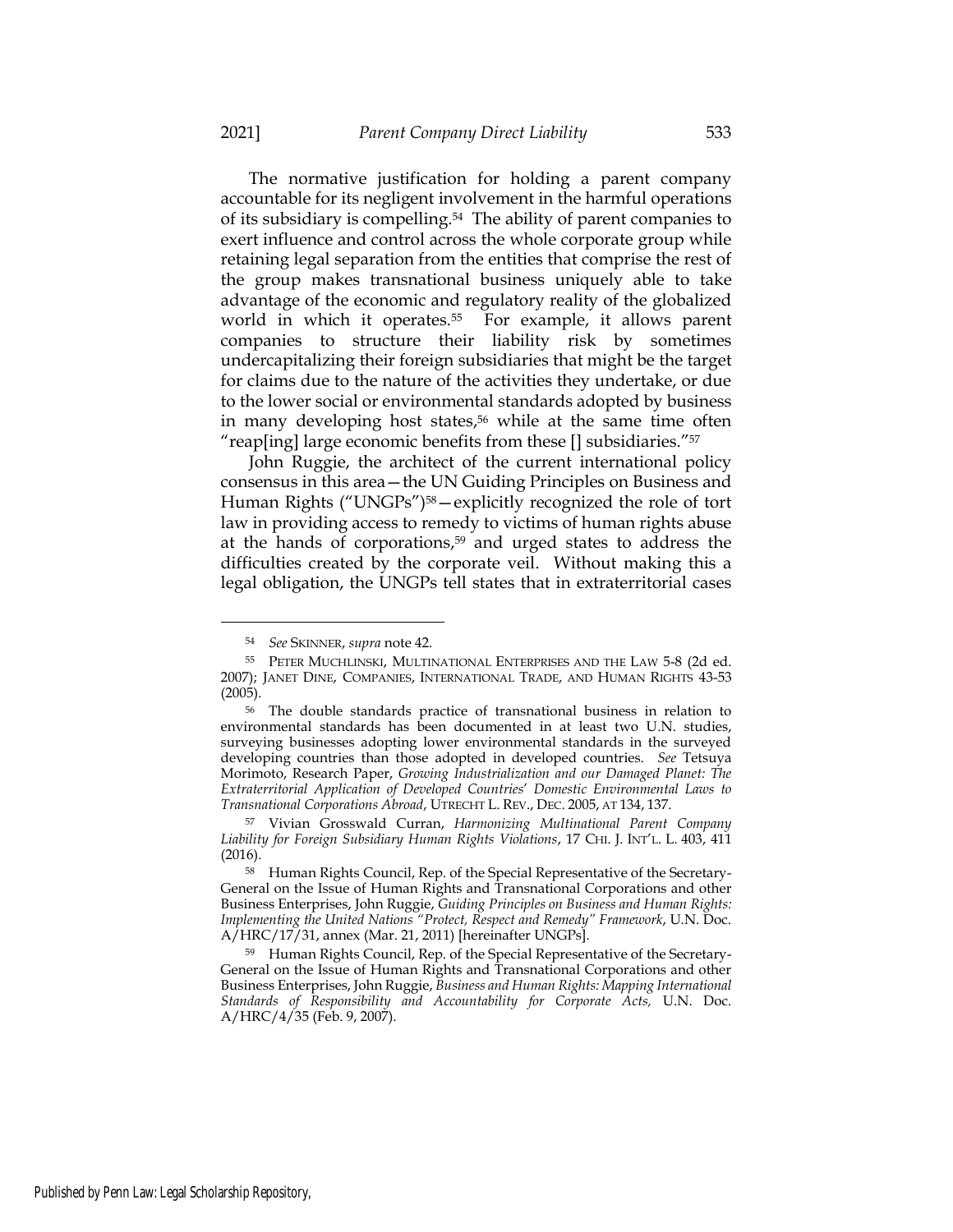they should consider ways to reduce the barriers that could lead to a denial of access to remedy.<sup>60</sup> Such barriers include "[t]he way in which legal responsibility is attributed among members of a corporate group" in a way that facilitates the "avoidance of appropriate accountability."61 Despite this recognition, and the unanimous endorsement of the UNGPs by the U.N. Human Rights Council, $62$  it remains the position that access to remedy is the most neglected of the three UNGP pillars,<sup>63</sup> and the global pattern is that victims of business-related human rights abuse in extraterritorial cases do not generally have access to effective remedies.<sup>64</sup> One of the key reasons for this is the difficulty tort plaintiffs have in attributing liability to parent companies because of the corporate veil.<sup>65</sup>

# III. TRANSNATIONAL BUSINESS AND HUMAN RIGHTS LITIGATION IN THE UNITED STATES

This Part begins with a summary of the legal history and current status of ATS and conventional tort litigation in the United States, which grounds the analysis of whether prospects for such cases are as diminished as commentators portray them to be.<sup>66</sup> It explores the reasons why courts have dismissed the majority of such claims and the role of the corporate veil as a hurdle to plaintiffs. This Part examines how plaintiffs seek to attribute liability to the parent company in transnational business and human rights litigation,

<sup>60</sup> UNGPs, *supra* note 58, at 23.

*<sup>61</sup> Id.* Another barrier is "[w]here claimants face a denial of justice in a host State and cannot access home State courts regardless of the merits of the claim." *Id*.

<sup>62</sup> State membership of the Human Rights Council at the time included the United Kingdom and the United States. *Membership of the Human Rights Council 19 June 2010 - 18 June 2011 by Year When Term Expires*, UNITED NATIONS, https://www.ohchr.org/EN/HRBodies/HRC/Pages/Year20102011.aspx [https://perma.cc/BZ72-VJ6G].

<sup>63</sup> The other pillars are the state duty to protect and the corporate responsibility to respect. UNGPs, *supra* note 58, at 4.

<sup>64</sup> Cassel, *supra* note 33, at 182.

<sup>65</sup> Skinner, *supra* note 42, at 1804 n.120; SKINNER, MCCORQUODALE & DE SCHUTTER, *supra* note 38, at 56-59.

<sup>66</sup> A comprehensive review of the history of ATS litigation is beyond the scope of this Article. For an overall history and analysis of ATS cases, see Beth Stephens, *The Curious History of the Alien Tort Statute*, 89 NOTRE DAME L. REV. 1467 (2014) and Beth Stephens, *The Rise and Fall of the Alien Tort Statute*, *in* RESEARCH HANDBOOK ON HUMAN RIGHTS AND BUSINESS 46 (Surya Deva & David Birchall eds., 2020).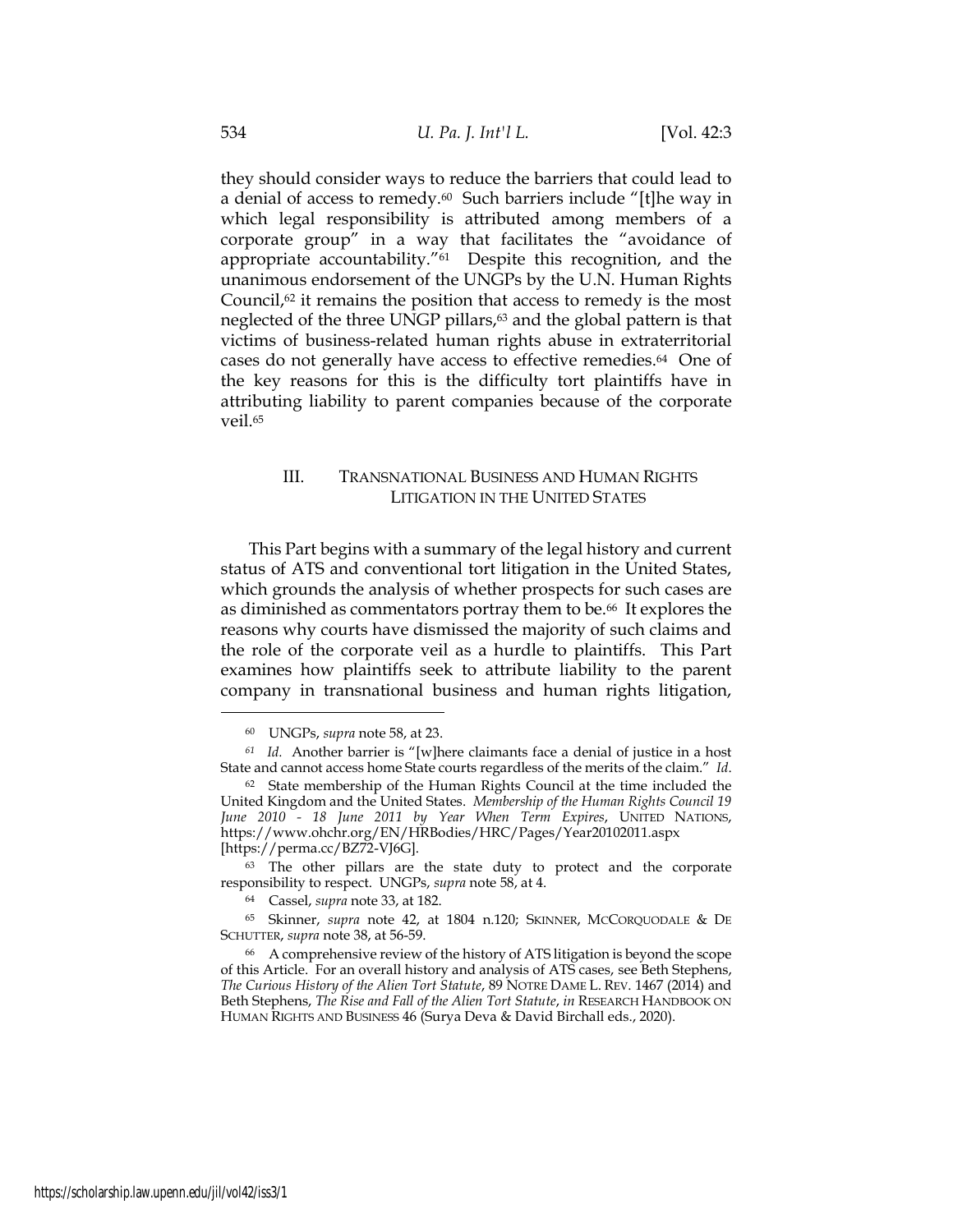using an emblematic example, *Acuña-Atalaya v. Newmont Mining Corporation*. <sup>67</sup> There follows, in Part VI, a comparison of the relevant law in the United States and the United Kingdom, and recommendations for U.S. courts.

# *a. The ATS: The Rise and Fall of the Statute*

The United States, through the ATS, was the dominant jurisdiction in the field of transnational business and human rights litigation for a number of years. Already the subject of voluminous scholarship, the ATS of 1789 grants district courts original jurisdiction over "any civil action by an alien for a tort only, committed in violation of the law of nations or a treaty of the United States."68 Thus, and uniquely so, it links public international law to tort law. In the landmark case of *Filártiga v. Peña-Irala*, <sup>69</sup> the "flagrant disregard of basic human rights and particularly the right to be free of torture" was found to be actionable under the ATS, ushering in a new era of human rights litigation.<sup>70</sup> In 1997, in a case concerning alleged corporate complicity in serious human rights violations including forced labor, extrajudicial killings, torture, and rape suffered by the plaintiffs at the hands of the Burmese military in connection with the construction of a natural gas pipeline in Burma, it was held for the first time that the courts have authority to adjudicate claims against corporations and their executive officers under the ATS, and that corporations and their executive officers could be held liable for violating norms of customary international law.71 This litigation, *Doe I v. Unocal Corp.*, marked the beginning of

<sup>67</sup> 308 F. Supp. 3d 812 (D. Del. 2018), *vacated and remanded,* 765 F. App'x 811 (3d Cir. 2019).

<sup>68</sup> Alien's Action for Tort, 28 U.S.C. § 1350.

<sup>69</sup> 630 F.2d 876 (2d Cir. 1980).

<sup>70</sup> *Id.* at 890.

<sup>71</sup> Doe I v. Unocal Corp., 395 F.3d 978 (9th Cir. 2003). Note that when this question came before the U.S. Court of Appeals for the Second Circuit, in *Kiobel v. Royal Dutch Petroleum Co.*, 621 F.3d 111 (2d Cir. 2010), the court dismissed the claim because it interpreted customary international law as being inapplicable to corporations. The decision was the subject of an appeal to the Supreme Court which went on to address a different question, namely whether courts may recognize causes of action for violations of international law within the territory of a country other than the U.S. In *Jesner v. Arab Bank, PLC*, 138 S. Ct. 1386 (2018), the Supreme Court was split on whether corporations can be liable under the ATS.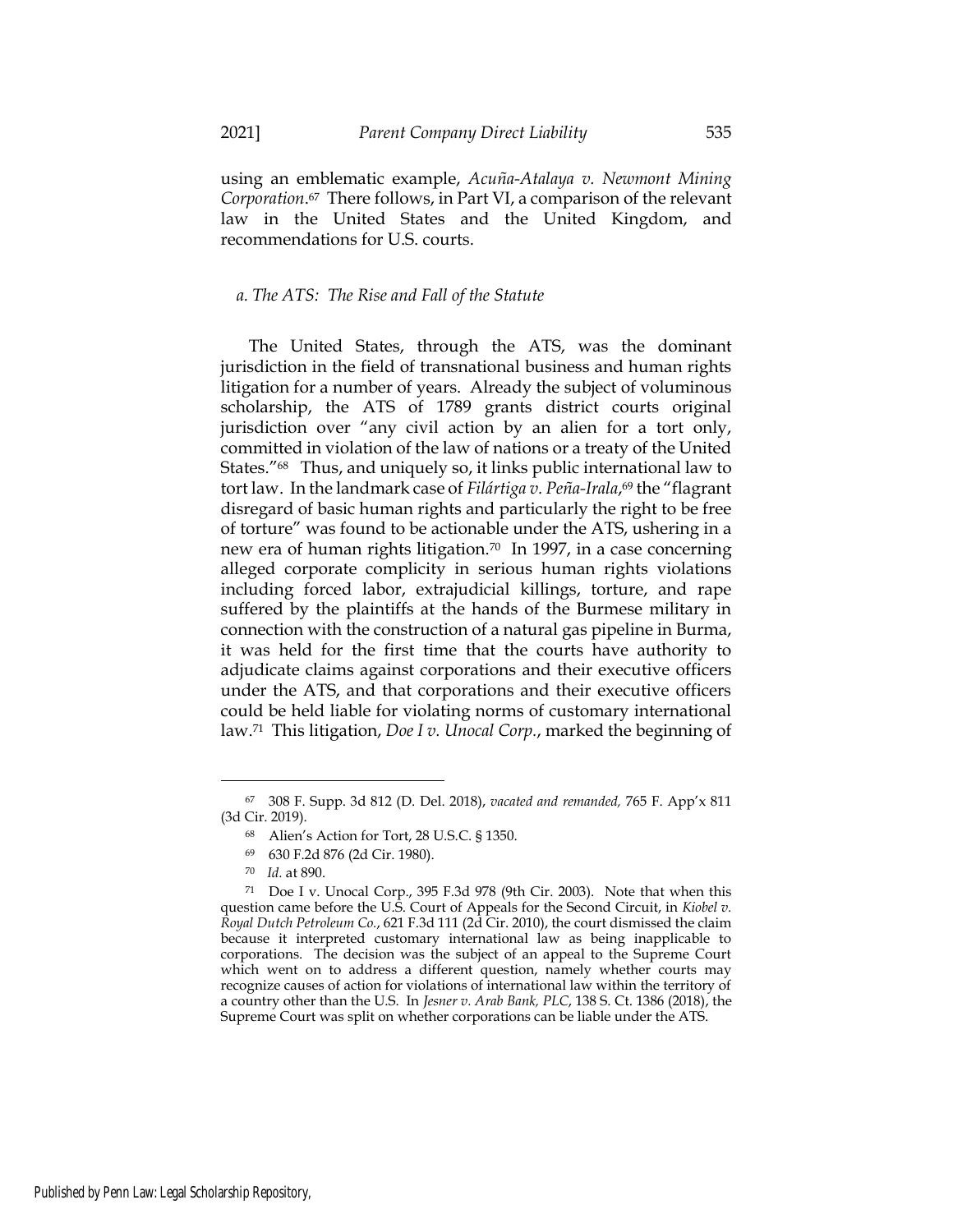a trend of suing corporations under the ATS that saw about 180 claims filed by 2013.<sup>72</sup>

The contemporary use of the ATS was first reviewed by the Supreme Court not in a business and human rights case, but in litigation alleging the forcible abduction of a murder suspect: *Sosa v. Álvarez-Machain*. <sup>73</sup> The judgment in *Sosa*, acknowledging foreign relations concerns that call for judicial restraint in ATS litigation, affirmed the recent ATS case law but emphasized, *inter alia*, that only a "narrow set of violations"—those "threatening serious consequences in international affairs"—could be invoked under the statute.<sup>74</sup>

When the Supreme Court reviewed the contemporary use of the ATS for a second time, in the business and human rights case *Kiobel v. Royal Dutch Petroleum Co.*, it curtailed the reach of the statute dramatically.<sup>75</sup> The corporate defendants, Royal Dutch Petroleum (the Anglo Dutch parent company) and Shell Petroleum Development Company (its Nigerian subsidiary), were accused of being instrumental in the actions of the Nigerian military against protesters in the Niger Delta.<sup>76</sup> Violations of *jus cogens* were among the allegations.<sup>77</sup> The case was rejected in the district court and on

<sup>77</sup> *Id.* The Vienna Convention on the Law of Treaties defines a *jus cogens* norm as "a norm accepted and recognized by the international community of States as a

<sup>72</sup> For a full list of ATS cases where at least one defendant is a corporate entity, see Goldhaber, *supra* note [14,](#page-6-1) at 137-49 (list compiled by Jonathan Drimmer). For a breakdown of "where they are filed, against whom, and why," see Jonathan C. Drimmer & Sarah R. Lamoree, *Think Globally, Sue Locally: Trends and Out-of-Court Tactics in Transitional Tort Actions*, 29 BERKELEY J. INT'L L. 456, 461-464 (2011).

<sup>73</sup> 542 U.S. 692 (2004).

<sup>74</sup> *Id*. at 715. The Court ruled that the ATS is a jurisdictional act, which does not create a cause of action based on customary international law but entitles plaintiffs to bring actions in court for the violation of customary international law on the basis of a common law cause of action in tort. Lower courts were urged to exercise "great caution" in cases that raised risks of adverse foreign policy consequences. *Id.* at 694.

<sup>75</sup> 569 U.S. 108 (2013); *see* Robert C. Bird, Daniel R. Cahoy & Lucien J. Dhooge, *Corporate Voluntarism and Liability for Human Rights in the Post-*Kiobel *World*, 102 KY. L.J. 601 (2013). There was no challenge to personal jurisdiction. A companion case, Wiwa v. Royal Dutch Petroleum Co., No. 96 Civ. 8386, 2002 U.S. Dist. LEXIS 3293 (S.D.N.Y. Feb. 28, 2002), alleging similar facts but brought by different plaintiffs, had been successfully settled prior to *Kiobel*. In this litigation, the court accepted subject-matter jurisdiction over the majority of the claims and dismissed the defense of *forum non conveniens*. The federal court indicated in this preliminary decision that SPDC was the alter ego of the defendant parent corporation. JOSEPH, *supra* note 29, at 130.

<sup>76</sup> *Kiobel*, 569 U.S. at 113.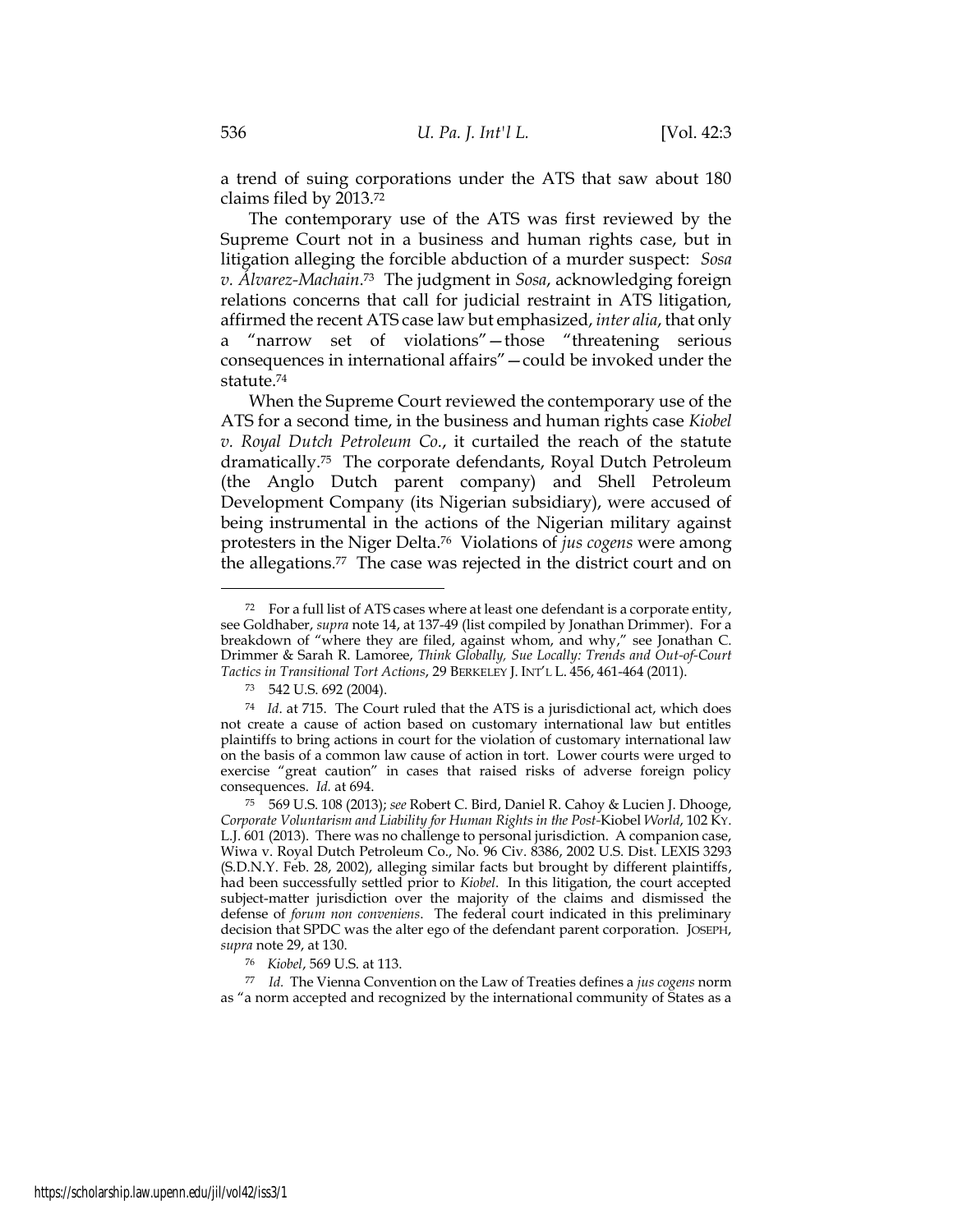appeal. It came to the Supreme Court following a decision of the U.S. Court of Appeals for the Second Circuit that corporations could not be held liable for violations of customary international law, and thus could not be sued under the ATS.<sup>78</sup> Unexpectedly, however, the Supreme Court asked for additional argument on whether and in what circumstances the ATS could be applied to conduct outside the United States.<sup>79</sup>

The judgment turned on whether the presumption against extraterritoriality of federal statute-law based claims applied to the ATS and, if so, how it should be applied in the particular case. The majority opinion in the Court held that the principles that underlie the presumption against extraterritoriality should indeed apply under the ATS<sup>80</sup> because of "the danger of unwarranted judicial interference in the conduct of foreign policy."<sup>81</sup> The Court found nothing in the text of the ATS that evinced "the requisite clear indication of extraterritoriality."<sup>82</sup> The Court clarified, however, that, in some circumstances, a claim might have sufficient ties with the United States to dislodge the presumption. Where claims "touch and concern the territory of the United States . . . with sufficient force" they will "displace the presumption against extraterritorial application," even if they arise outside of the United States.<sup>83</sup> This touch and concern standard was not met in *Kiobel*, however, in which violations occurred outside of U.S. territory and the corporate defendants were foreign too. The outcome of *Kiobel* came as a blow to corporate accountability advocates. Up until that point, most, if not all, ATS cases against corporate defendants concerned harmful events that occurred overseas. The decision in *Kiobel* that the principles underlying the presumption against extraterritoriality apply to the ATS therefore represented a sea-change in the

whole as a norm from which no derogation is permitted and which can be modified only by a subsequent norm of general international law having the same character." Vienna Convention on the Law of Treaties art. 53, May 23, 1969, 1155 U.N.T.S. 331 (entered into force Jan. 27, 1980).

<sup>78</sup> Kiobel v. Royal Dutch Petroleum Co., 621 F.3d 111 (2d Cir. 2010).

<sup>79</sup> Lyle Denniston, Kiobel *to be Expanded and Reargued*, SCOTUSblog (Mar. 5, 2012), https://www.scotusblog.com/2012/03/kiobel-to-be-reargued/ [https://perma.cc/S4Y5-PNSM].

<sup>80</sup> Kiobel, 569 U.S. at 124-25.

<sup>81</sup> *Id.* at 116.

<sup>82</sup> *Id.* at 119.

<sup>83</sup> *Id*. at 124-25.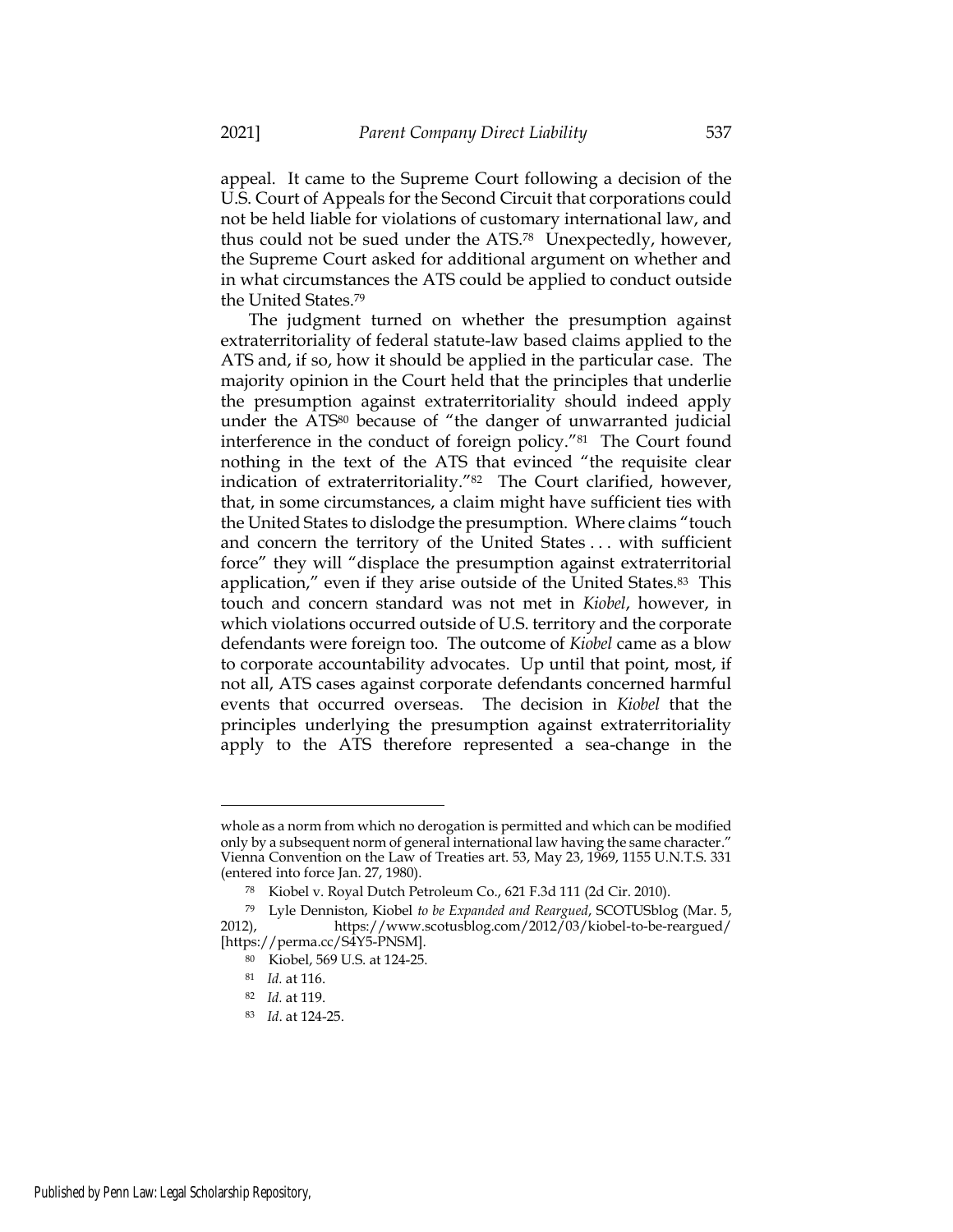interpretation of the statute, $84$  and provoked doomsday predictions about the future of ATS litigation.<sup>85</sup>

*Kiobel* has not quite been the "death knell" to ATS human rights litigation that some predicted, however.<sup>86</sup> In the years since the decision, some courts—albeit a minority—have allowed ATS litigation to proceed, finding that the claims touch and concern the United States with sufficient force,<sup>87</sup> but there has been inconsistency among the circuits in their application of the touch and concern test, resulting in different outcomes for plaintiffs. These applications vary from requiring that the alleged violations of customary international law took place in the United States,<sup>88</sup> to a more fact-based inquiry looking at different aspects of the case including the citizenship of the defendants and potential U.S. national interests triggered by the nature of the defendants' conduct.89 Proving that the alleged violation of customary international law took place in the United States is very challenging for plaintiffs in transnational business and human rights litigation,

<sup>84</sup> *See* Beth Stephens, *Extraterritoriality and Human Rights After* Kiobel, 28 MD. J. INT'L L. 256 (2013).

<sup>85</sup> *See* Matteo M. Winkler, *What Remains of the Alien Tort Statute after* Kiobel, 39 N.C.J. INT'L L. & COM. REG. 171, 172-173 (2013).

<sup>86</sup> *Id.* at 172. An example of a case that was dismissed on the basis of *Kiobel* is Balintulo v. Daimler AG, 727 F.3d 174, 192 (2d Cir. 2013). *See* William S. Dodge, *Business and Human Rights Litigation in U.S. Courts Before and After* Kiobel, *in* BUSINESS AND HUMAN RIGHTS: FROM PRINCIPLES TO PRACTICE 244, 250 (Dorothée Baumann-Pauly & Justine Nolan eds., 2016); Jennifer M. Green, *The Rule of Law at a Crossroad: Enforcing Corporate Responsibility in International Investment Through the Alien Tort Statute*, 35 U. PA. J. INT'L L. 1085 (2014). The Institute for Legal Reform tracks the status of ATS litigation against U.S. companies after the Supreme Court's *Kiobel* decision and reports that of forty cases that were pending at the time of *Kiobel*, only 13% have been allowed to proceed on the merits. *See* INSTITUTE FOR LEGAL REFORM, LAWSUITS AGAINST CORPORATIONS UNDER THE ALIEN TORT STATUTE 3, https://www.instituteforlegalreform.com/uploads/sites/1/Lawsuits\_Against\_C orporations\_Under\_the\_Alien\_Tort\_Statute\_.pdf [https://perma.cc/R43Q-766G].

<sup>87</sup> Dodge, *supra* note 86, at 250 (citing Al Shimari v. CACI Premier Tech., Inc., 758 F.3d 516 (4th Cir. 2014)); *see also* Doe I v. Nestlé, S.A., 748 F. Supp. 2d 1057 (C.D. Cal. 2010), *vacated by* 738 F.3d 1048 (9th Cir. 2013).

<sup>88</sup> *See* Adhikari v. Kellogg Brown & Root, Inc., 845 F.3d 184, 194-97 (5th Cir. 2017).

<sup>89</sup> *See* Doe v. Drummond Co*.*, Inc., 782 F.3d 576, 595-96 (11th Cir. 2015) (describing the U.S. citizenship of defendants and the allegation that the defendants funded an organization designated by the Department of State as a Foreign Terrorist Organization as relevant to the "touch and concern" inquiry, but insufficient on their own to displace the presumption against extraterritoriality).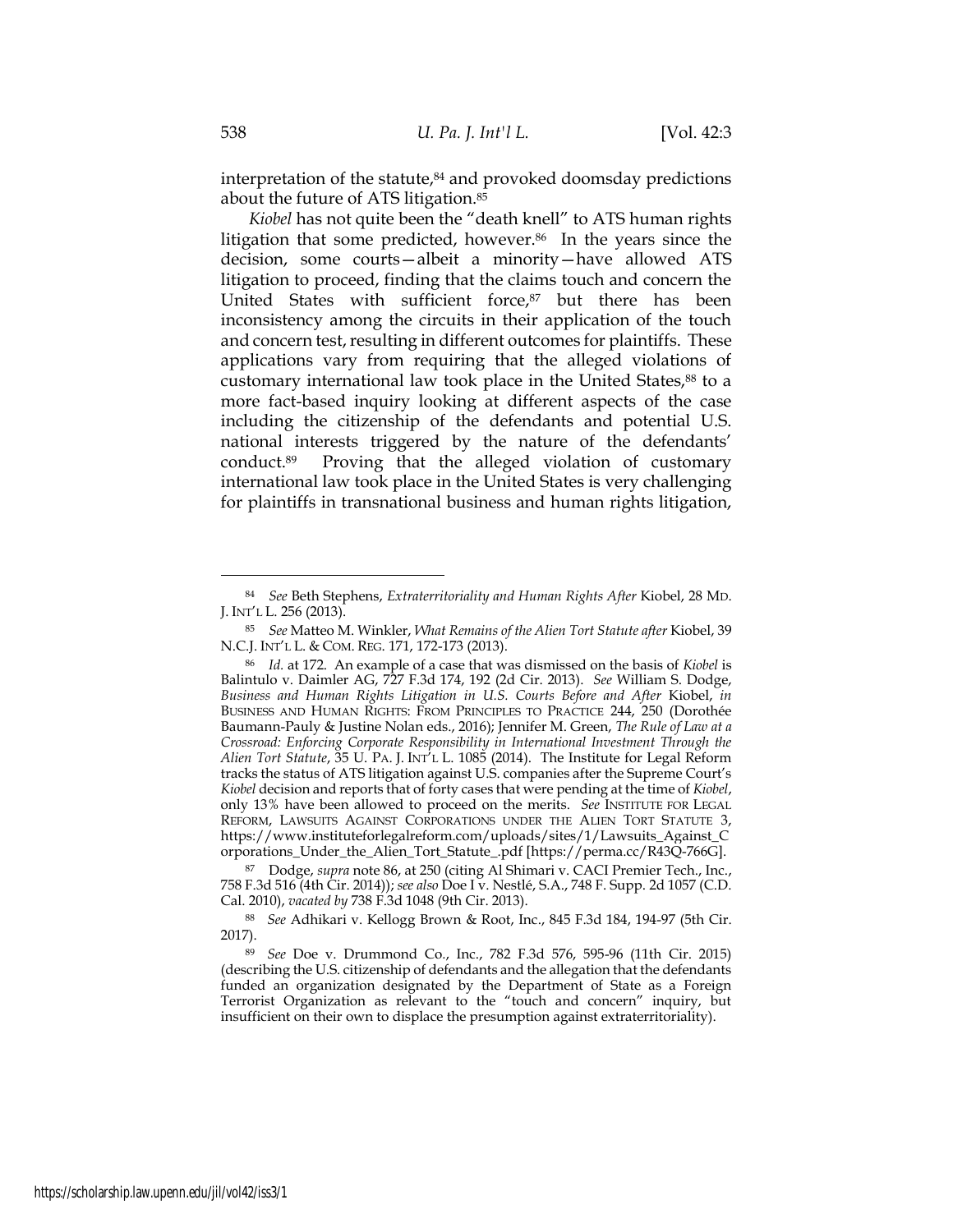but the more fact-based inquiry is a significant hurdle, too.<sup>90</sup> Some respite for plaintiffs has come in a decision of the Ninth Circuit, which refined the requirement that the alleged violations of international law take place in the United States, holding that the "focus" of the ATS (a test from the case *RJR Nabisco, Inc. v. European Cmty.* <sup>91</sup>) was not limited to the principal offenses but also to aiding and abetting. <sup>92</sup>

Other challenges for ATS plaintiffs have arisen. First, case law development in the law on personal jurisdiction over corporate defendants has had the effect of restricting the ability of plaintiffs to sue foreign corporations, impacting ATS cases in particular.<sup>93</sup> Pursuant to these cases, in nearly all circumstances, a corporation must be headquartered or incorporated in the forum state to be sued there.<sup>94</sup> This hurdle for plaintiffs was solidified in ATS cases with the prohibition against suing foreign corporations under this statute that was instituted in *Jesner v. Arab Bank*. <sup>95</sup> Second, and of even greater concern to corporate accountability advocates, the question of whether corporations can be held liable for violations of customary international law resurfaced in *Jesner*. <sup>96</sup> The Justices left this issue unresolved, leaving the door open to defendants to challenge corporate liability under the ATS in subsequent cases,<sup>97</sup> with success on at least one occasion.<sup>98</sup> The Supreme Court recently heard argument on this question in the case of *Nestlé USA, Inc. v. Doe I*, <sup>99</sup> a class action claim by Malian child plaintiffs allegedly trafficked

- <sup>94</sup> Daimler AG v. Bauman, 571 U.S. 117 (2014).
- <sup>95</sup> 138 S. Ct. 1386 (2018).

<sup>90</sup> *See* Warfaa v. Ali, 811 F.3d 653, 660 (4th Cir. 2016), *cert. denied,* 137 S. Ct. 2289 (2017); Al Shimari v. CACI Premier Tech., Inc., 758 F.3d 516, 528-29 (4th Cir. 2014).

<sup>91</sup> 136 S. Ct. 2090, 2101 (2016).

<sup>92</sup> Doe I v. Nestlé, S.A., 906 F.3d 1120 (9th Cir. 2018), *amended by* 929 F.3d 623 (9th Cir. 2019). This decision is the subject of an appeal to the Supreme Court: Nestlé USA, Inc. v. Doe I, 141 S.Ct. 188 (2020).

<sup>93</sup> *See* Gerlinde Berger-Walliser, *Reconciling Transnational Jurisdiction: A Comparative Approach to Personal Jurisdiction over Foreign Corporate Defendants in U.S. Courts*, 51 VAND. J. TRANSNAT'L. L. 1243 (2018); Gerlinde Berger-Walliser, *Reforming International Human Rights Litigation against Corporate Defendants after Jesner v. Arab* Bank, 21 U. PA. J. BUS. L. 757 (2019).

<sup>96</sup> *Id*. at 1400; *see* William S. Dodge, *Corporate Liability Under the US Alien Tort Statute: A Comment on* Jesner v. Arab Bank, 4 BUS & HUM. RTS. J. 131 (2019).

<sup>97</sup> *Id.* at 1402. *See* Doe I v. Nestlé, S.A., 906 F.3d 1120 (9th Cir. 2018), *amended by* 929 F.3d 623 (9th Cir. 2019); Estate of Alvarez v. Johns Hopkins Univ*.*, 275 F. Supp. 3d 670 (D. Md. 2017).

<sup>98</sup> Doe I v. Exxon Mobil Corp., 391 F. Supp. 3d 76 (D.D.C. 2019).

<sup>99</sup> 141 S. Ct. 188 (2020).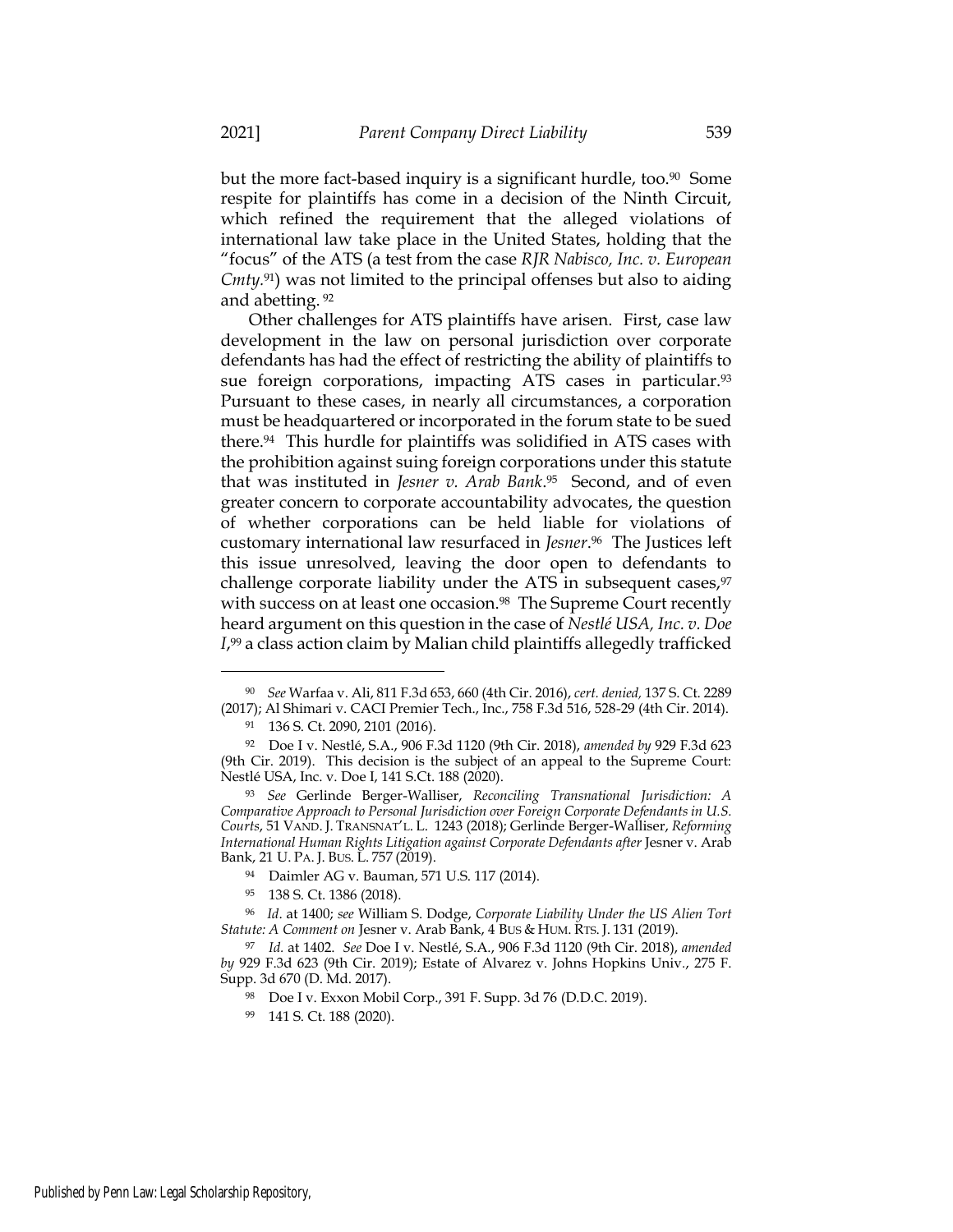by cocoa growers into Côte D'Ivoire and forced to work in farms that supplied cocoa beans to defendants.<sup>100</sup> The Trump Administration supported the defendant companies by arguing in an amicus brief that corporate liability is precluded under the ATS.<sup>101</sup>

The preceding paragraphs have described the hurdles that ATS plaintiffs now face. Even prior to the seismic changes brought about by the Supreme Court decisions, ATS cases faced significant challenges and were dismissed for a number of different reasons,<sup>102</sup> the corporate veil among them.<sup>103</sup> In *Sinaltrainal v. Coca Cola Co.*, 104 for instance, the district court rejected the plaintiffs' allegations of an agency relationship between Coca Cola USA and Coca Cola Colombia, its wholly owned subsidiary, and thus rejected the claim against the American company. Although the jurisdictional veil is now the most significant hurdle for plaintiffs, the focus on the wrongful actions of the U.S.-based parent company that the Supreme Court decisions require brings to the fore corporate veil questions as well, in particular how the parent company can be held liable in a given case. As with the direct liability line of cases, the parent's contribution to the overseas harm is under the spotlight. Before looking at the question of attributing liability to the parent company, the next section will track conventional tort litigation of business and human rights claims in the United States, the parallel trend to ATS litigation.

<sup>100</sup> *Oral Argument – Audio:* Nestlé USA, Inc. v. Doe, SUPREME COURT OF THE UNITED STATES,

https://www.supremecourt.gov/oral\_arguments/audio/2020/19-416 [https://perma.cc/RPA5-CMQ7].

<sup>101</sup> This was a reversal of the Trump administration's earlier position on this issue. *See* William S. Dodge, *Trump Administration Reverses Position on Corporate Liability Under Alien Tort Statute*, JUST SEC. (June 1, 2020), https://www.justsecurity.org/70512/trump-administration-reverses-position-oncorporate-liability-under-alien-tort-statute [https://perma.cc/2QEC-6CA7].

<sup>102</sup> David Nersessian describes how some cases were dismissed for reasons related to the jurisdictional veil, such as judicial comity. DAVID NERSESSIAN, INTERNATIONAL HUMAN RIGHTS LITIGATION: A GUIDE FOR JUDGES 112 (2016) ("Comity encompasses 'the spirit of cooperation in which a domestic tribunal approaches the resolution of cases touching the laws and interests of other sovereign states.'" (citing Société Nationale Industrielle Aérospatiale v. U.S. Dist. Court, 482 U.S. 522, 543 n. 27 (1987))).

<sup>103</sup> Skinner, *supra* note 42, at 1804 n.120 (listing a number of such cases).

<sup>104</sup> 578 F.3d 1252 (11th Cir. 2009).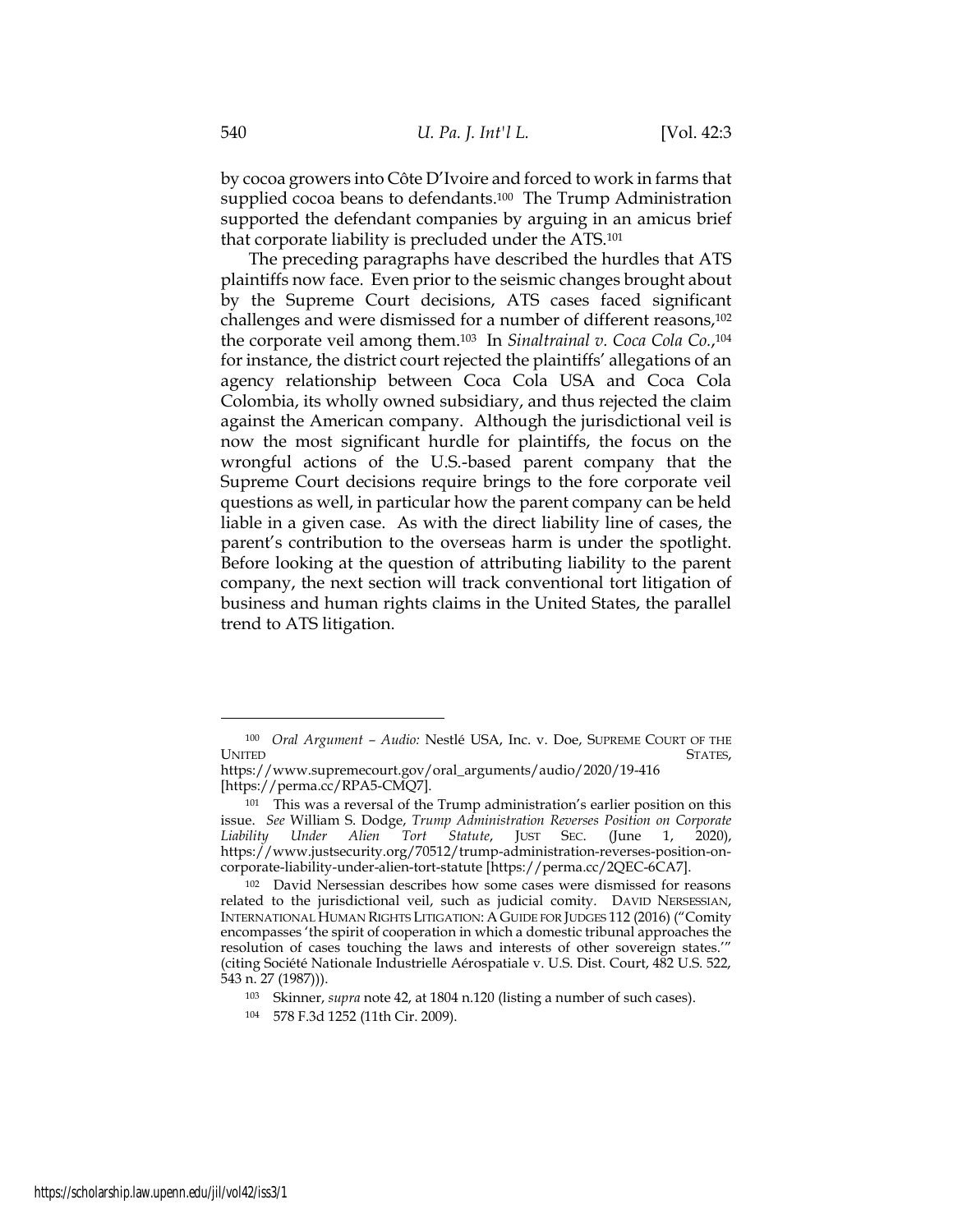# *b. Conventional Tort Litigation*

Since the 1990s, a number of conventional tort claims based on transitory tort theory<sup>105</sup> have been brought before the U.S. federal and occasionally state courts against parent companies, seeking to attribute liability to them for harm that has occurred overseas through the operations of their subsidiaries. One of the earliest cases was the Bhopal litigation introduced above.<sup>106</sup> The number of conventional tort claims increased with the ascendency of the ATS, as ATS cases routinely include parallel state law claims in the federal courts.<sup>107</sup> Plaintiffs also sometimes present state law claims parallel to ATS litigation, but in state courts. In *Doe I v. Unocal Corp*., 108 discussed above,<sup>109</sup> the plaintiffs re-filed their pendent state law claim in the state court after the ATS claims were dismissed. The case settled prior to the start of the state court trial.<sup>110</sup> In another such case, the plaintiffs sought damages in tort law for personal injuries suffered as a result of Chevron/Texaco's operations in the Niger Delta, in the federal court, in parallel with an ATS claim.<sup>111</sup> In the period since the advent of ATS litigation against corporate defendants, conventional tort claims have also been filed without accompanying ATS claims,<sup>112</sup> although this is a relatively infrequent occurrence. Not nearly as visible as ATS litigation in the academic literature, certain scholars, including Svetlana Nagiel, have commented on this trend of conventional tort litigation against

<sup>105</sup> *See, e.g.,* Chimène I. Keitner, *State Courts and Transitory Torts in Transnational Human Rights Cases*, 3 U.C. IRVINE L. REV. 81, 83-87 (2013).

<sup>106</sup> *In re* Union Carbide Corp. Gas Plant Disaster at Bhopal, India in Dec., 1984, 634 F. Supp. 842 (S.D.N.Y. 1986), *aff'd,* 809 F.2d 195 (2d Cir. 1987).

<sup>107</sup> *See, e.g.*, Wiwa v. Royal Dutch Petroleum Co., 226 F.3d 88, 93–94 (2d Cir. 2000) (arising from the same set of facts as *Kiobel* and alleging both state and foreign tort law violations); Jonathan Drimmer, *Resurrection Ecology and the Evolution of the Corporate Alien Tort Movement*, 43 GEO. J. INT'L L. 989 (2012) (discussing the birth and rise of the corporate ATS movement).

<sup>108</sup> *See, e.g.*, Doe I v. Unocal Corp., 395 F.3d 932 (9th Cir. 2002).

<sup>109</sup> *See supra* Part III.A.

<sup>110</sup> Rachel Chambers, *The* Unocal *Settlement: Implications for the Developing Law on Corporate Complicity in Human Rights Abuses*, 13 HUM. RTS. BRIEF 14, 14 (2005).

<sup>111</sup> Bowoto v. Chevron Corp*.*, No. C 99-02506 SI, 2006 WL 2455761 (N.D. Cal. Aug. 22, 2006) (allowing Nigerian plaintiffs' claim against Chevron for negligence and intentional torts relating to Chevron's response to rebels' taking of an oil platform in Nigeria to proceed to trial, which resulted in a jury verdict for the defendants).

<sup>112</sup> *See, e.g.*, Aguinda v. Texaco, Inc., 142 F. Supp. 2d 534 (S.D.N.Y. 2001).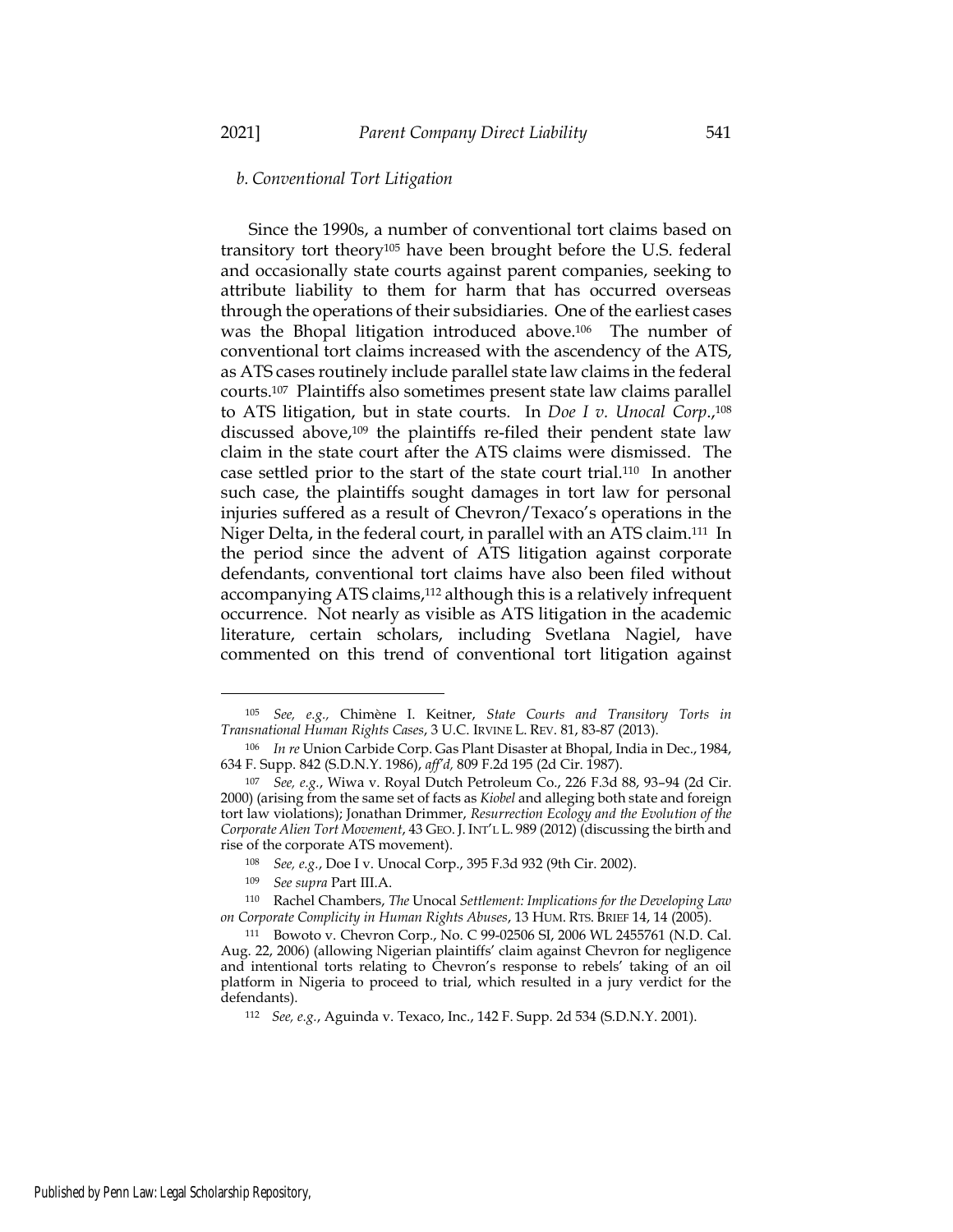corporate defendants. Nagiel argued that state statutory and common law causes of action were viable alternatives to the ATS for wrongs committed outside the United States.<sup>113</sup>

<span id="page-23-0"></span>With the restrictions placed on the use of the ATS in *Kiobel*, there was renewed interest among the academy in state common law tort claims as a vehicle for transnational business and human rights litigation.<sup>114</sup> The predicted increase in conventional tort litigation of business and human rights cases in the wake of the *Kiobel* decision has not occurred, however.<sup>115</sup> In fact, there are only isolated

<sup>115</sup> The author surveyed the websites of the key civil society organizations that litigate corporate accountability cases. These organizations are: Earthrights International, the Center for Constitutional Rights and the Center for Justice and Accountability. The author used the Corporate Legal Accountability resources from the Business and Human Rights Resource Center website and legal databases Nexis Uni and HeinOnline.

<sup>113</sup> Svetlana Meyerzon Nagiel, Note, *An Overlooked Gateway to Victim Compensation: How States Can Provide a Forum for Human Rights Claims*, 46 COLUM. J. TRANSNAT'L L. 133, 165 (2007); *see also* Drimmer, *supra* note 107, at 992-95 (recording the conventional tort litigation trend).

<sup>114</sup> *See generally* Paul Hoffman & Beth Stephens, *International Human Rights Cases under State Law and in State Courts,* 3 U.C. IRVINE L. REV. 9 (2013) (arguing that, as long as a state court had personal jurisdiction over the defendant, that court would generally have jurisdiction to hear claims arising out of human rights violations in a foreign state and setting out various advantages and disadvantages of litigating in state courts as compared to federal claims litigated in federal courts); Alford, *supra* note [13](#page-5-0) (arguing that the most likely avenue for plaintiffs post *Kiobel* would be pleading violations of state or foreign tort laws); Nora Mardirossian, *Direct Parental Negligence Liability: An Expanding Means to Hold Parent Companies Accountable for the Human Rights Impacts of Their Foreign Subsidiaries* 6 (2015), http://ssrn.com/abstract=2607592 [https://perma.cc/372P-DNE3] ("[R]eturning to this conventional tort litigation under state law may be a more viable option for victims seeking redress."); Donald Earl Childress III, *The Alien Tort Statute, Federalism, and the Next Wave of Transnational Litigation*, 100 GEO. L.J. 709, 744–49 (2012) (analyzing issues of federalism, choice of law, preemption, and due process that the author predicts will arise as part of the post-ATS wave of transnational litigation in state courts); Gwynne L. Skinner, *Beyond* Kiobel: *Providing Access to Judicial Remedies for Violations of International Human Rights Norms by Transnational Corporations in a New (Post-*Kiobel*) World*, 46 COLUM. HUM. RTS. L. REV. 158, 200 (2014) (arguing that the decision in *Kiobel* likely meant that many cases brought against businesses for their role in human rights abuses abroad would be brought under state law in either state courts or in federal courts under diversity jurisdiction). On various aspects of the broad trend, see Symposium, *Human Rights Litigation in State Courts and Under State Law*, 3 U.C. IRVINE L. REV. 1 (2013). Introducing a non-U.S. perspective to the post *Kiobel* debate, Robert McCorquodale charted the foreign direct liability trend outside the United States and argued that this might reignite claims in the United States on non-ATS bases. Robert McCorquodale, *Waving Not Drowning:* Kiobel *Outside the United States*, 107 AM. J. INT'L. L 846, 851 (2013).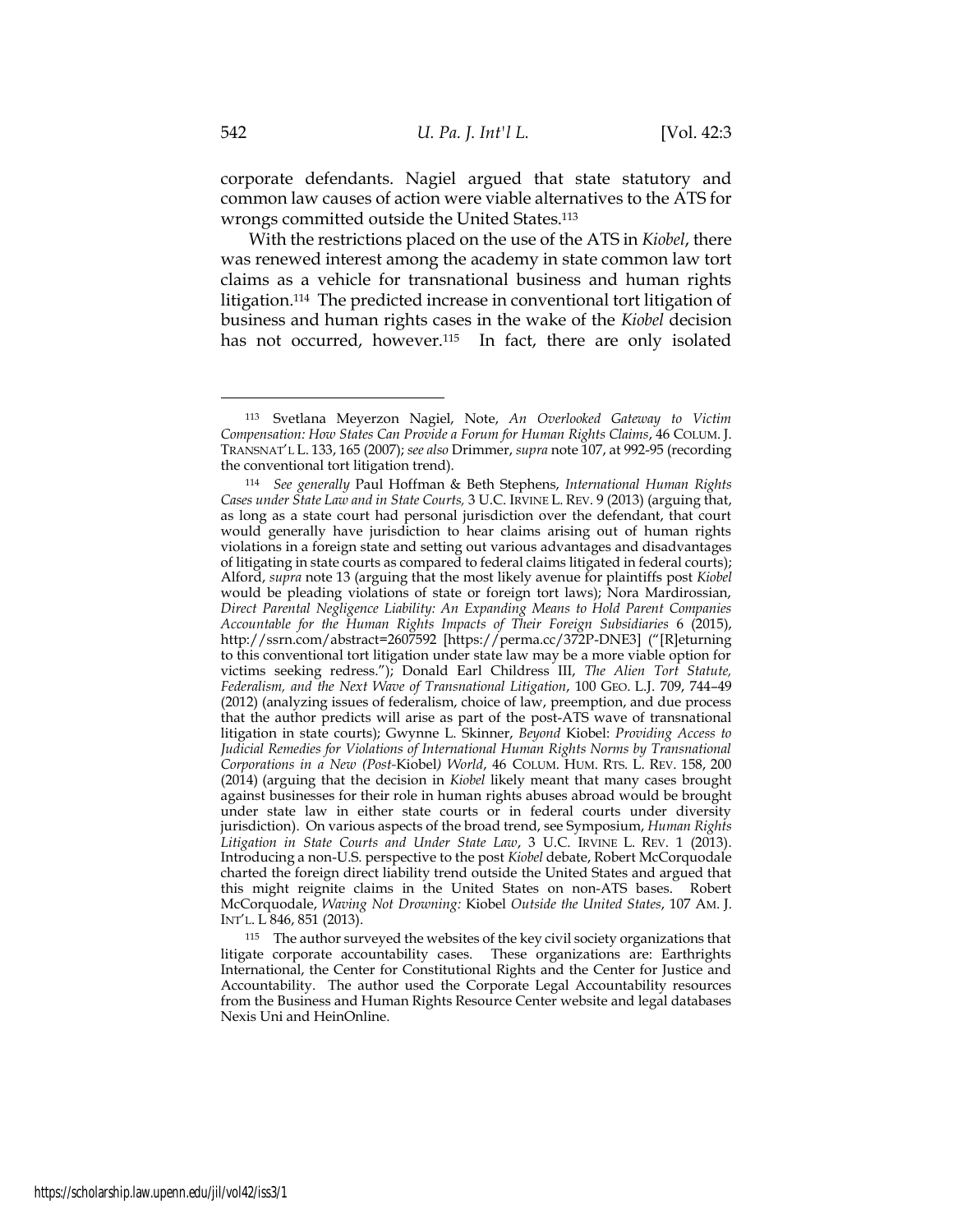examples of new conventional tort law cases,<sup>116</sup> essentially a

continuation of the pre *Kiobel* state of affairs. The difference post *Kiobel* is that fewer ATS cases are being brought,<sup>117</sup> meaning fewer opportunities for parallel conventional tort claims.

As with ATS litigation, the hurdles for plaintiffs in conventional tort claims relate both to the corporate veil and the jurisdictional veil. Looking first at conventional tort claims, a number of early examples from the 1990s prior to the advent of ATS litigation, including the Bhopal litigation introduced above, were dismissed by the courts on *forum non conveniens* grounds.<sup>118</sup> Related to the jurisdictional veil, under this doctrine the court dismisses a case on the basis that another forum—usually the host state—is more "convenient" for the litigation.<sup>119</sup> The corporate veil has featured as a reason for dismissal in more recent conventional tort cases. One example is *Gomez v. Dole Food Co.*, which was dismissed in 2012 because of the plaintiffs' failure to properly plead alter ego and to join Dole's Colombian subsidiary, a necessary and proper party to the litigation.<sup>120</sup> Another example is *Doe I v. Wal-Mart Stores, Inc.*, 121 which concerns the contractual veil rather than the corporate veil. The plaintiffs presented four distinct legal theories to support their argument that Wal-Mart's Standards for Suppliers and California common law provide substantive obligations that can be enforced by foreign workers in the Wal-Mart supply chain against Wal-Mart, including the negligent breach of duty to monitor suppliers and protect the plaintiffs from the suppliers' working conditions.<sup>122</sup> In dismissing the case, the court rejected all four theories.

When conventional tort claims are brought alongside ATS claims, with some exceptions, their fate seems to be linked to that of

<sup>116</sup> *See, e.g.,* Acuña-Atalaya v. Newmont Mining Corp., 308 F. Supp. 3d 812 (D. Del. 2018), *vacated and remanded,* 765 F. App'x 811 (3d Cir. 2019); Kashef v. BNP Paribas S.A., 442 F. Supp. 3d 809 (S.D.N.Y. 2020)*. Kashef* is not about attributing liability to the parent company for its role in the wrongdoing of an affiliate company.

<sup>117</sup> *See supra* note 114.

<sup>118</sup> Drimmer, *supra* note 107, at 993 (citing Torres v. S. Peru Copper Corp., 965 F. Supp. 899 (S.D. Tex. 1996); Delgado v. Shell Oil Co., 890 F. Supp. 1324 (S.D. Tex. 1995)).

<sup>119</sup> SKINNER, MCCORQUODALE & DE SCHUTTER, *supra* note 38, at 25.

<sup>120</sup> No. B228876, 2011 WL 5085007, at \*1 (Cal. Ct. App. Oct. 27, 2011).

<sup>121</sup> 572 F.3d 677, 683-84 (9th Cir. 2009). *See also* Madeleine Conway, *A New Duty of Care? Tort Liability from Voluntary Human Rights Due Diligence in Global Supply Chains*, 40 QUEEN'S L.J. 741, 774-77 (2015).

<sup>122</sup> *Walmart*, 572 F.3d 677.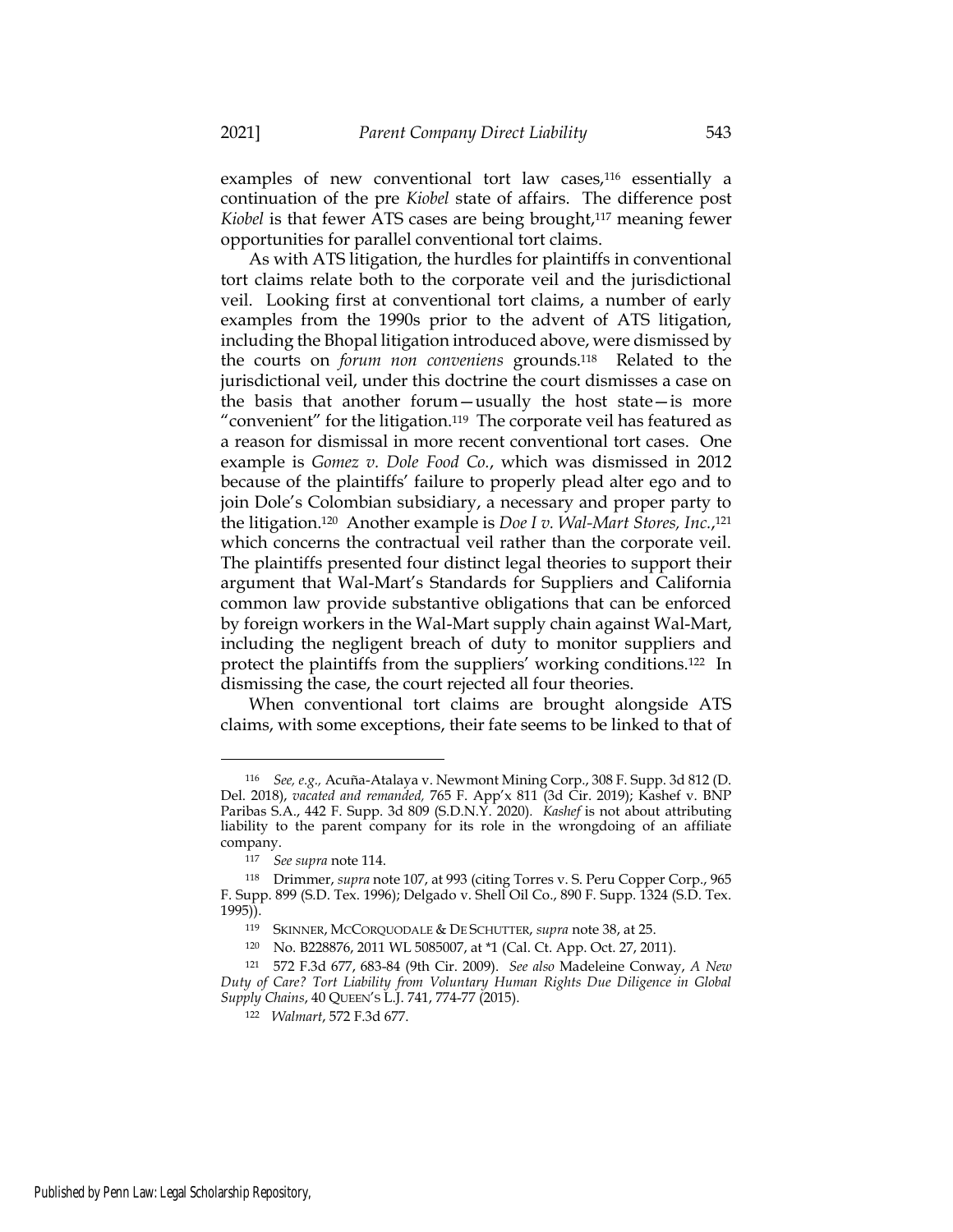the ATS claim. Only a few parallel claims remain intact post *Kiobel* and *Jesner*. One such case is *Doe I v. Exxon Mobile Corp.*, discussed above. The ATS claims were dismissed in June 2019 but the conventional tort claims for wrongful death; battery; assault; arbitrary arrest, detention, and false imprisonment; and negligence remain.<sup>123</sup> These claims are governed by Indonesian law.<sup>124</sup> Likewise in *Doe v. Chiquita Brands Int'l, Inc.*, claims under the ATS were dismissed, leaving only claims under Colombian law, which were due to be heard in the Southern District Court of Florida in October 2019.<sup>125</sup> *Nestlé USA, Inc. v. Doe I*, also discussed above, is on-going both as an ATS claim and under California state law.<sup>126</sup> As noted there, the focus of court decisions thus far in this matter is the viability of the ATS claim.<sup>127</sup> *Al-Shimari v. CACI Premier Tech., Inc.*, is on-going both under the ATS and as a conventional tort law claim, again the current focus of the courts being the viability of the ATS claim.<sup>128</sup> In summary, there are only a few transnational business and human rights cases—both ATS and conventional tort law currently before the U.S. courts. The difficulty attributing liability to parent corporations is one of the reasons such cases are dismissed.

#### *c. Overcoming the Corporate Veil*

As seen in the preceding sections, the corporate veil is a hurdle to plaintiffs in both ATS and conventional tort litigation. There are two aspects to proving liability of the parent company in ATS litigation: the first is imputing liability to the parent company when the wrongdoer is a subsidiary company, the second is proving the parent company liable as primary violator of customary international law norm, or under secondary liability concepts such as aiding and abetting.<sup>129</sup> Imputing liability to the parent company,

<sup>123</sup> Doe v. Exxon Mobil Corp., 391 F. Supp. 3d 76, 78 (D.D.C. 2019).

<sup>124</sup> *Id*. This means that U.S. law on attributing liability to parent companies will not be applied.

<sup>125</sup> No. CV 07-3406 (JMV), 2018 WL 497322 (D.N.J. Jan. 19, 2018).

<sup>126</sup> 141 S. Ct. 188 (2020).

<sup>127</sup> Al Shimari v. CACI Premier Tech., Inc., 758 F.3d 516, 528-30 (4th Cir. 2014).

<sup>128</sup> *Id*. This is also the position in Adhikari v. KBR Inc*.,* No. 4:16-CV-2478, 2017 WL 4237923 (S.D. Tex. Sep. 25, 2017) (Adhikari II).

<sup>129</sup> Douglas M. Branson, *Holding Multinational Corporations Accountable? Achilles' Heels in Alien Tort Claims Act Litigation*, 9 SANTA CLARA J. INT'L L. 227, 241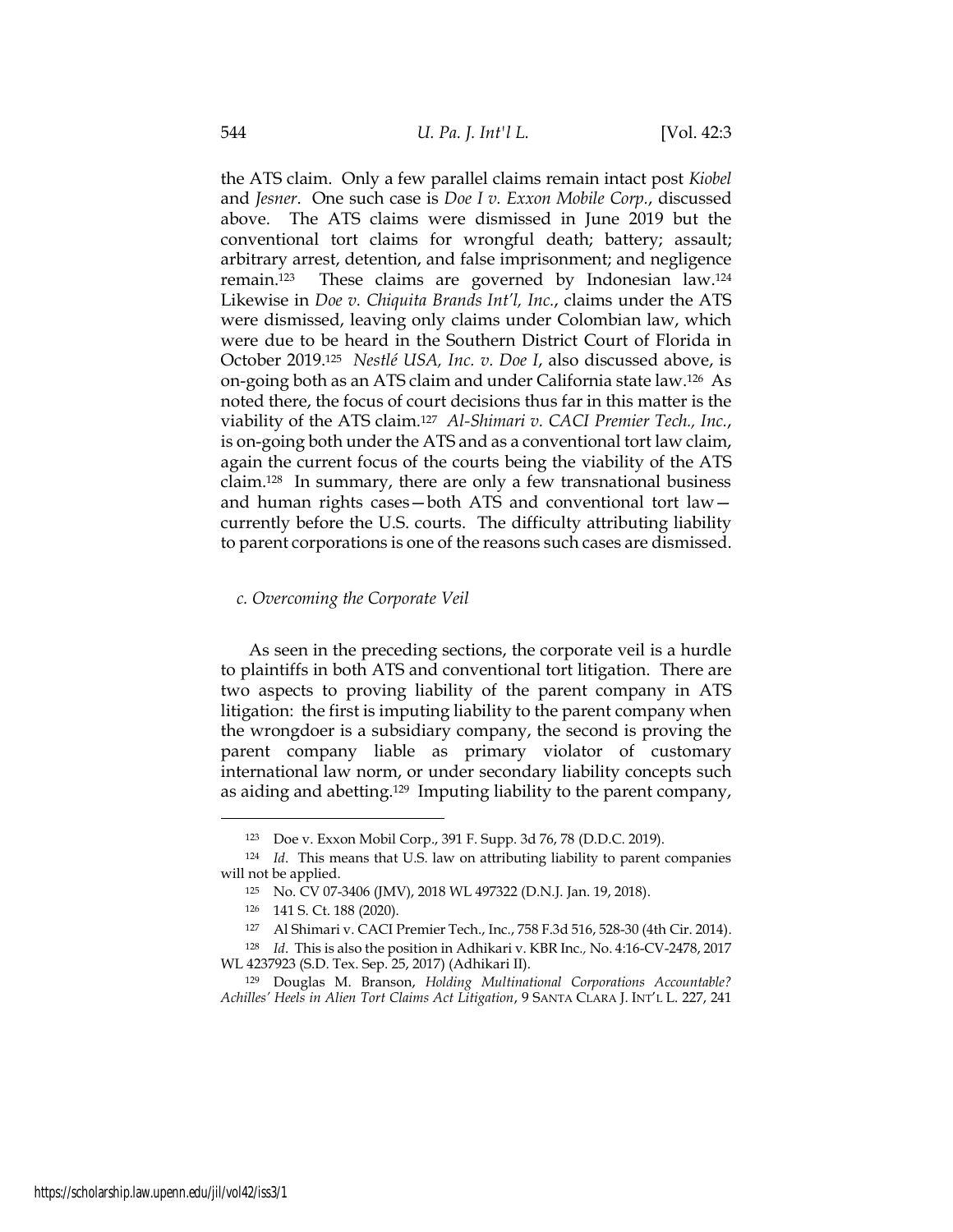the focus here, can be achieved in different ways: piercing the corporate veil; under agency theory; or under enterprise liability theory.<sup>130</sup> There is no clear precedent on whether state law or federal common law applies to determine derivative liability by which the faults of the subsidiary can be attributed to the parent in ATS litigation, however.<sup>131</sup> In *Bowoto v. Chevron Texaco Corp.*, a key precedent in this field, the judge applied federal common law.<sup>132</sup> Likewise in the Unocal litigation, discussed above, federal common law was applied to determine the question of attributing liability to the U.S. parent corporation.<sup>133</sup> In contrast, in *Presbyterian Church of Sudan v. Talisman Energy, Inc.*<sup>134</sup> the district court judge applied the conflicts of law regime of the forum, New York, to determine which state's law would apply to the question of piercing the corporate veil.<sup>135</sup> The situation is more straightforward when conventional tort claims are litigated in state courts, because plaintiffs have only one of these challenges: to impute liability to the parent company. The law that will be applied to determine parent company liability may be that of the state where suit is brought or, depending on the conflicts of law of the forum, foreign law. Assuming U.S. law applies, the parent company can be made liable by piercing the corporate veil under agency theory or under enterprise liability theory.

<sup>(2011).</sup> The test for accessory liability (aiding and abetting) under the ATS has been approached in different ways by different circuits. The first question is whether the law to apply to determine accessory liability is international law or federal common law. There is now settled case law establishing that international law is applicable. *See* Srish Khakurel, *The Circuit Split on Mens Rea for Aiding and Abetting Liability Under the Alien Tort Statute*, 59 B.C.L. REV. 2953, 2966 (2018).

<sup>130</sup> The third, enterprise liability, is advocated by certain scholars; for example, Meredith Dearborn argued that enterprise liability should be reconsidered for torts committed by corporate groups. Meredith Dearborn, *Enterprise Liability: Reviewing and Revitalizing Liability for Corporate Groups*, 97 CAL. L. REV. 195 (2009); *see also* Virginia Harper Ho, *Of Enterprise Principles and Corporate Groups: Does Corporate Law Reach Human Rights?* 52 COLUM. J. TRANSNAT'L L. 101 (2013).

<sup>131</sup> SIMON BAUGHEN, HUMAN RIGHTS AND CORPORATE WRONGS: CLOSING THE GOVERNANCE GAP 155-56 (2015).

<sup>132</sup> *Id*.

<sup>133</sup> *Id.* at 156. Federal common law was also applied in *In re* South African Apartheid Litigation, 617 F. Supp. 2d 228 (S.D.N.Y. 2009)*.*

<sup>134</sup> 453 F. Supp. 2d 633 (S.D.N.Y. 2006).

<sup>135</sup> BAUGHEN, *supra* note 131, at 156.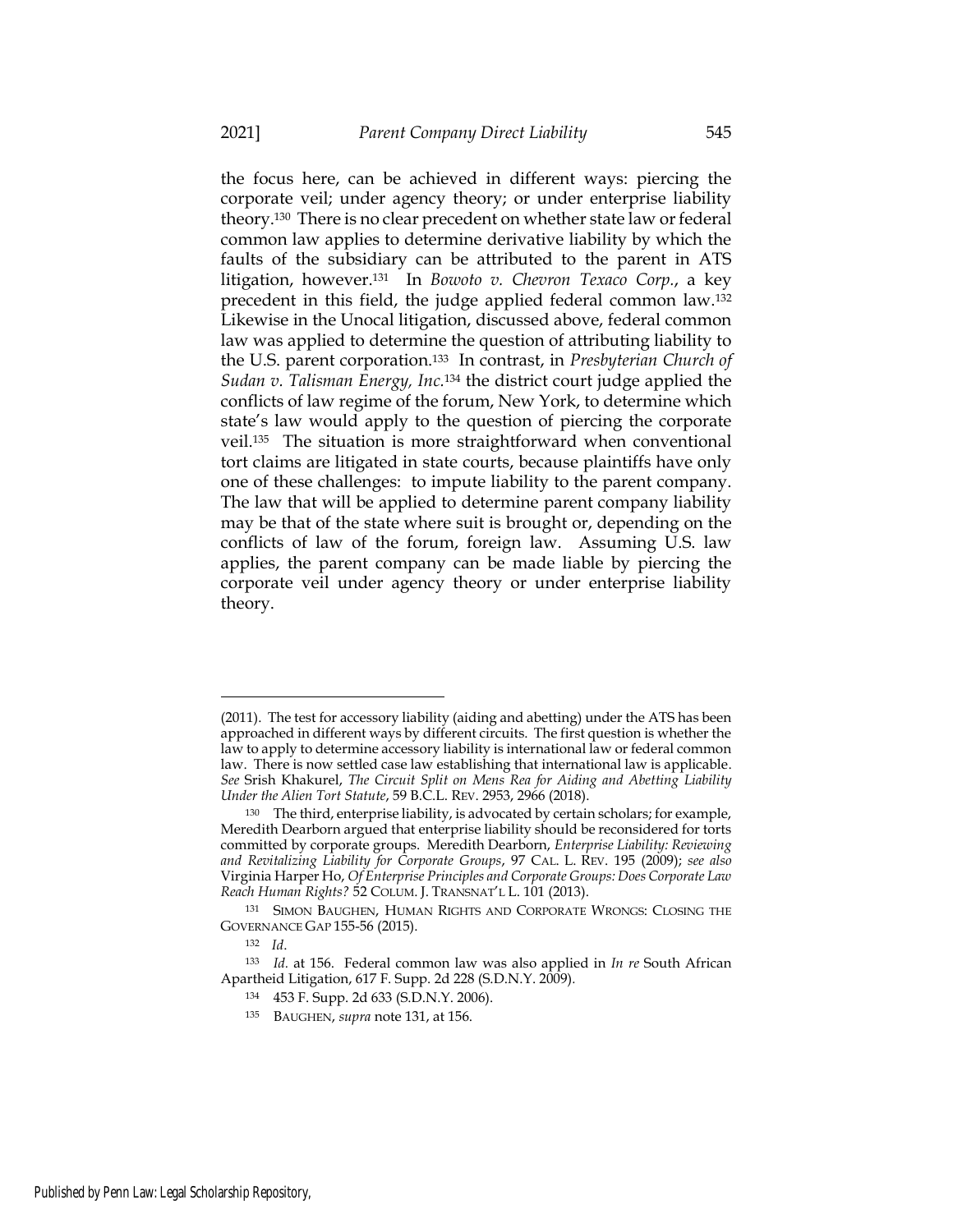## *d. Acuña-Atalaya v. Newmont Mining Corp.*

A recent case, *Acuña-Atalaya v. Newmont Mining Corp*., <sup>136</sup> is emblematic of the approach adopted by plaintiffs to attribute liability to parent companies in transnational business and human rights litigation. This is a rare example in such litigation of plaintiffs suing the American parent corporation in tort law in the federal court, with no parallel ATS claim. It is relevant to this Article because the plaintiffs seek to attribute liability to the parent company for wrongdoing ostensibly at the hands of the subsidiary.<sup>137</sup> The plaintiffs are subsistence farmers who live in the rural highlands of Cajamarca, Peru. The plot of land where they have cultivated crops and raised livestock for over 20 years, called Tragadero Grande, is claimed by the corporation as part of the site of a planned gold mine. The plaintiffs allege that the corporation has instituted a campaign of harassment against them since 2011 in an attempt to oust them from Tragadero Grande. Specific allegations against the company and its security contractors include intimidation, assault, surveillance, trespass, and unlawful detainment.<sup>138</sup>

The plaintiffs have sued the American parent company, Newmont Mining Corp., and three of its American subsidiaries. The Newmont subsidiary operating the mine in Peru, a company called Minera Yanacocha ("M.Y."), is not a defendant in the proceedings. Security at the planned Conga mine site was provided via a contract between M.Y. and Swedish firm Securitas, and via a memorandum of understanding between M.Y. and the Peruvian National Police.<sup>139</sup> The plaintiffs assert that security operations were carried out with the full approval and knowledge of the Newmont Mining Corp. by showing, for instance, how employees that control the security procedures of M.Y. are current or former employees of the parent

<sup>136</sup> No. 17-1315, 2020 WL 1154783 (D. Del. Mar. 10, 2020).

<sup>137</sup> In Kashef v. BNP Paribas S.A., 925 F.3d 53, 55 (2d Cir. 2019), the allegations are made directly against the parent company as well as against a subsidiary company.

<sup>138</sup> The formal charges are battery, assault, intentional infliction of emotional distress, intrusion on plaintiff's physical solitude, negligence, negligent infliction of emotional distress, negligent hiring, negligent supervision, malicious prosecution, abuse of process, trespass to chattels, and conversion. *See* Complaint for Damages and Equitable Relief at 79-89, Acuña-Atalaya v. Newmont Mining Corp., 308 F. Supp. 3d 812 (D. Del. 2017) (No. 17-1315).

<sup>139</sup> *Id.* ¶¶ 183-211.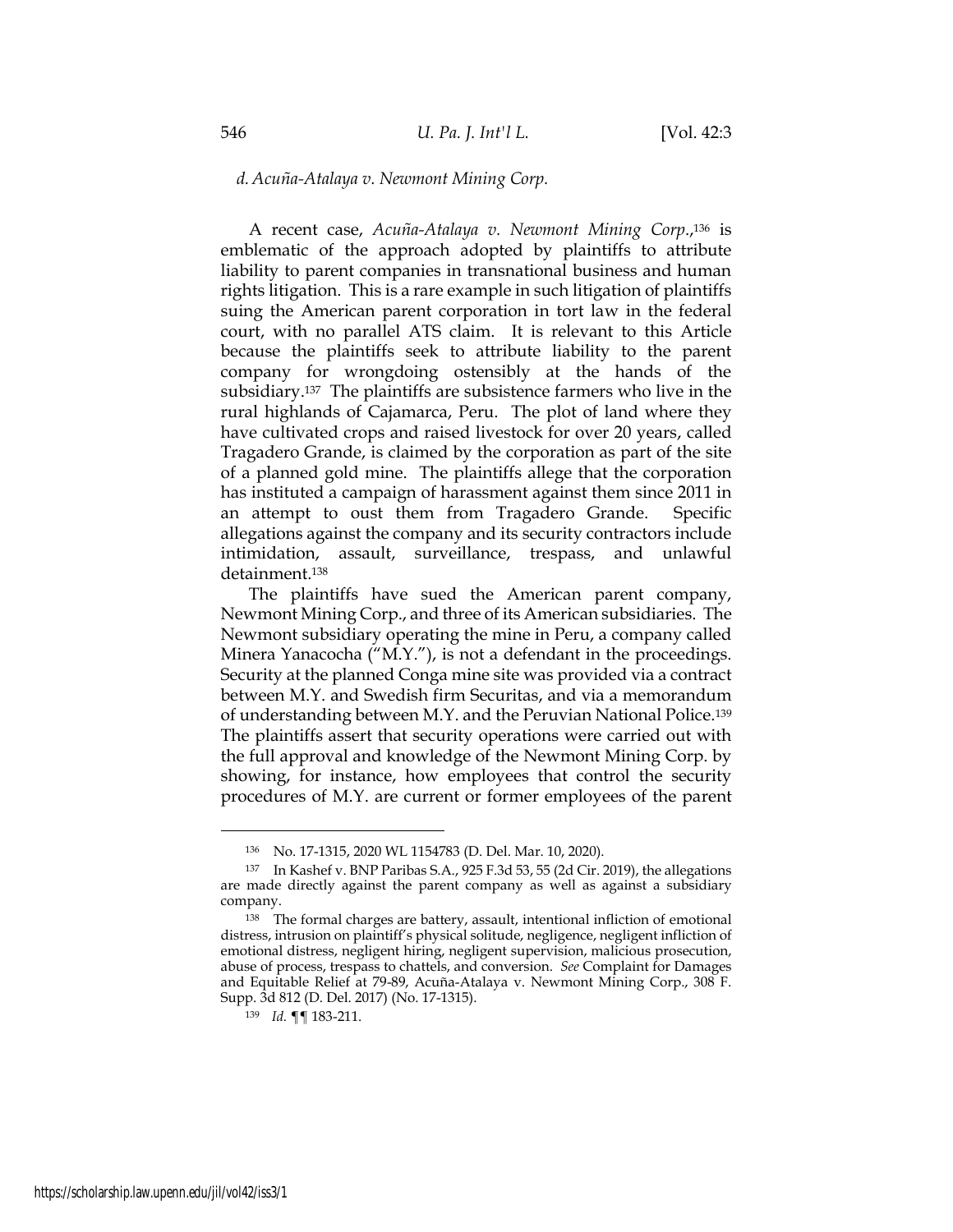company.<sup>140</sup> They therefore assert liability against the parent company primarily by attempting to show that M.Y. is its agent, and that the alleged torts were within the course and scope of the agency.<sup>141</sup> As an alternative line of argument, which is far less developed in the case papers, the plaintiffs make an allegation that resembles "direct liability" used in the common law jurisdiction cases: they allege that the defendants are directly liable for negligent supervision of mine security.<sup>142</sup>

These arguments have not yet been tested in court. As commonly occurs in transnational tort litigation, the defendants challenged the plaintiffs' decision to sue in the United States, arguing that Peru is the appropriate forum for the case to be heard. The most recent decision in the litigation is that of the Third Circuit Court of Appeals, which ruled that the case should be heard in Peru. <sup>143</sup> The arguments deployed in the *Acuña-Atalaya* litigation are illustrative of the approach adopted by plaintiffs to attribute liability to parent companies in transnational business and human rights litigation.

### *i. Veil Piercing / Enterprise Liability*

The plaintiffs in *Acuña-Atalaya* argue that the Peruvian subsidiary, M.Y., is the corporate defendant's alter ego, or in other words, that the corporate veil should be pierced.<sup>144</sup> Piercing the corporate veil is very difficult to achieve in practice, essentially requiring an extremely high degree of control over the activities of the subsidiary such that the subsidiary has no separate identity of its own.<sup>145</sup> In the key precedent on this question, *Bowoto v. Chevron*

<sup>140</sup> *Id*. ¶ 212-20.

<sup>141</sup> Brief in Support of Motion for Preliminary Injunction at 10-11, Acuña-Atalaya v. Newmont Mining Corp., 308 F. Supp. 3d 812 (D. Del. 2017) (No. 17-1315) [hereinafter Acuña-Atalaya Brief in Support of Motion].

<sup>142</sup> *Id*. at 18.

<sup>143</sup> Acuna-Atalaya v. Newmont Mining Corp, No. 20-1765 (3d Cir. filed Dec. 11, 2020); see also Kate Fried, U.S. Federal Appeals Court Rules that Maxima Acuña Atalaya's Case Against Newmont Mining Corporation Should be Heard in Peru, EARTHRIGHTS INTERNATIONAL (Dec. 14, 2020), https://earthrights.org/media/u-sfederal-appeals-court-rules-that-maxima-acuna-atalayas-case-against-newmont-m ining-corporation-should-be-heard-in-peru/ [https://perma.cc/BN3G-Y4TJ].

<sup>144</sup> *Id.*

<sup>145</sup> *See* Blumberg, *supra* note 39, at 304-07; *see generally supra* Part II (discussing the corporate veil).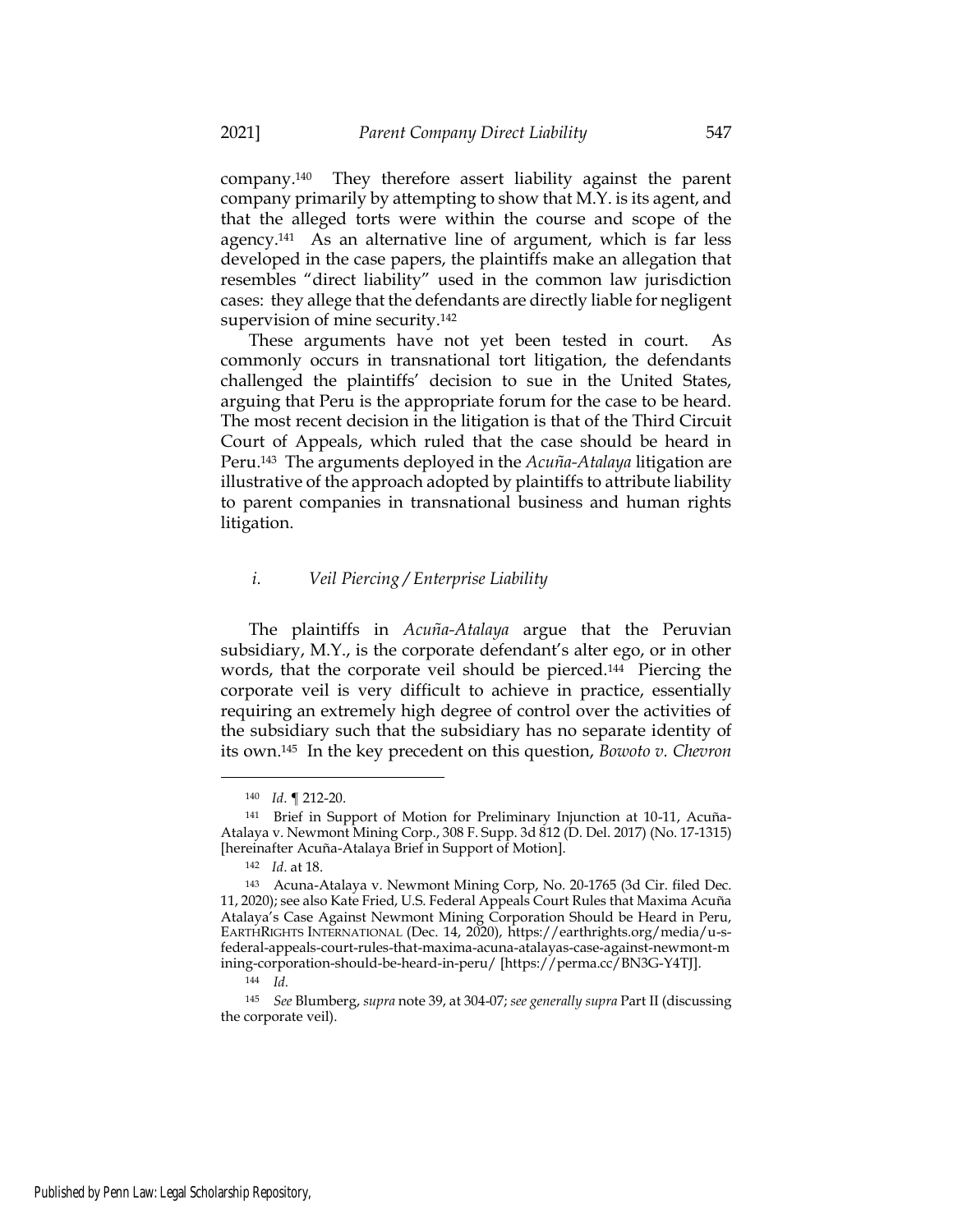*Texaco Corp.*, the allegation was that Chevron's Nigerian subsidiary, Chevron Nigeria Ltd. (CNL), recruited the Nigerian military and police to fire on protesters on an oil platform, and provided them with transportation from which they launched this and a second attack on a Nigerian village.<sup>146</sup> The issue before the court was whether the parent company could be liable for the acts of its subsidiary. The judge held that the alter ego theory did not apply on the facts alleged by the plaintiffs, because the plaintiffs could not show that the subsidiary was a mere instrumentality of the parent company.<sup>147</sup> Reflecting the challenge of piercing the corporate veil, the plaintiffs in *Acuña-Atalaya* argue alter ego as an alternative to their primary argument, agency, and do not expand on their argument in their brief in support of a preliminary injunction, focusing their efforts for this application on agency only.<sup>148</sup> Likewise the plaintiffs argue enterprise theory as an alternative means of attributing liability to the parent company, but do not expand on this argument in their motion in support of a preliminary injunction, reflecting how difficult it is to successfully use enterprise theory in practice.<sup>149</sup>

*ii. Agency*

As noted above, a parent company may be found liable in a transnational business and human rights claim where its subsidiary is found to have acted as its agent in respect of the particular action giving rise to the claim.<sup>150</sup> The test for agency does not require the court to disregard the formalities of the corporate veil but instead, through vicarious liability, the principal or employer is held strictly liable for the acts or omissions of its agents that were within the course and scope of the agency. In *Bowoto v. Chevron Texaco Corp.*, the judge, in addition to holding that the alter ego theory did not apply, considered the question of agency.<sup>151</sup> To support a finding of

<sup>146</sup> 312 F. Supp. 2d 1229, 1233 (N.D. Cal. 2004).

<sup>147</sup> *Id.* at 1246-47.

<sup>148</sup> Acuña-Atalaya Brief in Support of Motion, *supra* note 141, at 10-17.

<sup>149</sup> *Id*.

<sup>150</sup> *See generally* Ma Ji, *Multinational Enterprises' Liability for the Acts of Their Offshore Subsidiaries: The Aftermath of* Kiobel *and* Daimler, 23 MICH. ST. INT'L L. REV. 397 (2015) (discussing agency in the transnational business and human rights litigation context).

<sup>151</sup> 312 F. Supp. 2d 1229 (N.D. Cal. 2004).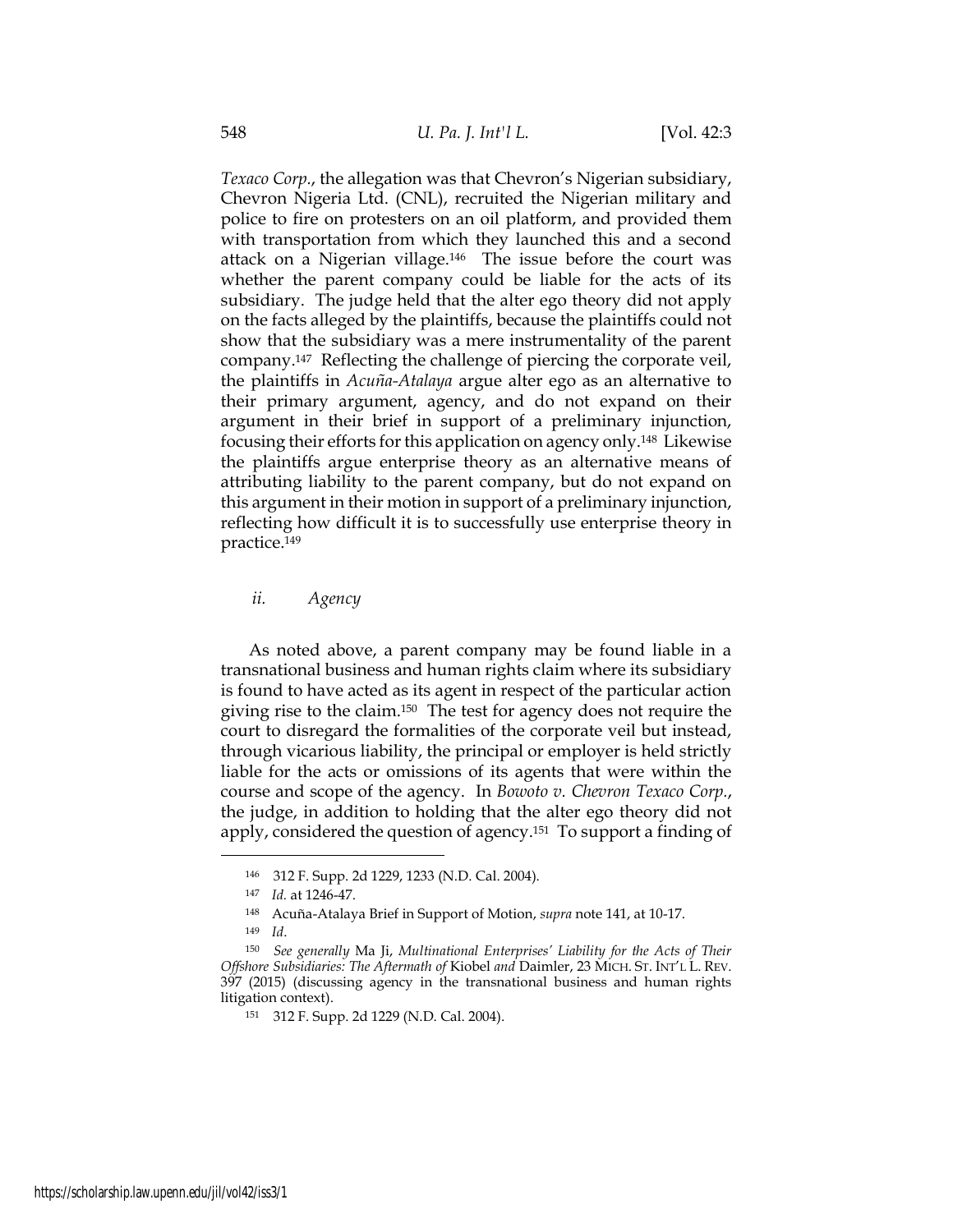agency, the judge found there must be "a close relationship or domination between parent and subsidiary."<sup>152</sup> The act for which liability is sought must be within the scope of the subsidiary's authority as agent. The court in *Bowoto* found evidence to support a finding that the subsidiary, CNL, was Chevron's agent, including communications suggesting a close relationship regarding security, the parent setting security policies, the parent and subsidiary sharing officers and directors, the subsidiary's importance to the parent; and the parent holding the subsidiary out to be a department of its own business.<sup>153</sup> These last factors can be summarized in the question: had the subsidiary engaged in activities which, but for the subsidiary, the parent would have had to undertake itself? On the basis of these facts, the court allowed the plaintiffs' claim against Chevron for negligence and intentional torts to proceed to trial, which resulted in a jury verdict for the defendants.<sup>154</sup> In *Doe I v. Exxon Mobil Corp.*, it was similarly held that a jury could conclude that a subsidiary was the agent of its parent with regard to security for the subsidiary's project, where the parent "exerted significant control over [the subsidiary's] security, particularly through [the parent's] Global Security Division."<sup>155</sup>

The plaintiffs in *Acuña-Atalaya* argue that M.Y. is Newmont Mining Corp.'s agent "at least for security purposes, including dealing with the [p]laintiffs."<sup>156</sup> They support this argument with evidence showing an overlap of personnel between the companies; the parent company setting standards and policies for M.Y., including on human rights and security; and parent company control of security via a group-wide security program and reporting structures.<sup>157</sup> The defendant in *Acuña-Atalaya* argues that the relationship between parent and subsidiary is sufficient to establish agency only where the parent company dominates the activities of

<sup>152</sup> *Id.* at 1239.

<sup>153</sup> *Id*. at 1243.

<sup>154</sup> *Id.* at 1250; Bowoto v. Chevron, EarthRights International, https://earthrights.org/case/bowoto-v-chevron-2/#documentsff69-1a905f26 f4b6 [https://perma.cc/6JAL-G46Q].

<sup>155</sup> 573 F. Supp. 2d 16, 31-32 (D.D.C. 2008). The court allowed the Indonesian plaintiffs' claims of wrongful death, theft by coercion, and assault and battery against Exxon relating to natural gas extraction activities in Indonesia to proceed to trial.

<sup>156</sup> Acuña-Atalaya Brief in Support of Motion, *supra* note 141, at 16.

<sup>157</sup> *Id*. at 16-17.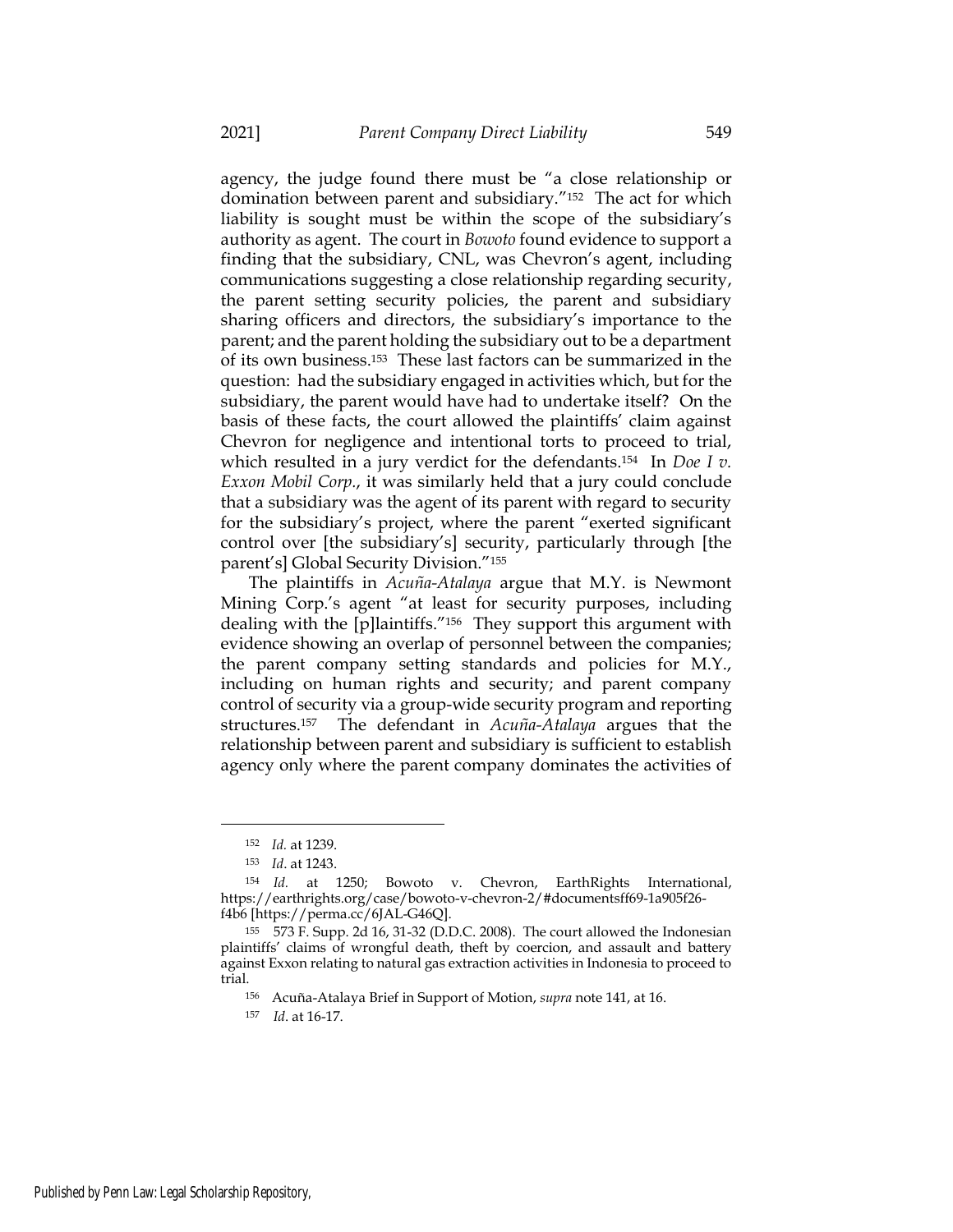the subsidiary that relate to the claim.<sup>158</sup> They deny that the plaintiffs have met the burden to establish such a relationship.<sup>159</sup>

# *iii. Direct Parent Liability*

Direct parental negligence liability for harm caused by a subsidiary has yet to be established in U.S. case law.<sup>160</sup> At least one leading scholar contends that the United States courts may at some point accept the direct liability argument in transnational tort litigation, implicitly clarifying that there is no reason in principle for courts not to do so.<sup>161</sup> There has however been one occasion on which the Supreme Court laid out an opportunity for parents to be directly liable under the terms of a specific statute: the Comprehensive Environmental Response, Compensation and Liability Act, known as CERCLA.<sup>162</sup> This was a domestic case. Proceedings were brought under the Act against CP International Inc. in respect of the activities of its then defunct subsidiary, Ott Chemical Co.<sup>163</sup> The suit was for the costs of cleaning up industrial waste generated by the Ott Chemical Co. plant.<sup>164</sup> The Act allowed suit to be brought against "any person who at the time of disposal of any hazardous substance owned or operated any facility at which hazardous substances were disposed of . . . ."<sup>165</sup> The question for the Court was whether the paper company operated the Ott Chemical Co. plant for the purpose of the Act.<sup>166</sup>

<sup>158</sup> Answering Brief of Defendants in Opposition to Plaintiffs' Motion for a Preliminary Injunction at 16, Acuña-Atalaya v. Newmont Mining Corp., 308 F. Supp. 3d 812 (D. Del. 2017) (No. 17-1315).

<sup>159</sup> *Id.* at 17.

<sup>160</sup> Mardirossian, *supra* note 114, at 5.

<sup>161</sup> Vivian Grosswald Curran argues, "[w]hen they consider arguments rebutting the presumption against extraterritoriality, in expanding agency theory with respect to foreign subsidiaries, and in creating a direct duty of care theory, U.S. judges may also be more likely to take greater note of Canadian decisions such as *HudBay* and *Vedanta* . . . ." Curran, *supra* note 57, at 443.

<sup>162</sup> *See* United States v. Bestfoods, 524 U.S. 51, 64-73 (1998) (discussing parent liability under CERCLA).

<sup>163</sup> *Id.* at 51.

<sup>164</sup> *Id.* at 55.

<sup>165</sup> Comprehensive Environmental Response, Compensation, and Liability Act, 42 U.S.C. § 9607(a)(2) (2018).

<sup>166</sup> *Bestfoods*, 524 U.S. at 60.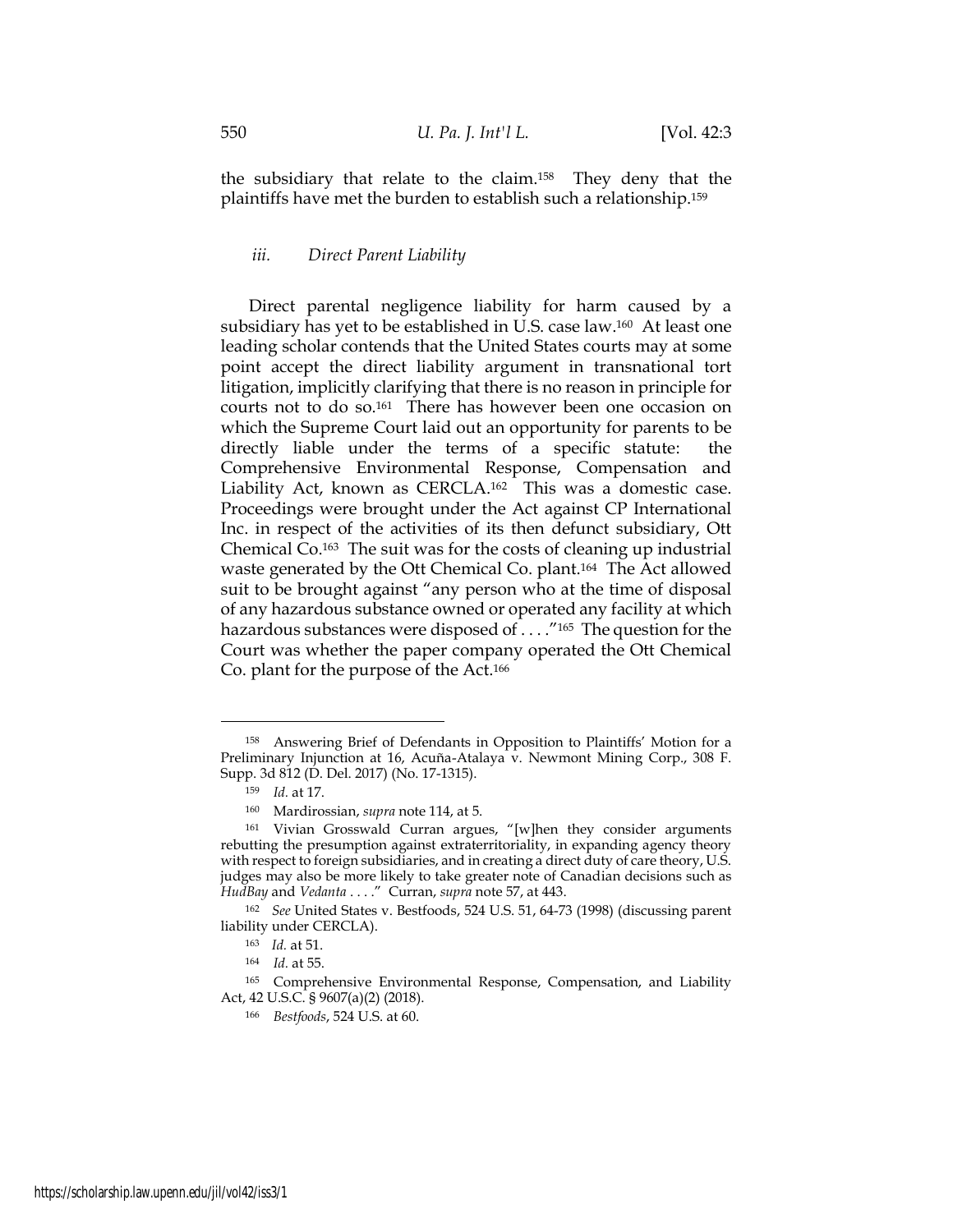The Supreme Court held that a parent corporation could not be found liable under CERCLA for a subsidiary's environmental practices merely on account of its active involvement in the subsidiary's general affairs.<sup>167</sup> But the parent could be found directly liable as an "operator" based on its management, direction, or conduct specifically related to pollution at the facility for instance when joint officers conducted the affairs of the subsidiary on behalf of the parent.<sup>168</sup> Based on this finding, the Court remanded the case to the lower courts for re-evaluation and resolution.<sup>169</sup> It is noteworthy that the Supreme Court's approach was to focus on positive involvement by the parent company in the harmful activity of the subsidiary that goes beyond established norms of corporate behavior.<sup>170</sup> Thus, as will be demonstrated below, it differs considerably from the approach to direct liability in English law.

Ashton Philips argues that there has been one instance of direct parent company liability in tort litigation, a case from Illinois in which a parent company was held to be directly liable to the employees of its subsidiary when budgetary restrictions imposed by the parent left the subsidiary exposed to health and safety risks, which materialized in the form of a factory fire.<sup>171</sup> The Supreme Court of Illinois held that "it is 'axiomatic that every person owes to all others a duty to exercise ordinary care to guard against injury which naturally flows as a reasonably probable and foreseeable consequence of his act.'"<sup>172</sup> Therefore, the parent company could be liable as a "direct participant" for any injuries caused by its affirmative mismanagement.<sup>173</sup> A subsequent decision of the Superior Court of Massachusetts disapproved of this decision, however, doubting whether the Illinois court had correctly applied

<sup>172</sup> Forsythe v. Clark USA, Inc., 864 N.E.2d 227, 238 (Ill. 2007) (*citing* Frye v. Medicare-Glaser Corp., 605 N.E. 2d 557 (1992)).

<sup>173</sup> *Id.* at 235.

<sup>167</sup> *Id*. at 60-64.

*<sup>168</sup> Id*. at 66-67.

<sup>169</sup> *Id.* at 73.

<sup>170</sup> BAUGHEN, *supra* note 131, at 162.

<sup>171</sup> Ashton S. Phillips, *Transnational Businesses, the Right to Safe Working Conditions, and the Rana Plaza Building Collapse: Toward a Tort-Based Solution to the Global Race to the Bottom*, *in* THE BUSINESS AND HUMAN RIGHTS LANDSCAPE: MOVING FORWARD, LOOKING BACK 468, 484-485 (Jena Martin & Karen E. Bravo eds., 2016) (citing Forsythe v. Clark USA, Inc., 224 Ill. 2d 274, 278, 864 N.E.2d 227, 231 (2007)).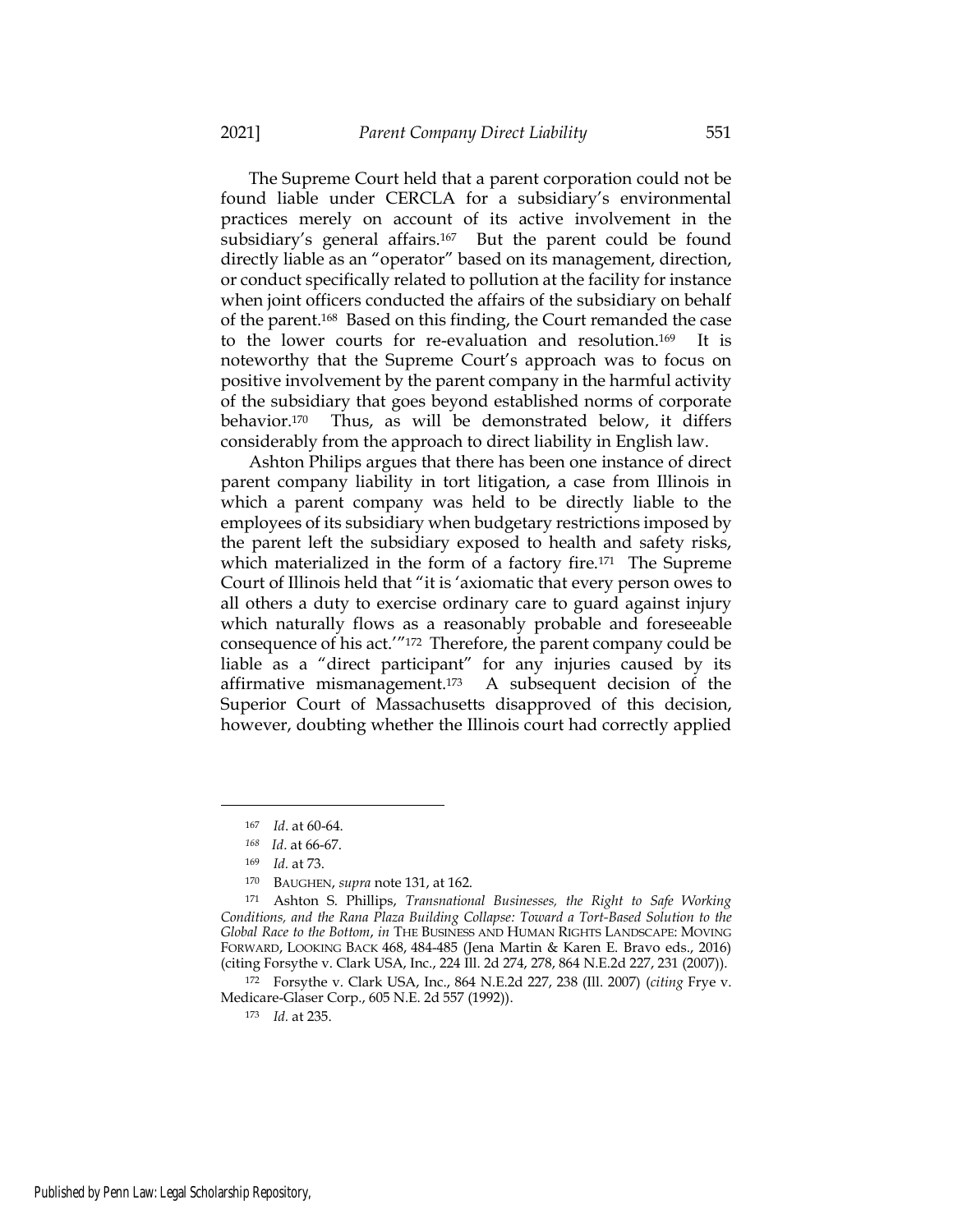*Bestfoods* in adopting its theory of direct participant liability.<sup>174</sup> As Phillips acknowledges, the Ninth Circuit also reached a conflicting result in the case of *Doe I v. Wal-Mart Stores, Inc.*, <sup>175</sup> discussed above. As noted there, this case differs from the cases discussed so far in that it concerns attributing liability to a lead company for harm to the plaintiffs caused by a supplier, not by a subsidiary. The legal principles that apply are arguably similar, however.<sup>176</sup> The plaintiffs alleged common law negligence, relating to Wal-Mart's inadequate monitoring of its subcontractors' factories. The Ninth Circuit affirmed the District Court's dismissal of the negligence claims on the ground that Wal-Mart "did not owe [p]laintiffs a common-law duty to monitor Wal-Mart's suppliers or to prevent the alleged intentional mistreatment of plaintiffs by the suppliers."<sup>177</sup>

Direct liability is used to make a narrow argument in *Acuña-Atalaya*. The plaintiffs claim that liability attaches where the defendant is negligent in supervising an activity or in permitting, or failing to prevent, tortious conduct by persons "upon premises or with instrumentalities under the defendant's control."<sup>178</sup> In essence, they say that the defendants oversaw and controlled security and knew about the ongoing intimidation at the proposed mine site yet failed to ensure that security personnel stopped harassing plaintiffs. The authority cited is *Doe v. Exxon Mobil Corp.*, in which the plaintiffs alleged that the subsidiary was directly liable for the negligent supervision of Indonesian security personnel, and that the parent company was liable for the acts of the subsidiary under various theories, including agency.<sup>179</sup> The court in Exxon decided that a

An employer conducting activity through servants or other agents is liable for negligent supervision if the employer is negligent or reckless (1) in giving improper or ambiguous orders or in failing to make proper regulations; (2) in the employment of improper persons or instrumentalities in work involving risk of harm to others; (3) in the supervision of the activity; or (4) in permitting, or failing to prevent,

<sup>174</sup> Born v. Simonds Int'l, Corp., 200602483C, WL 5905396, at \*5 (Mass. Super. Ct. Dec. 30, 2009). Courts in Illinois are following the *Forsythe* decision, however. *See, e.g.*, Deatherage v. D Transp., Inc*.*, 4 N.E.3d 1108 (Ill. 2013).

<sup>175</sup> 572 F.3d 677 (9th Cir. 2009); *see also* Phillips, *supra* note 171, at 485.

<sup>176</sup> *See* SHELDON LEADER, JANE WRIGHT & ANIL YILMAZ, LEGAL OPINION ON ENGLISH COMMON LAW PRINCIPLES OF TORT: JABIR AND OTHERS V KIK TEXTILIEN UND NON-FOOD GMBH (2015) [hereinafter LEGAL OPINION ON JABIR].

<sup>177</sup> *Wal-Mart Stores, Inc.,* 572 F.3d at 683.

<sup>178</sup> Acuña-Atalaya Brief in Support of Motion, *supra* note 141, at 18 (citing Doe v. Exxon Mobil Corp., 573 F. Supp. 2d 16, 29-30 (D.D.C. 2008)).

<sup>179</sup>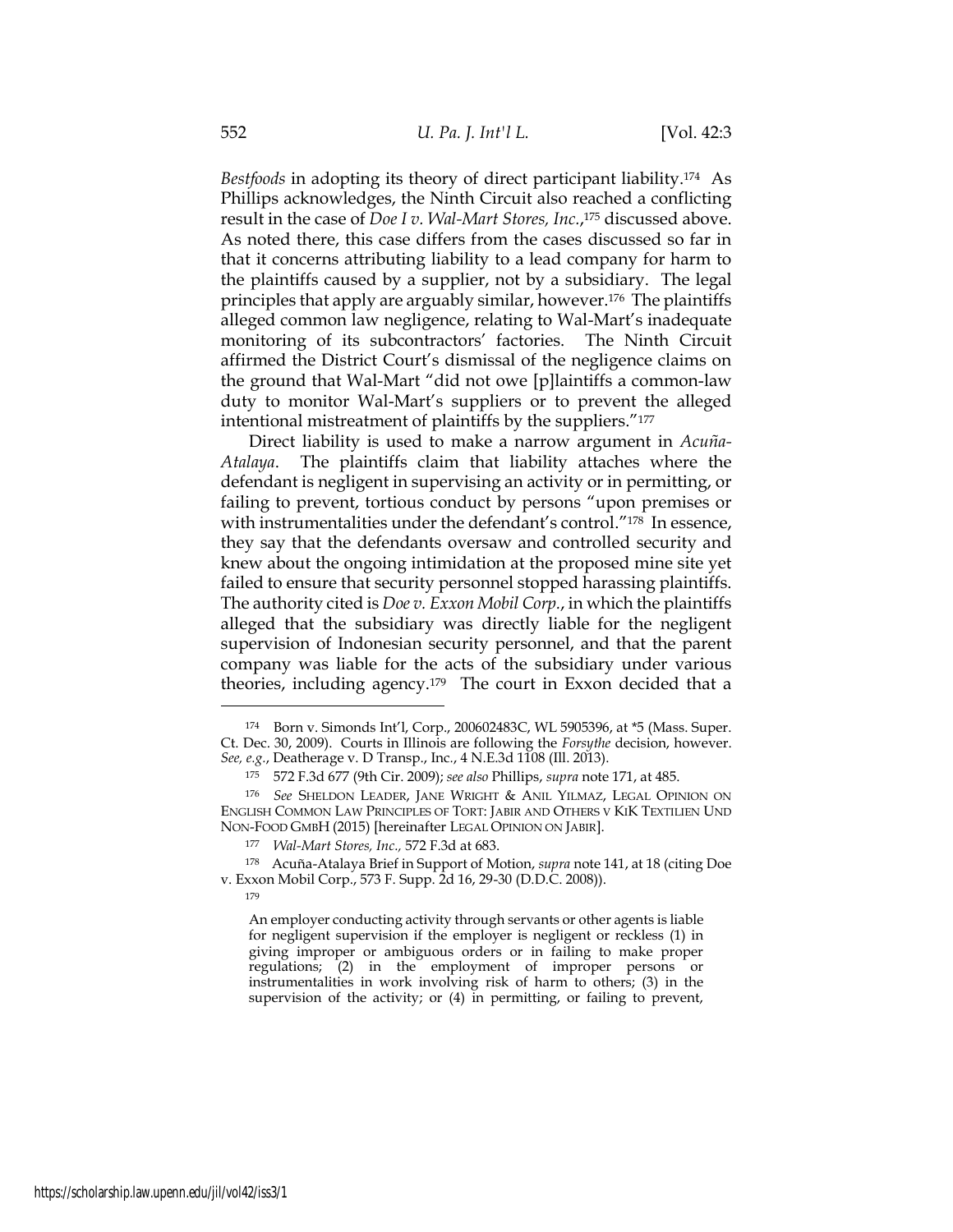reasonable trier of fact could conclude that the subsidiary was liable for negligent supervision, in addition to accepting the plaintiffs' *prima facie* case on agency. It therefore denied summary judgment on this allegation.<sup>180</sup> The difference between *Exxon* and *Acuña-Atalaya* is that the allegation of direct liability is against the parent company in *Acuña-Atalaya*, which is one step removed from the subsidiary that engaged the services of the security personnel. Thus, this argument is potentially more difficult to sustain. More broadly, this type of direct liability relates only to negligent supervision and requires a higher level of oversight and control over the relevant activity than the direct liability argument used in the English cases, discussed in the next Part.

### IV. ENGLISH CASES: ON THE RISE

This Part tracks the rise of transnational business and human rights litigation in England. The case analysis demonstrates that the path of this litigation has not been smooth, with courts taking one step forward, and two steps back. It is against this background that the U.K. Supreme Court's decisions in *Lungowe* and *Okpabi* provide an important marker of the approach of the courts going forward, giving sanction at the highest level for the direct parent company liability to be understood through a wider lens than it has been in certain instances in the past.

### *a. Background to the Tort Claims*

Since the late 1990s, a number of transnational business and human rights cases have been brought in the English High Court. With no statutory equivalent to the ATS, these cases have been based on the tort of negligence. They seek to impose direct liability for

negligent or other tortious conduct by persons, whether or not servants or agents, upon premises or with instrumentalities under the person's control.

*Exxon Mobile Corp.*, 573 F. Supp. 2d at 29 (citation omitted).

<sup>180</sup> *Id*. at 30.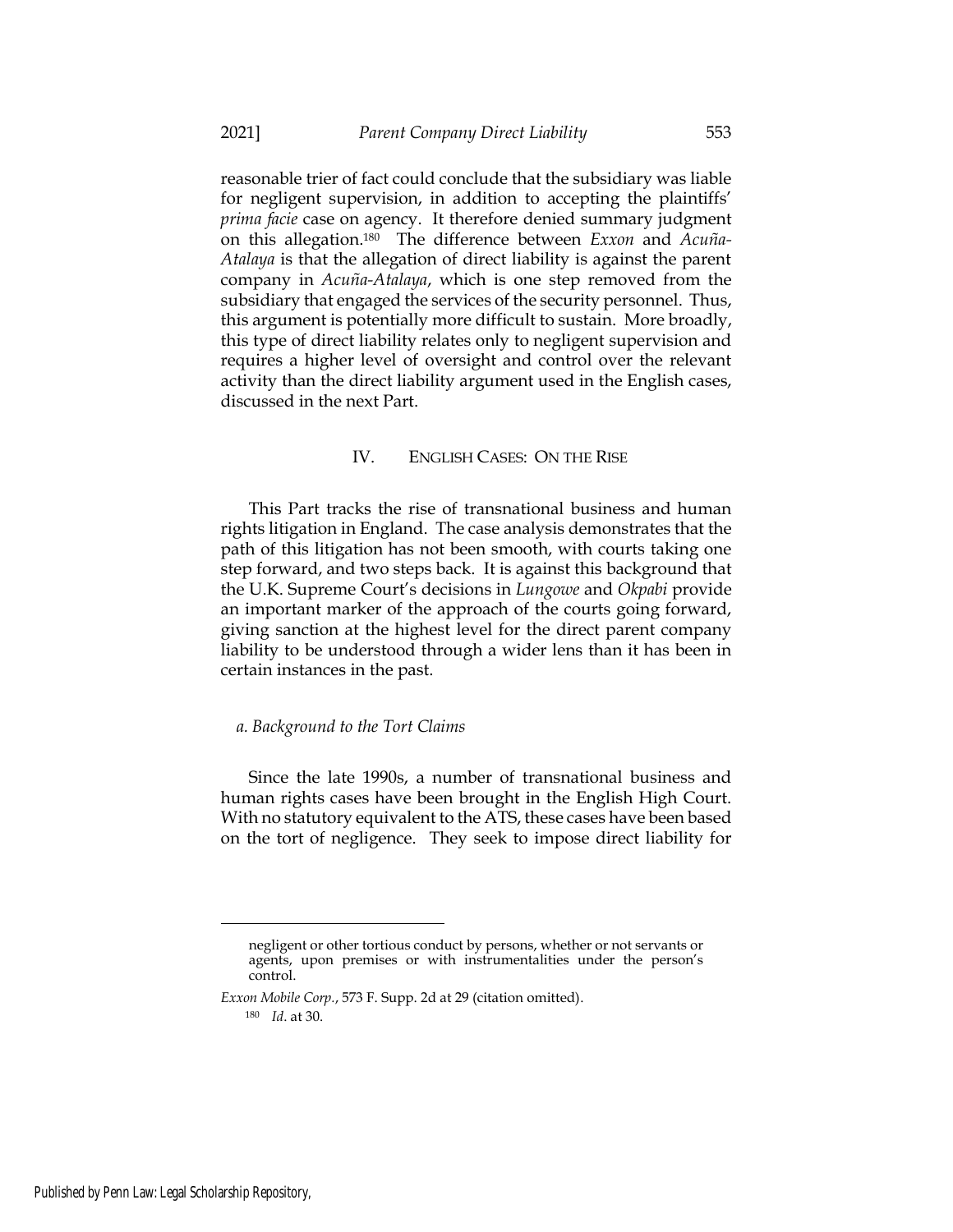actions or omissions by the parent company in respect of harm committed abroad.<sup>181</sup>

An English case with a similar fact pattern to *Acuña-Atalaya*, but in which direct liability was argued against the parent company, had a swift and positive outcome for the plaintiffs, in contrast to the outcome in *Acuña-Atalaya*. This case, *Guerrero v. Monterrico Metals PLC*, was brought against a U.K.-parent company, Monterrico Metals, and its wholly owned Peruvian subsidiary, Rio Blanco Copper SA, concerning protests that took place in Peru about the company's proposal to develop a copper mine there.<sup>182</sup> The plaintiffs were 31 protesters and their family members who were hooded, bound, and detained over a period of days by members of the Peruvian National Police.<sup>183</sup> Two women alleged that they were sexually assaulted.<sup>184</sup> One protester died.<sup>185</sup> The plaintiffs' claims were for false imprisonment, trespass to the person (torture) and negligence. They sought damages for the injuries inflicted upon them by Peruvian police officers,<sup>186</sup> instigated and aided by the mine management.<sup>187</sup> The plaintiffs' contention was that officers of the company "ought to have intervened so as to have prevented the abuse of the [c]laimants' human rights."188 The parent company was said to have exercised "effective control over the management of

<sup>181</sup> In one of the early cases, for example, Connelly v. RTZ Corp. PLC [1997] UKHL 30 (HL) (Eng.), a worker suffering from laryngeal cancer who had been employed at RTZ's uranium mine in Namibia brought such a claim. *Id.* ¶ 1. He alleged that the England-based RTZ parent company took key strategic technical and policy decisions relating to the mine. *Id.* ¶ 3. In particular, he alleged that RTZ had devised the mine's policy on health, safety and the environment and/or had advised the mine as to the contents of the policy. *Id.* Thus, the foundation of the plaintiff's claim was that the parent company owed him a direct duty of care, independent of the duty of care owed to him by his employer. This argument was met with approval by the courts. *Id.* at 33. The House of Lords accepted that there was an arguable case against the parent company, in a *forum non conveniens* judgment in the plaintiffs' favor. *Id.* ¶ 4. The action failed, however, because it had been initiated outside the limitation period allowed by law. *Id.* at 21, 33.

<sup>182</sup> *See generally* Guerrero v. Monterrico Metals PLC [2009] EWHC 2475 (QB) (Eng.) (removing Rio Blanco SA as a defendant when it became clear to the plaintiffs' lawyers that the absence of a treaty between Peru and the United Kingdom would make it difficult to enforce any English judicial decision.). *See* Meeran, *supra* note 29.

<sup>183</sup> Guerrero v. Monterrico Metals PLC [2009] EWHC 2475 (QB) ¶ 7 (Eng.)

<sup>184</sup> *Id.*

<sup>185</sup> *Id.*

<sup>186</sup> *Id.*

<sup>187</sup> *Id*. ¶ 11.

<sup>188</sup> *Id*. ¶ 8.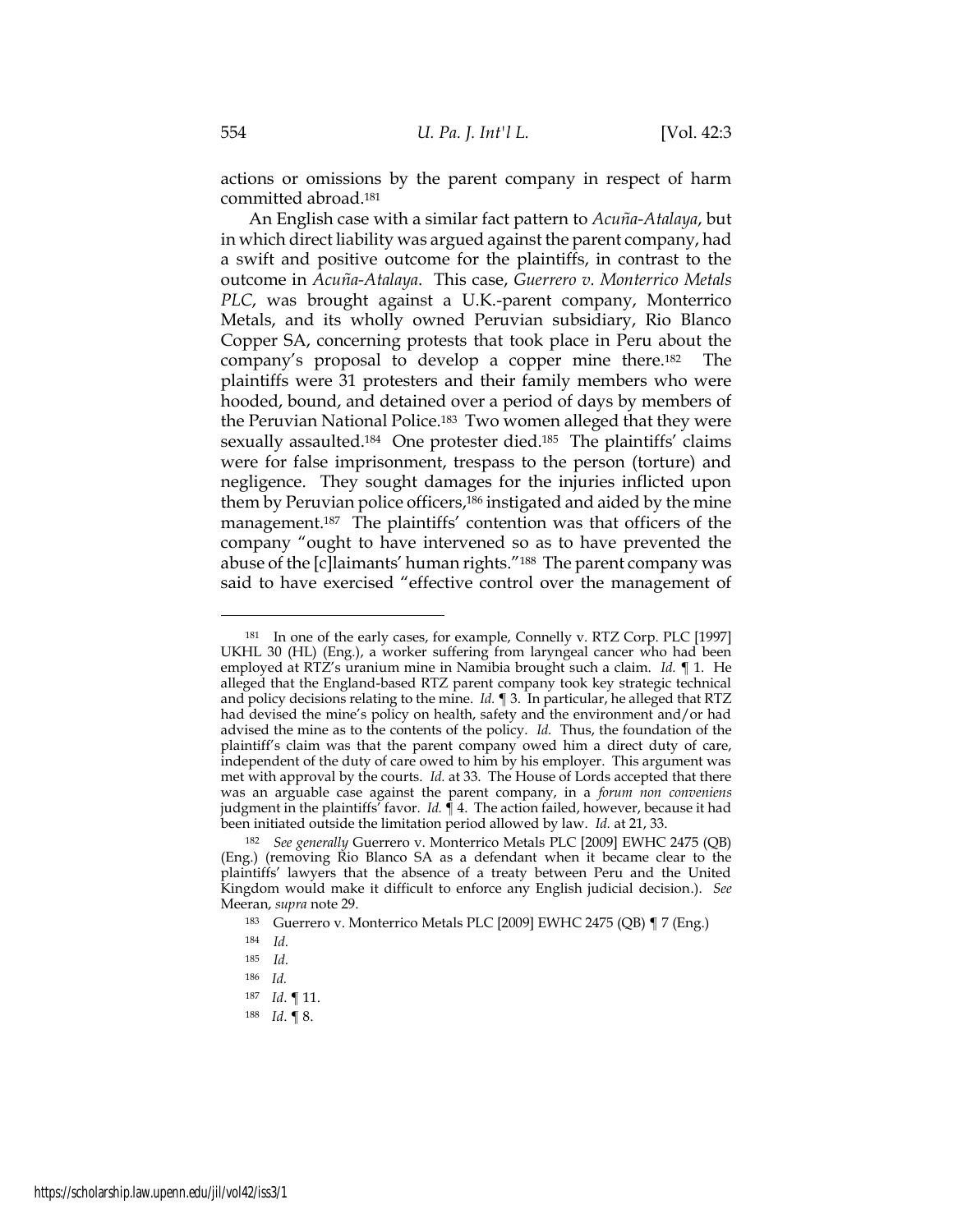the" subsidiary and was therefore directly liable to the plaintiffs.<sup>189</sup> The litigation came before a judge in the context of an application for a freezing order to ensure that the company retained sufficient assets in the U.K. to meet its potential liabilities in the case.190 The application required the judge to consider whether the plaintiffs had made out a good arguable case against the parent company, on the basis of the parent company's involvement described above. The plaintiffs were successful,<sup>191</sup> and the parties reached a financial settlement that concluded the litigation, shortly after this application was decided in the plaintiffs' favor.<sup>192</sup>

The decision in *Chandler v. Cape PLC*<sup>193</sup> was an important legal milestone in the direct liability line of cases, albeit in a domestic case concerning U.K.-based parent and subsidiary companies. This is the only English direct liability case to have been won by the plaintiffs following a full trial of the facts—all the other direct liability cases have been lost or settled after court decisions on jurisdiction.<sup>194</sup> The trial judgment was subject to an appeal, and the Court of Appeal affirmed the lower court's decision that, in appropriate circumstances, the law may impose a duty of care on a parent company in respect of its subsidiary's employees.195 The court set out four indicia of the appropriate circumstances that establish the parent's knowledge of the potential harm to the plaintiff and the subsidiary's or its employees' reliance on that knowledge for the employees' protection, which together formed the basis of the parent's duty of care.<sup>196</sup> On the facts of the case, the court found that the parent had assumed responsibility towards the plaintiff in circumstances where the parent company had installed its asbestos production business at its subsidiary's site and maintained a certain level of control over the business, through involvement in and influence over its subsidiary's operations.197 This control was illustrated by the parent issuing instructions about company products; the parent placing requirements on the subsidiary that it

<sup>189</sup> *Id*.

<sup>190</sup> *Id.* ¶ 28.

<sup>191</sup> *Id*. ¶ 27.

<sup>192</sup> Angela Lindt, Transnational Human Rights Litigation: A Means of Obtaining Effective Remedy Abroad?, J. Legal Anthropology, Dec. 2020, at 57.

<sup>193</sup> Chandler v. Cape PLC [2012] EWCA Civ. 525 (Eng.).

<sup>194</sup> *See id.* ¶ 2.

<sup>195</sup> *Id.* 80-81.

<sup>196</sup> *Id*. ¶ 80.

<sup>197</sup> *Id.* ¶ 79.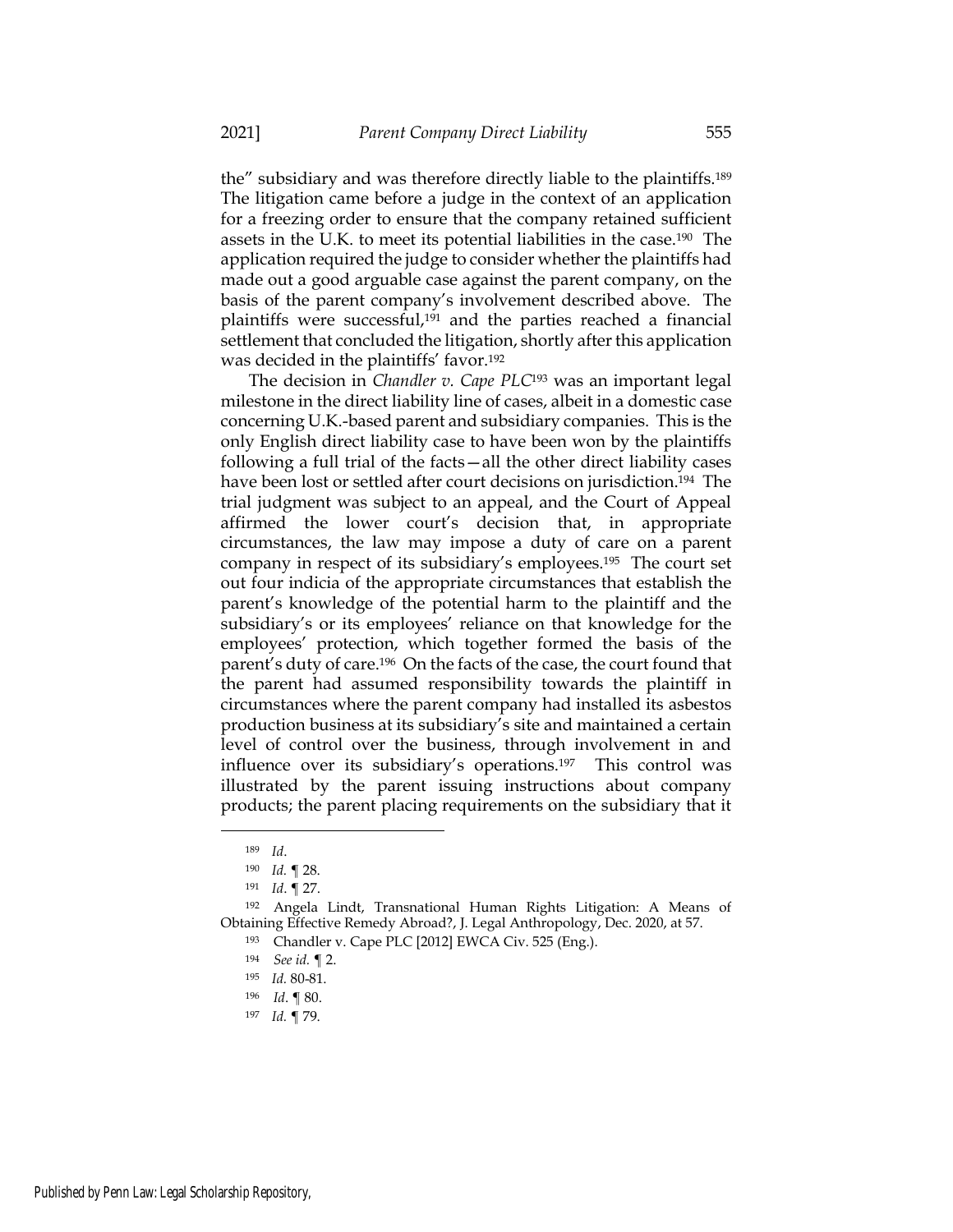seek approval before incurring capital expenditures; the parent's centralized product development process; and its common company policies.198 The finding of a direct duty of care on the parent company has been relied on as precedent in a series of subsequent cases, discussed next.

#### *b. The Current Wave of Litigation*

There has been a steadily growing trickle of tort cases against transnational corporations in the English courts, boosted by *Chandler* and also by legal developments at the European level. In 2005, a decision of the European Court of Justice clarified that under the relevant European law,<sup>199</sup> national courts of European states do not have the power to dismiss cases brought against European defendants on the grounds that a court of a non-European state would be a more appropriate forum for the trial of the action (i.e., on *forum non conveniens* grounds).<sup>200</sup> Following this judgment, a handful of transnational business and human rights cases were brought in which, unable to avail themselves of the defense of *forum non conveniens*, corporate defendants did not challenge jurisdiction of the English courts, at least not over the English parent company.201 In these cases, both the English parent company and the foreign subsidiary were sued. The joining of the foreign company as co-defendant in connected claims was also made possible under the relevant European law.<sup>202</sup>

<sup>198</sup> Martin Petrin, *Assumption of Responsibility in Corporate Groups:* Chandler v Cape PLC, 76 MODERN L. REV. 603, 612 (2013). The judgment in a subsequent case, Thompson v. Renwick Group [2014] EWCA Civ. 635 (Eng.), confirmed that a plaintiff would have had to show that the parent company was better placed, through superior knowledge or expertise, to protect its subsidiary's employees against the risk of injury that materialized. In contrast, the parent company merely holding shares in the subsidiary did not satisfy the test.

<sup>199</sup> Brussels Regulation, *supra* note 51.

<sup>200</sup> Owusu v. Jackson [2005] ECR 1383 (Eng.). This position is now changed since the United Kingdom's exit from the European Union. *See* Ekaterina Aristova, *The Future of Tort Litigation against Transnational Corporations in the English Courts: Is For [Non] Conveniens Back?*, BUS. HUM. RTS. J., May 21, 2021, at 1.

<sup>201</sup> *See, e.g.,* Guerrero v. Monterrico Metals PLC [2009] EWHC 2475 (QB) (Eng.); Bodo Cmty. v. Shell Petroleum Dev. Co. of Nigeria [2014] EWHC 958 (TCC) (Eng.); Kesabo v. African Barrick Gold PLC [2013] EWHC 3198 (QB) (Eng.).

<sup>202</sup> Brussels Regulation, *supra* note 51, art. 8. Member states' domestic laws apply when the defendant corporation in the connected claim is domiciled outside the European Union.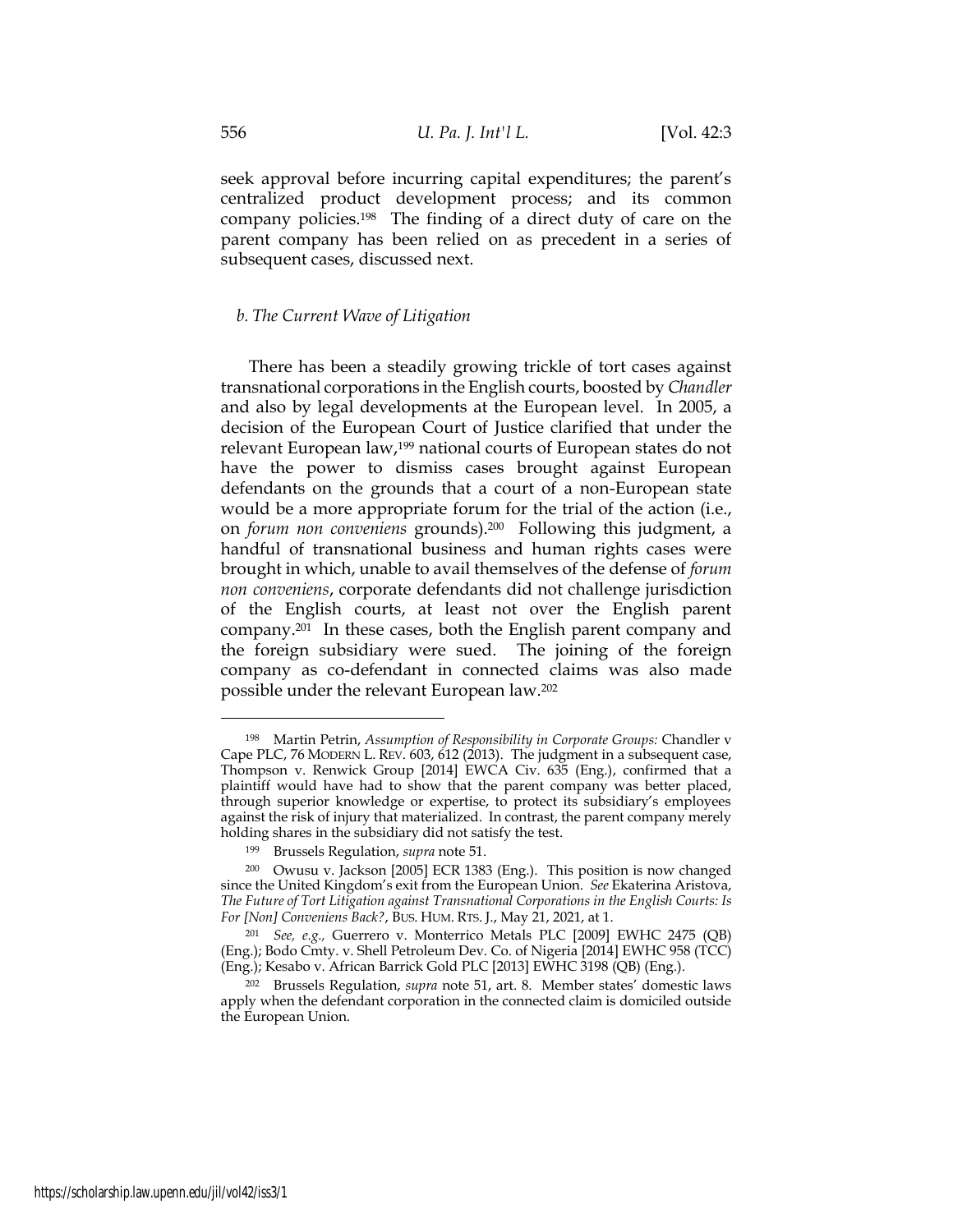Then came a shift in tactics. Corporate defendants began to challenge jurisdiction by arguing, *inter alia*, that the plaintiffs in these cases did not have an arguable case against the domestically domiciled corporate defendant (usually the parent company) also known as the "anchor defendant" (because this defendant anchors the claim in the jurisdiction). The test for jurisdiction over the parent company is premised on there being "between the claimant and the defendant a real issue which it is reasonable for the court to try."<sup>203</sup> A "real issue to be tried" equates to an arguable case. The arguable case that the plaintiffs have sought to establish is of direct liability of the domestic defendant. A trilogy of recent cases illustrates the different approaches the courts have taken when they identify features relevant to deciding whether a parent company owes a duty of care to the plaintiffs, and thus whether there is an arguable case against the domestic defendant.204 These cases represent the cutting edge of the law on direct parent liability. Although the applicable law in each of these cases is the law of the jurisdiction where the harm occurred (Zambia, Nigeria, and Kenya respectively), the relevant countries are common law jurisdictions, which draw on foreign law as precedent, including English law, in novel cases such as these. When viewed as a trilogy, the importance of *Lungowe*, the case discussed first, becomes apparent.

#### *i. Lungowe v. Vedanta Resources PLC*

This case concerns the impact of pollution from a copper mine in Zambia that is operated by Konkola Copper Mines ("KCM"), the Zambian subsidiary of U.K.-parent company Vedanta Resources. The plaintiffs, 1,826 Zambian citizens, allege that they have suffered personal injury, damage to property, loss of income, and loss of amenity and enjoyment of land arising out of the operation of the

<sup>203</sup> U.K. Ministry of Justice, Practice Direction 6B—Service Out of Jurisdiction § 3.1(3)(a). If there is a "real issue . . . for the court to try" the plaintiffs must still overcome the *forum non conveniens* hurdle in relation to the foreign subsidiary, but the fact that there is a properly pleaded case against the parent company domiciled in the jurisdiction is indicative that England is the appropriate forum. *Id.*, Vedanta Resources PLC v. Lungowe [2019] UKSC 20, ¶ 13 (Eng.). The precedent on *forum non conveniens* is beyond the scope of this Article.

<sup>204</sup> *See* Vedanta Resources PLC v. Lungowe [2019] UKSC 20, ¶ 13 (Eng.); Okpabi v. Royal Dutch Shell PLC [2021] UKSC 3 (Eng.); AAA v. Unilever PLC [2018] EWCA (Civ) 1532 (Eng.).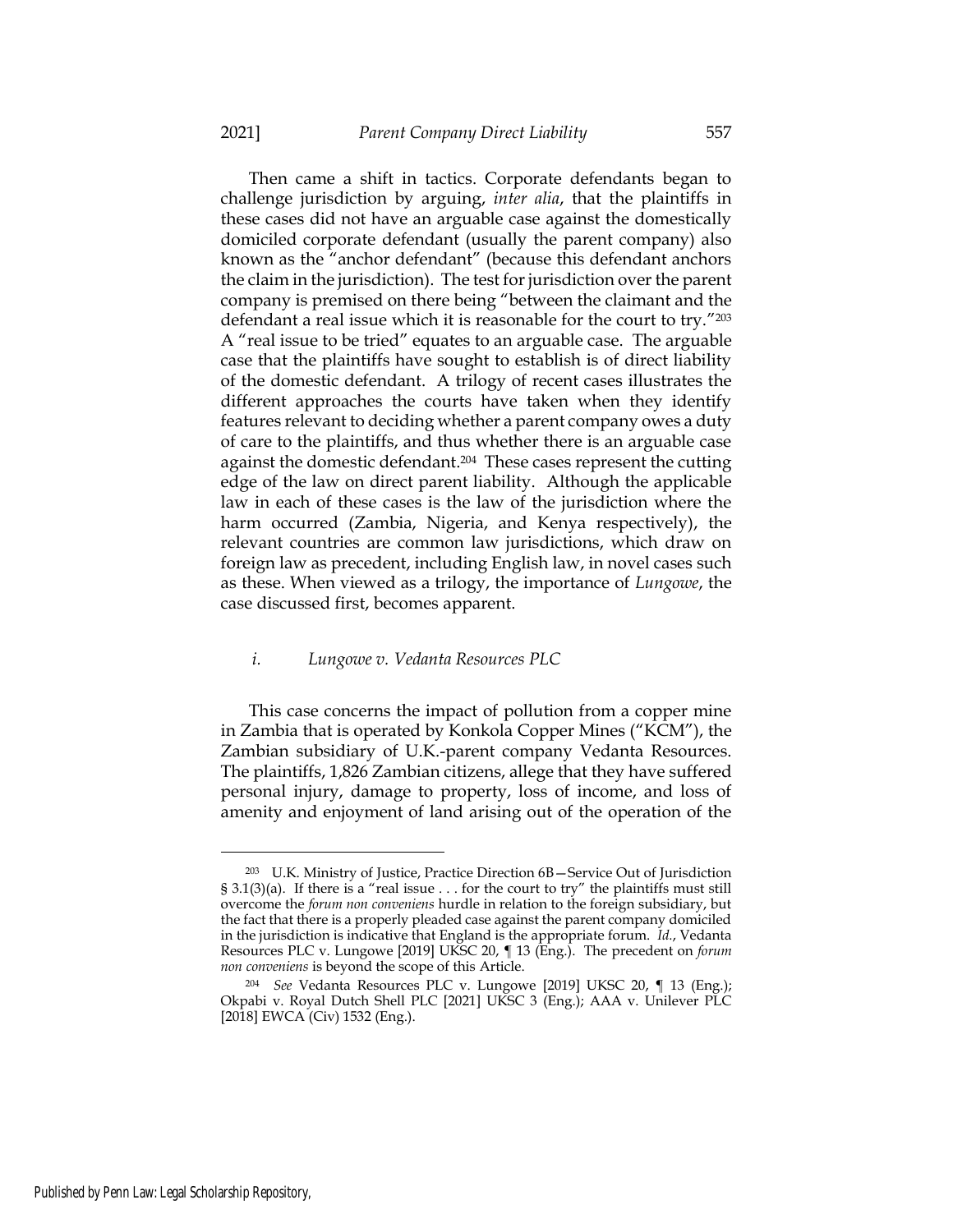mine.<sup>205</sup> They make a direct claim of negligence against Vedanta, alleging that it breached the duty of care it owed them to ensure that KCM's mining operations did not cause harm to the environment or local communities.<sup>206</sup> They also claim against KCM.<sup>207</sup>

To establish Vedanta's direct liability, the plaintiffs had to demonstrate that they had an arguable case that Vedanta owed a duty of care to affected local communities in the area of the mine, and that they breached this duty through their actions and/or omissions. Such a duty of care has only been established once at trial, in *Chandler*, discussed above. The judge's conclusion that the plaintiffs in *Lungowe* had established an arguable case of Vedanta's direct liability was premised on four pieces of evidence: Vedanta's sustainability report; the management agreement between Vedanta and KCM; a decision of an Irish court about the structure of the Vedanta corporate group; and the witness statement of a former KCM employee (a whistle-blower).<sup>208</sup> These pointed towards there being a duty of care between the parent company and the plaintiffs.<sup>209</sup>

After the company appealed unsuccessfully to the Court of Appeal,<sup>210</sup> the case reached the U.K. Supreme Court in January 2019.211 The company sought to persuade the court that finding a duty of care on the part of the parent company would involve a novel extension of common law tort, beyond the boundaries of any established category.<sup>212</sup> The court disagreed. Giving judgment, Lord Briggs held that the critical question determining whether there was an arguable case against Vedanta, was "whether Vedanta sufficiently intervened in the management of the Mine owned by its

<sup>205</sup> *See* Lungowe v. Vedanta Resources PLC [2016] EWHC 975, ¶ 1 (TCC) (Eng.).

<sup>206</sup> *Id.* ¶ 3.

<sup>207</sup> *Id.*

<sup>208</sup> *Id*. ¶ 119.

<sup>209</sup> *See* Caparo Indus. PLC v. Dickman [1990] 2 AC 605 (HL) (Eng.) (applying the test for determining new tortious duties of care). "Proximity" is one of the tests from *Caparo Industries* for determining new tortious duties of care. The Supreme Court disapproved of this approach on appeal, however, finding that it was not a new tortious duty of care that the plaintiffs sought to establish. *See* Vedanta Resources PLC v. Lungowe [2019] UKSC 20, ¶ 60 (Eng.).

<sup>210</sup> Lungowe v. Vedanta Resources PLC [2017] EWCA Civ. 1528 (Eng.). *See also* Ekaterina Aristova, *Tort Litigation against Transnational Corporations in the English Courts: The Challenge of Jurisdiction*, UTRECHT L. REV., June 2018, at 6 (tracing the life of the case).

<sup>211</sup> Vedanta Resources PLC v. Lungowe [2019] UKSC 20 (Eng.).

<sup>212</sup> *Id.* ¶ 46.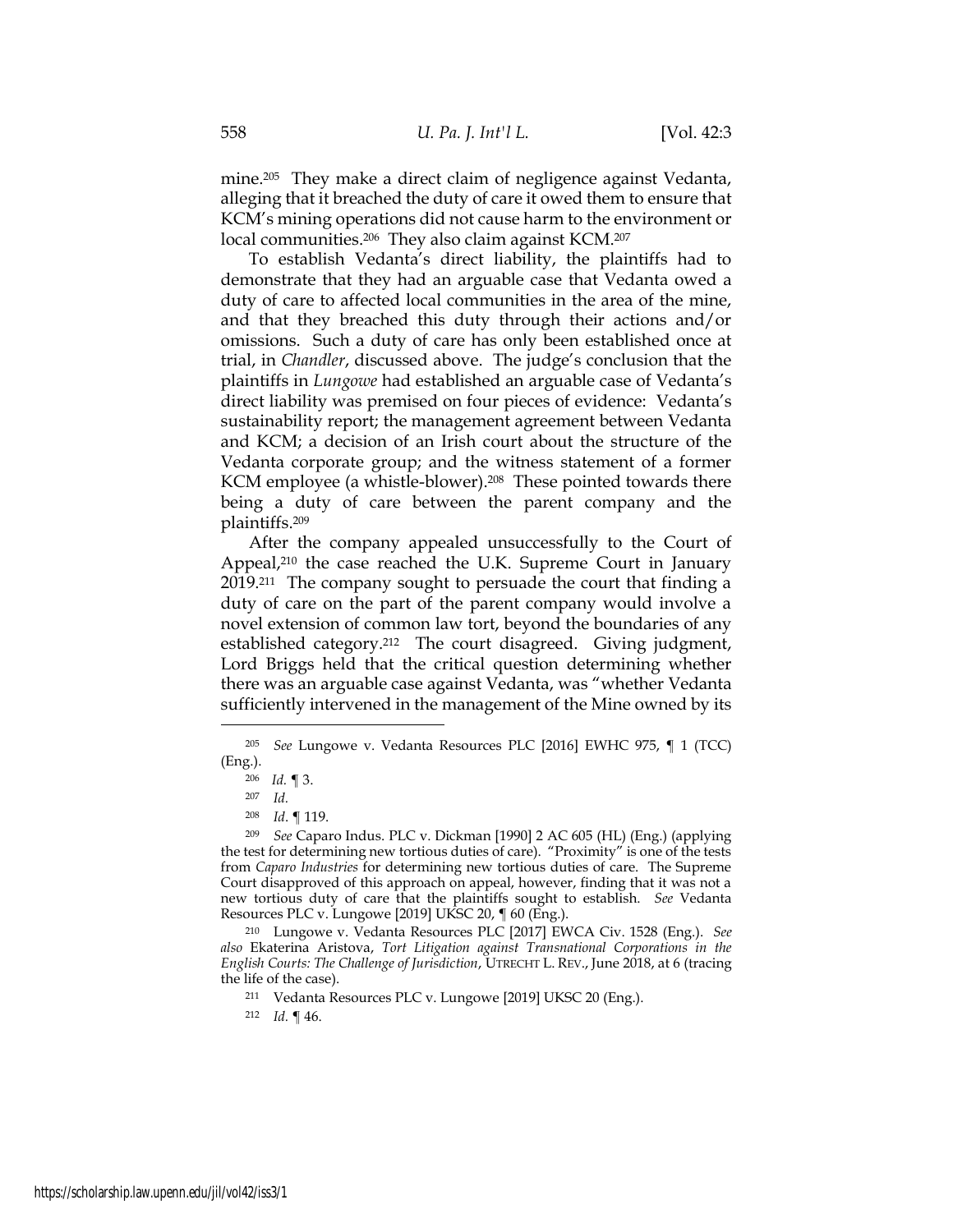subsidiary KCM to have incurred, itself (rather than by vicarious liability), a common law duty of care to the [plaintiffs]."<sup>213</sup> There was "nothing special or conclusive about the bare parent/subsidiary relationship"214—"the general principles which determine whether A owes a duty of care to C in respect of the actions of B are not novel at all."<sup>215</sup>

The court made it clear that the four indicia from *Chandler* must not be used formulaically to determine if there is a duty of care. 216 Taking a more pragmatic approach to the arrangements of multinational corporate groups, it noted that "[t]here is no limit to the models of management and control which may be put in place within a multinational group of companies."<sup>217</sup> "Everything depends on the extent to which, and the way in which, the parent availed itself of the opportunity to take over, intervene in, control, supervise or advise the management of the relevant operations . . . of the subsidiary."<sup>218</sup> This is important because one of the other cases in the trilogy (*AAA v. Unilever*) failed on the basis that the plaintiffs could not convincingly make a case on the facts that the parent company exercised sufficient control and that the foreign subsidiary relied on that control.<sup>219</sup> The careful use of the terminology of "intervention" rather than "control" in *Lungowe* is striking.<sup>220</sup>

Lord Briggs did not conduct the factual analysis of whether sufficient intervention had taken place, which had already been done by the lower court. He noted however that had he done so, the parent company's published materials, such as its sustainability report asserting its responsibility for laying down and implementing standards of environmental control at the mine, were "sufficient on their own to show that it is well arguable that a sufficient level of intervention by Vedanta in the conduct of operations at the Mine may be demonstrable at trial."<sup>221</sup> The

<sup>213</sup> Vedanta Resources PLC v. Lungowe [2019] UKSC 20, ¶ 44 (Eng.).

<sup>214</sup> *Id*. ¶ 54.

<sup>215</sup> *Id*.

<sup>216</sup> *Id*. ¶¶ 59-60.

<sup>217</sup> *Id*. ¶ 51. The approach adopted in *Okpabi* and *AAA*, discussed below, of categorizing the kind of case in which the parent might incur a duty of care to third parties harmed by the activities of the subsidiary was not adopted in *Lungowe*. *Id*.

<sup>218</sup> *Id*. ¶ 49.

<sup>219</sup> AAA v. Unilever PLC [2018] EWCA Civ 1532, ¶ 40 (Eng.).

<sup>220</sup> Vedanta Resources PLC v. Lungowe [2019] UKSC 20, ¶ 59 (Eng.).

<sup>221</sup> *Id*. ¶ 61.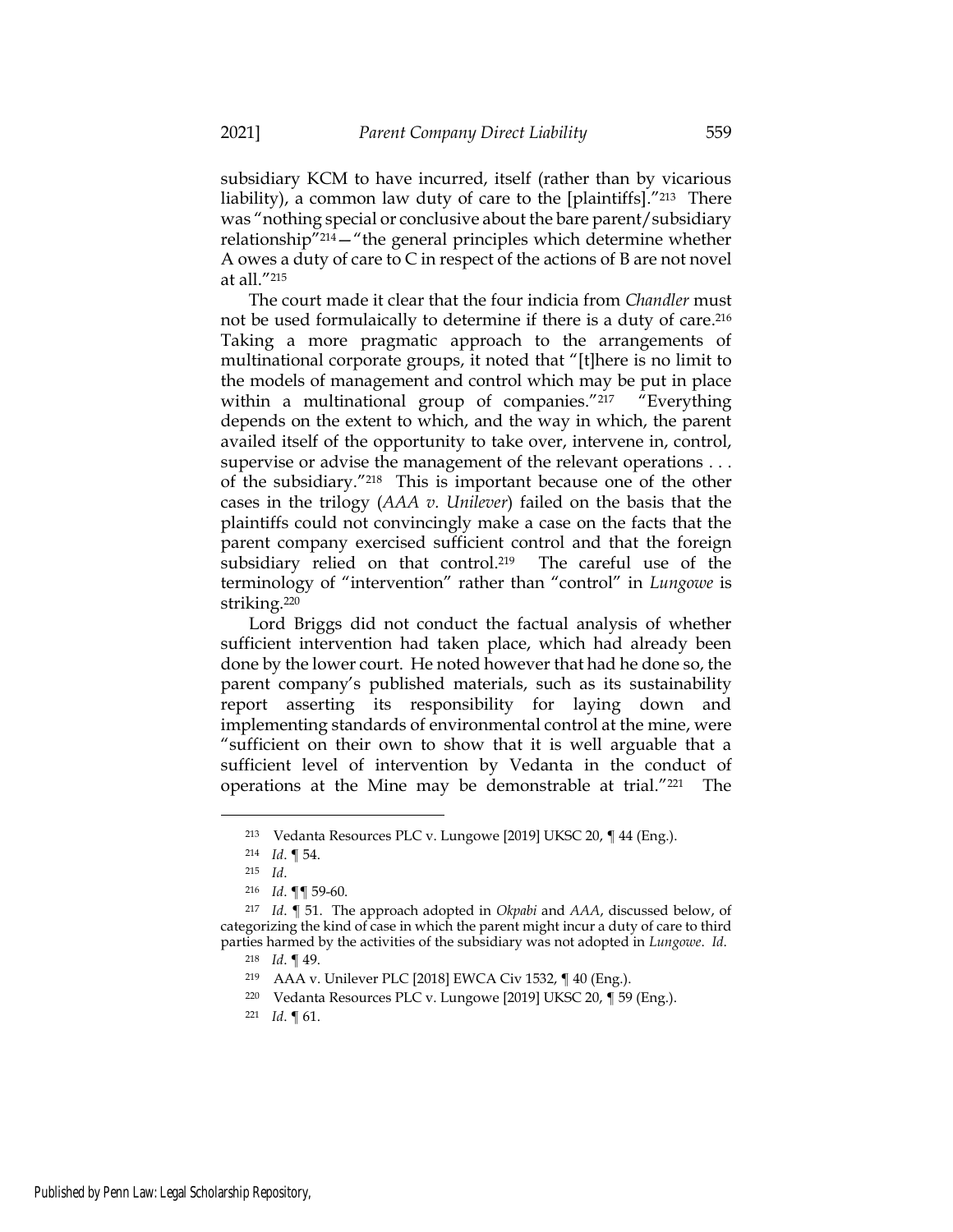defendants had sought to argue a general principle that a parent could never incur a duty of care in respect of the activities of a particular subsidiary merely by laying down group-wide policies and guidelines and expecting the management of each subsidiary to comply with them. The court rejected this argument:

[T]he parent may incur the relevant responsibility to third parties if, in published materials, it holds itself out as exercising that degree of supervision and control of its subsidiaries, even if it does not in fact do so. In such circumstances its very omission may constitute the abdication of a responsibility which it has publicly undertaken.<sup>222</sup>

This represents an extension of *Chandler* to the situation where a company makes representations about supervision of its subsidiary but omits to act on them.223 It also attributes a new legal significance to the content of group-wide policies and reports. Almost two years after the Supreme Court judgment, the litigation ended with a settlement agreement being reached between the parties.<sup>224</sup>

# *ii. Okpabi v. Royal Dutch Shell PLC*

*Okpabi* and its companion case are parallel claims brought on behalf of the inhabitants of two communities: the Ogale Community and the Bille Kingdom in Ogoniland, Nigeria, which consists of around 40,000 people.<sup>225</sup> Over several years there have been repeated oil spills from Shell's pipelines in Ogoniland, many of which have not been cleaned up.<sup>226</sup> The plaintiffs seek compensation through their suit for "damages arising as a result of serious and ongoing pollution and environmental damage caused

<sup>222</sup> *Id*. ¶ 53.

<sup>223</sup> *See* Robert McCorquodale, Vedanta v. Lungowe *Symposium: Duty of Care of Parent Companie*s, OPINIO JURIS (Apr. 18, 2019), http://opiniojuris.org/2019/04/18/symposium-duty-of-care-of-parent-companie s/ [https://perma.cc/LXF2-6DQG].

<sup>224</sup> *Legal Claim by More than 2,500 Zambian Villagers in a Case Against Vedanta Resources Limited*, LEIGH DAY (Jan. 19, 2021) https://www.leighday.co.uk/latestupdates/news/2021-news/legal-claim-by-more-than-2-500-zambian-villagers-ina-case-against-vedanta-resources-limited/ [https://perma.cc/7C36-VHW6].

<sup>225</sup> Okpabi v. Royal Dutch Shell PLC [2017] EWHC (TCC) 89, ¶ 2-4 (Eng.).

<sup>226</sup> *Id.* ¶ 2.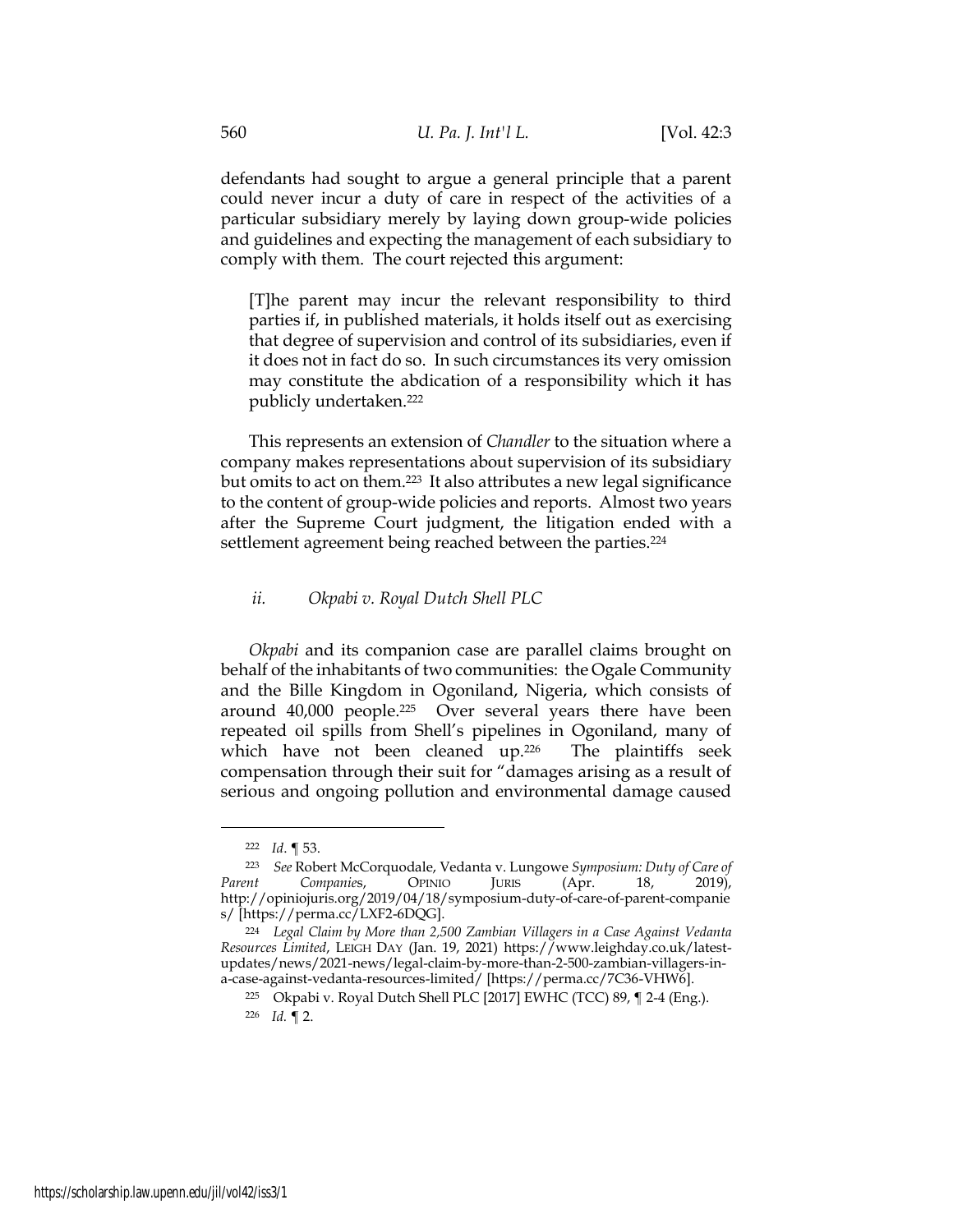by oil spills emanating from the Defendants' oil pipelines and associated infrastructure."<sup>227</sup> The losses suffered include damage to land, and injury to livelihood and health.<sup>228</sup> The case against the U.K.-registered Royal Dutch Shell PLC ("RDS") is based on the common law of negligence and asserts that RDS breached its duty of care to ensure that its subsidiary Shell Petroleum Development Company of Nigeria ("SPDC")'s operations in the Niger Delta did not cause harm to the environment and their communities.<sup>229</sup> Negligent management is alleged both in relation to maintenance of the pipeline and facilities to acceptable standards, and to taking effective measures to protect them from interference by third parties.230 This interference took the form of unlawful siphoning of oil by third parties incurring damage to the pipeline and other facilities, and consequential oil spills.<sup>231</sup> Shell challenged the jurisdiction of the English courts to hear the case, and the matter came for a preliminary hearing before the High Court.<sup>232</sup> The judge presiding ruled that the case could not proceed.233 As with *Lungowe*, the plaintiffs needed an arguable case against the U.K.-registered parent company, in order to be able to bring proceedings against both it and its subsidiary, SPDC, in the English courts. This is because RDS is the so-called "anchor defendant" (the defendant domiciled in the jurisdiction).

The High Court's decision that there was not an arguable case was taken against the background to this litigation of RDS having distanced itself from the operational side of oil production. This occurred through a restructure in 2005, which made RDS "the ultimate holding company of the Shell group of companies."<sup>234</sup> The High Court judgment was upheld on appeal in a split decision of the Court of Appeal.<sup>235</sup> The majority held that the plaintiffs had not established an arguable case that RDS had a duty of care to the Nigerian communities affected by the pipeline.<sup>236</sup> The available evidence, which at that preliminary stage of the proceedings prior

*<sup>227</sup> Id*. (citing the particulars of the claim).

<sup>228</sup> *Id.* ¶ 16.

<sup>229</sup> *Id*. ¶ 3. There are related claims made against the subsidiary, SPDC. *Id.*

<sup>230</sup> *Id.* ¶ 98.

<sup>231</sup> Okpabi v. Royal Dutch Shell PLC [2018] EWCA (Civ) 191, ¶ 137 (Eng.).

<sup>232</sup> Okpabi v. Royal Dutch Shell PLC [2017] EWHC (TCC) 89, ¶ 6 (Eng.).

<sup>233</sup> *Id.* ¶ 122.

<sup>234</sup> *Id*. ¶ 83.

<sup>235</sup> Okpabi v. Royal Dutch Shell PLC [2018] EWCA (Civ) 191, ¶ 137 (Eng.).

<sup>236</sup> *Id.* ¶ 132.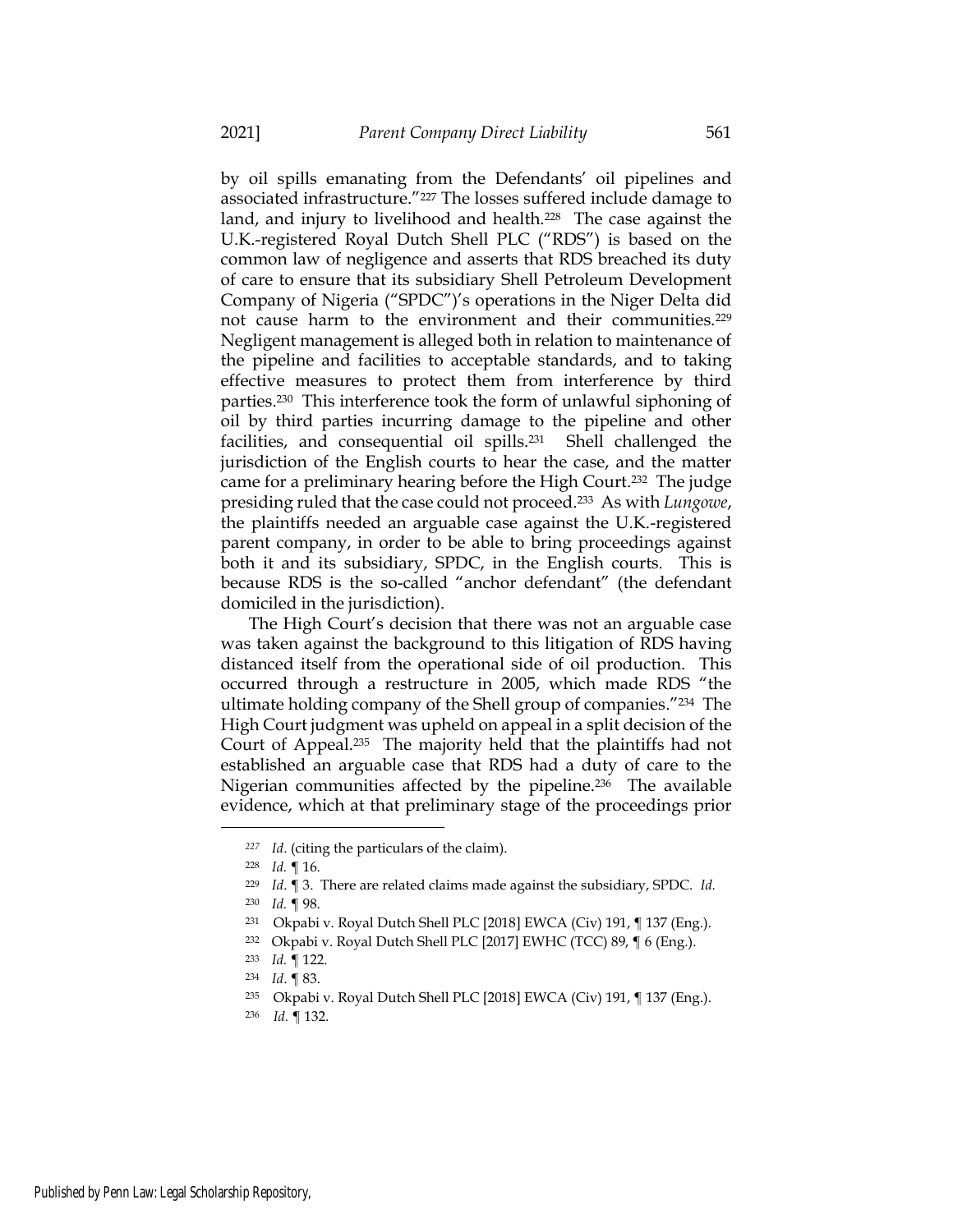to discovery was mostly limited to publicly available information including group-wide policies,<sup>237</sup> did not demonstrate the required control over SPDC. 238

The plaintiffs appealed to the Supreme Court. Overruling the Court of Appeal in a unanimous judgment, the Supreme Court strongly affirmed its decision in *Lungowe*. <sup>239</sup> According to the Supreme Court judgment, the Court of Appeal majority's focus on the parent's control over the subsidiary, SPDC, was inappropriate. Citing *Lungowe*, the court held:

The issue is the extent to which the parent did take over or share with the subsidiary the management of the relevant activity (here the pipeline operation). That may or may not be demonstrated by the parent controlling the subsidiary. In a sense, all parents control their subsidiaries. That control gives the parent the opportunity to get involved in management. But control of a company and de facto management of part of its activities are two different things. A subsidiary may maintain de jure control of its activities, but nonetheless delegate de facto management of part of them to emissaries of its parent.<sup>240</sup>

The Court noted that the internal documents that the plaintiffs would need to demonstrate the role of RDS in managing the SPDC pipeline operation at trial had not been discoverable at this point in proceedings. <sup>241</sup> Two documents that had been acquired by the plaintiffs from a third party, the RDS Control Framework and the RDS Health, Security, Safety and Environment Control Framework, contained important information about operational organization within the Shell group of companies. The Court was concerned that:

The production of [these two documents] for the appeal hearing illustrate the danger of seeking summarily to determine issues

<sup>237</sup> Okpabi v. Royal Dutch Shell PLC [2021] UKSC 3, ¶ 136 (Eng.).

<sup>238</sup> Okpabi v. Royal Dutch Shell PLC [20180 EWCA (Civ) 191, ¶ 122 (Eng.).

<sup>239</sup> Okpabi v. Royal Dutch Shell PLC [2021] UKSC 3 (Eng.); *see also* Ekaterina Aristova & Carlos Lopez, UK Okpabi et al v Shell: *UK Supreme Court Reaffirms Parent Companies May Owe a Duty of Care Towards Communities Impacted by their Subsidiaries in Third Countries*, OPINIO JURIS (Feb. 16, 2021), http://opiniojuris.org/2021/02/16/uk-okpabi-et-al-v-shell-uk-supreme-court-rea ffirms-parent-companies-may-owe-a-duty-of-care-towards-communities-impacte d-by-their-subsidiaries-in-third-countries/ [https://perma.cc/8HGN-3HNU].

<sup>240</sup> Okpabi v. Royal Dutch Shell PLC [2021] UKSC 3, ¶ 147 (Eng.).

<sup>241</sup> Okpabi v. Royal Dutch Shell PLC [2021] UKSC 3, ¶ 136 (Eng.).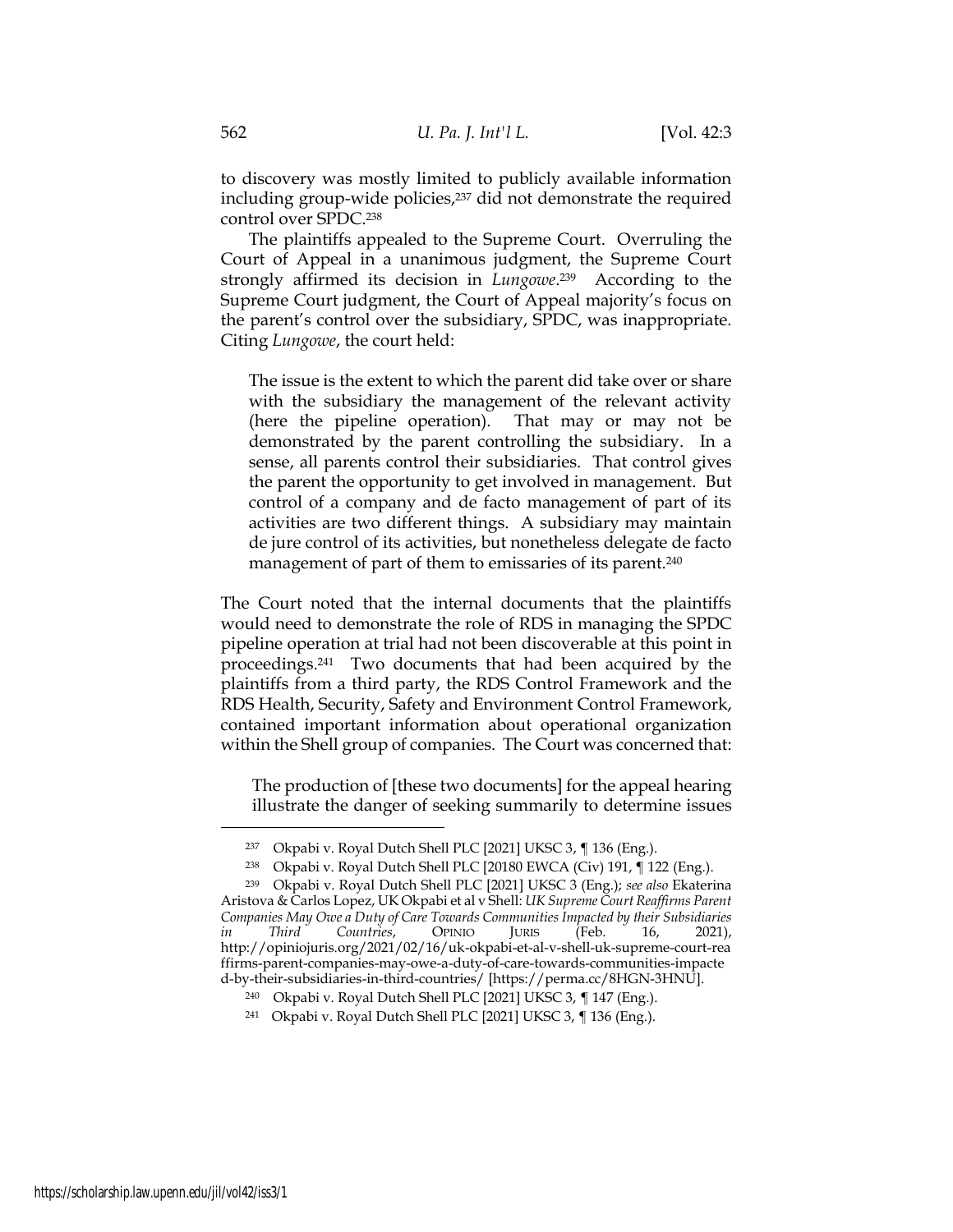which arise in parent/subsidiary cases such as this without disclosure. Both are clearly material documents. Had there been no appeal, the appellants' claim would have been dismissed without consideration of either of them.<sup>242</sup>

The Court's emphasis on the need to consider the full body of evidence on the parent's involvement in the harmful activities, rather than dismissing cases summarily, is welcomed.

*iii. AAA v. Unilever PLC*

The facts of the *AAA* case are quite different to those of the other two cases in the trilogy, and not typical for transnational business and human rights claims. After the Kenyan presidential election in 2007, there was a wave of violence throughout the country.<sup>243</sup> Riots spread onto a tea plantation owned by one of Unilever's subsidiaries, Unilever Tea Kenya Ltd. ("UTKL").<sup>244</sup> The rioters committed a number of atrocities there including rape and murder.<sup>245</sup> The plaintiffs are tea plantation workers who fell victim to these violent acts, and family members of workers who were killed during the incident.<sup>246</sup> They sued Unilever and UTKL in England, where Unilever is registered, alleging that the former, as anchor defendant owed them a duty of care and breached that duty by failing to put in place adequate crisis management policies.<sup>247</sup> On the question whether Unilever owed a duty of care to the plaintiffs, the trial judge in the High Court found that the damage that occurred on the tea plantation was not foreseeable by either Unilever or UTKL.<sup>248</sup> Foreseeability is one element of the test for a duty of care in a novel situation. <sup>249</sup> Another element, proximity, was found to be present and Unilever's corporate structure was distinguishable from that of Shell.<sup>250</sup>

<sup>242</sup> *Id.* ¶ 136.

<sup>243</sup> AAA v. Unilever PLC [2017] EWHC (QB) 371, [¶ 1, 12] (Eng.).

<sup>244</sup> *Id.*

<sup>245</sup> *Id.* ¶ 12.

<sup>246</sup> *Id.* ¶ 1.

<sup>247</sup> *Id.*

<sup>248</sup> *Id.* ¶ 95.

<sup>249</sup> *See* Caparo Indus. PLC v. Dickman [1990] 2 AC 605 (HL) 617-18 (Eng.).

<sup>250</sup> AAA v. Unilever PLC [2017] EWHC (QB) 371, ¶ 103, 111 (Eng.).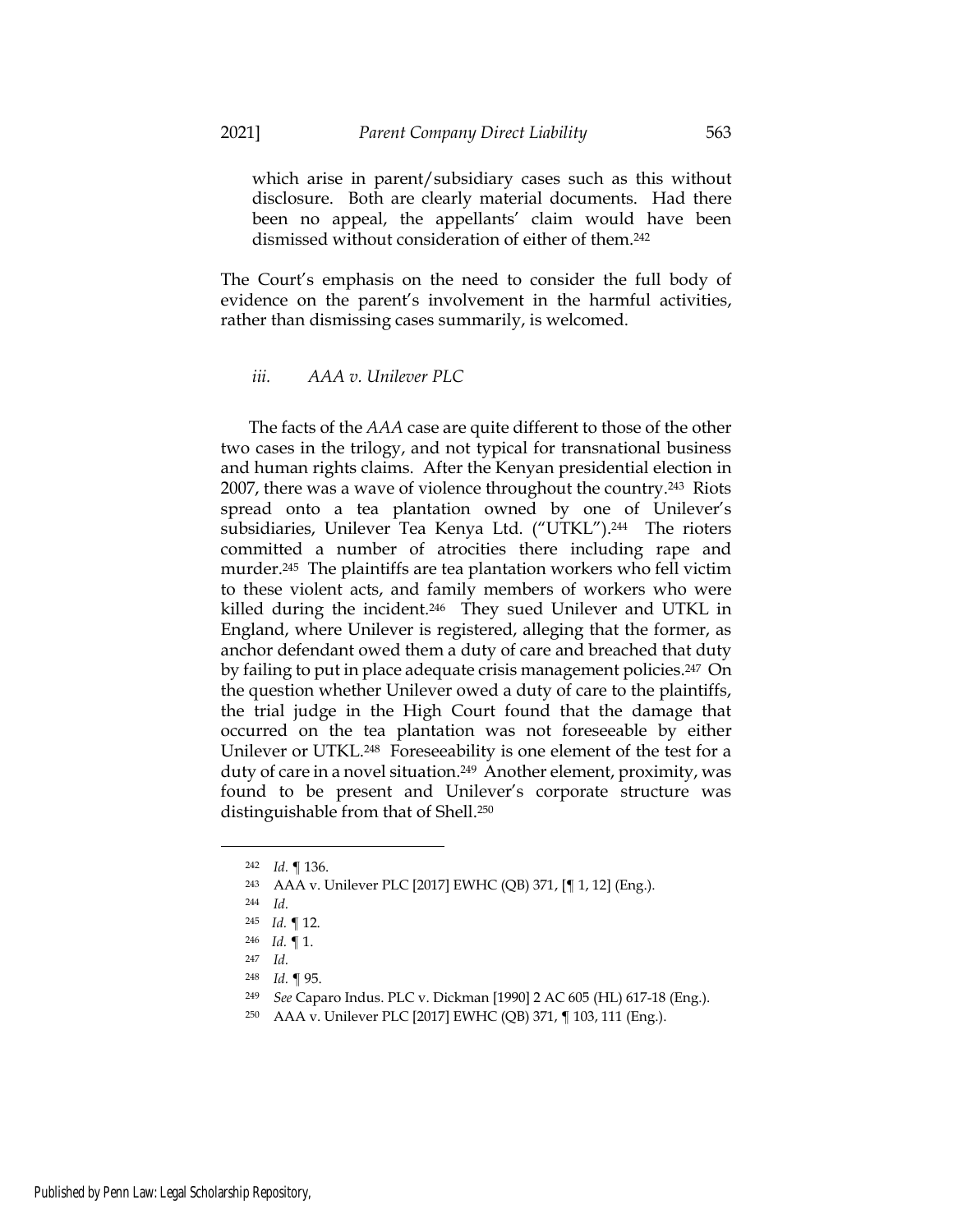The Court of Appeal upheld the first instance decision on foreseeability but overturned the decision on proximity, finding that there was no proximity between the plaintiffs and Unilever.<sup>251</sup> Lord Justice Sales wrote the only judgment for the court. He identified two categories of cases where a parent company would owe a duty of care: "(i) where the parent [company] has in substance taken over the management of the relevant activity of the subsidiary in place of . . . the subsidiary's own management; or (ii) where the parent [company] has given relevant advice to the subsidiary about how it should manage a particular risk."<sup>252</sup> The latter was potentially applicable. He examined the policies that the company had in place in respect of risk management and found that those provided by the parent company were high-level, generic documents which left the specifics to be established at the local level by the subsidiaries.<sup>253</sup> Riots like those that occurred in 2007 had not happened on the tea plantation before. Unilever did not hold superior knowledge on local political or ethnic matters.<sup>254</sup> For these reasons there was no proximity between the parties and the appeal was rejected. The plaintiffs sought permission to appeal the decision to the Supreme Court, but permission was not granted, because the appeal did not meet the test of raising an arguable point of law of general public importance that ought to be considered by the Supreme Court.<sup>255</sup>

### *c. Discussion of the Trilogy*

Determination of whether a parent company has sufficiently intervened in the operations of its subsidiary to have incurred a common law duty of care to the plaintiffs is a question both of law and of fact. The Supreme Court in *Lungowe* approached the relevant legal and factual analysis less restrictively for plaintiffs than the Court of Appeal did in both *Okpabi* and *Unilever*, in which the formalities of the corporate structure prevailed. When it

<sup>251</sup> AAA v. Unilever PLC [2018] EWCA (Civ) 1532 (Eng.).

<sup>252</sup> *Id.* ¶ 37.

<sup>253</sup> *Id.* ¶ 17, 40.

<sup>254</sup> *Id.* ¶ 14.

<sup>255</sup> *See* Chris Owen & Adam Bristow, *Supreme Court Refuses Permission to Appeal in* Unilever *Case,* SIMMONS & SIMMONS (Jul. 19, 2019), https://www.simmons-simmons.com/publications/ck0bagorz7ep70b94qy2xfp8 u/190719-mass-torts-case-alert-supreme-court-refuses-permission-to-appeal-in-un ilever-case [https://perma.cc/5VTP-BHM6].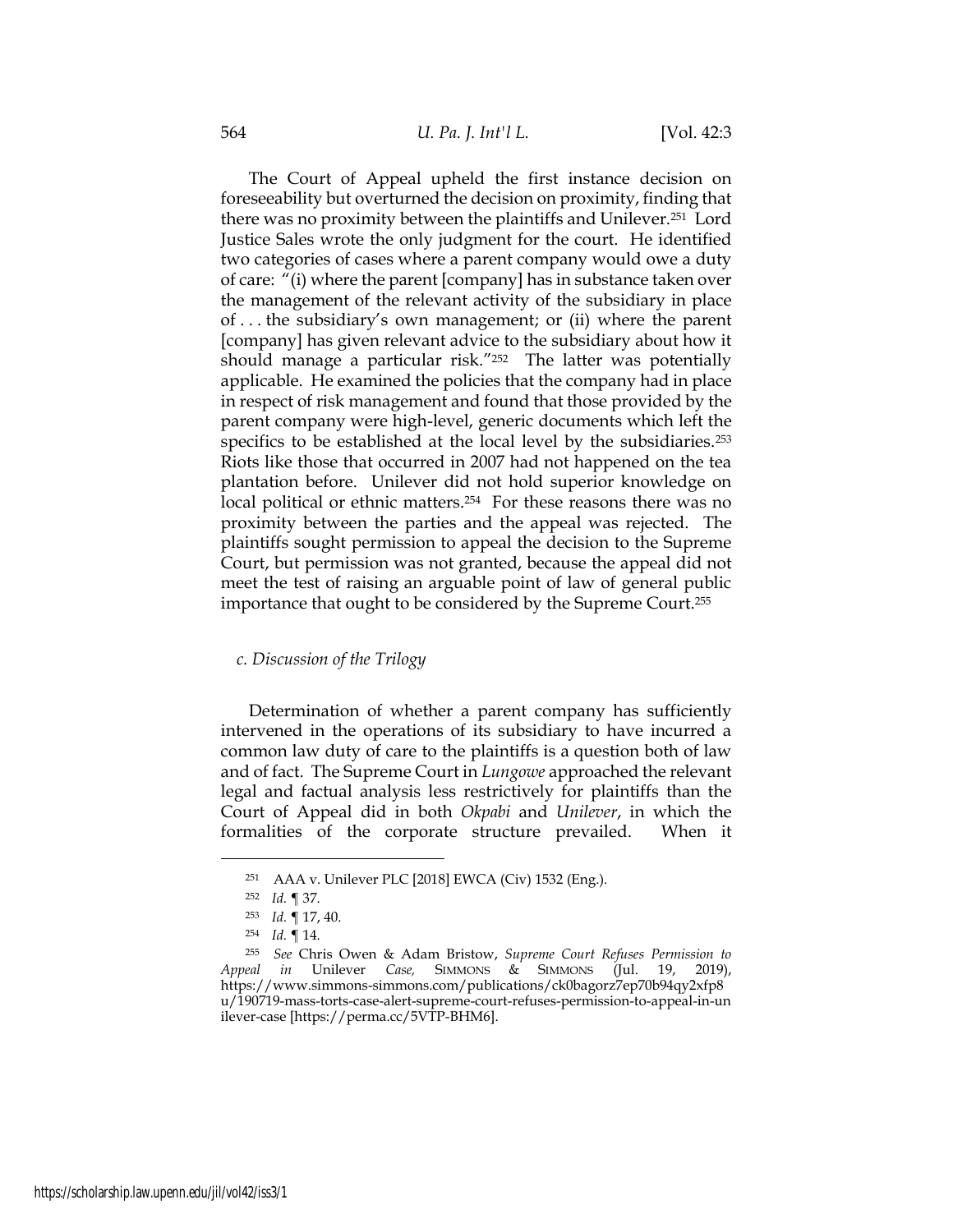acknowledged the various ways in which parent companies exert management, supervision and control over subsidiaries and held that "[e]verything depends on the extent to which, and the way in which, the parent availed itself of the opportunity to take over, intervene in, control, supervise or advise the management of the relevant operations of the subsidiary," the Supreme Court in *Lungowe* was acknowledging that there are various levels of intervention that might suffice for the parent company to incur a duty of care to the plaintiffs.<sup>256</sup> The parent advising the management of the relevant operations of the subsidiary is relatively commonplace, and undoubtedly easier for plaintiffs to prove, than the parent taking over or controlling the management of these operations. The *Lungowe* judgment also specifies that when it comes to group-wide policies, failing to act in circumstances where the parent company holds itself out as acting may be sufficient to incur the relevant responsibility.<sup>257</sup> Again, it may be easier for plaintiffs to prove that the parent company should have done something but did not, than to prove that the parent took over or controlled the subsidiary.

This less restrictive approach is to be welcomed. The Supreme Court took the opportunity in *Okpabi* to correct the Court of Appeal's error in that case of requiring that the parent company control the subsidiary's operations or have direct responsibility for practices or failures which are the subject of the claim, and to solidify its incremental expansion in direct parent company liability. This was an important opportunity to clarify the law and its application to the case in light of the ruling in *Lungowe*. There was no such opportunity in the *Unilever* case but, as noted by one commentator:

It is plausible that, given the guidance of the Supreme Court in Vedanta, a first instance judge [in the *Unilever* case] might now approach the relevant legal and factual analysis around parent company liability less restrictively and consider that the relatively low jurisdictional bar was cleared.<sup>258</sup>

The Court of Appeal in the *Unilever* case was plainly wrong to resolve the question of the parent company's duty of care using the

<sup>256</sup> Vedanta Resources PLC v. Lungowe [2019] UKSC 20 ¶ 49 (Eng.).

*<sup>257</sup> Id.* ¶ 53*; see also* McCorquodale, *supra* note 223.

<sup>258</sup> Owen & Bristow, *supra* note 255; *see also* AAA v. Unilever PLC [2017] EWHC (QB) 371 (Eng.).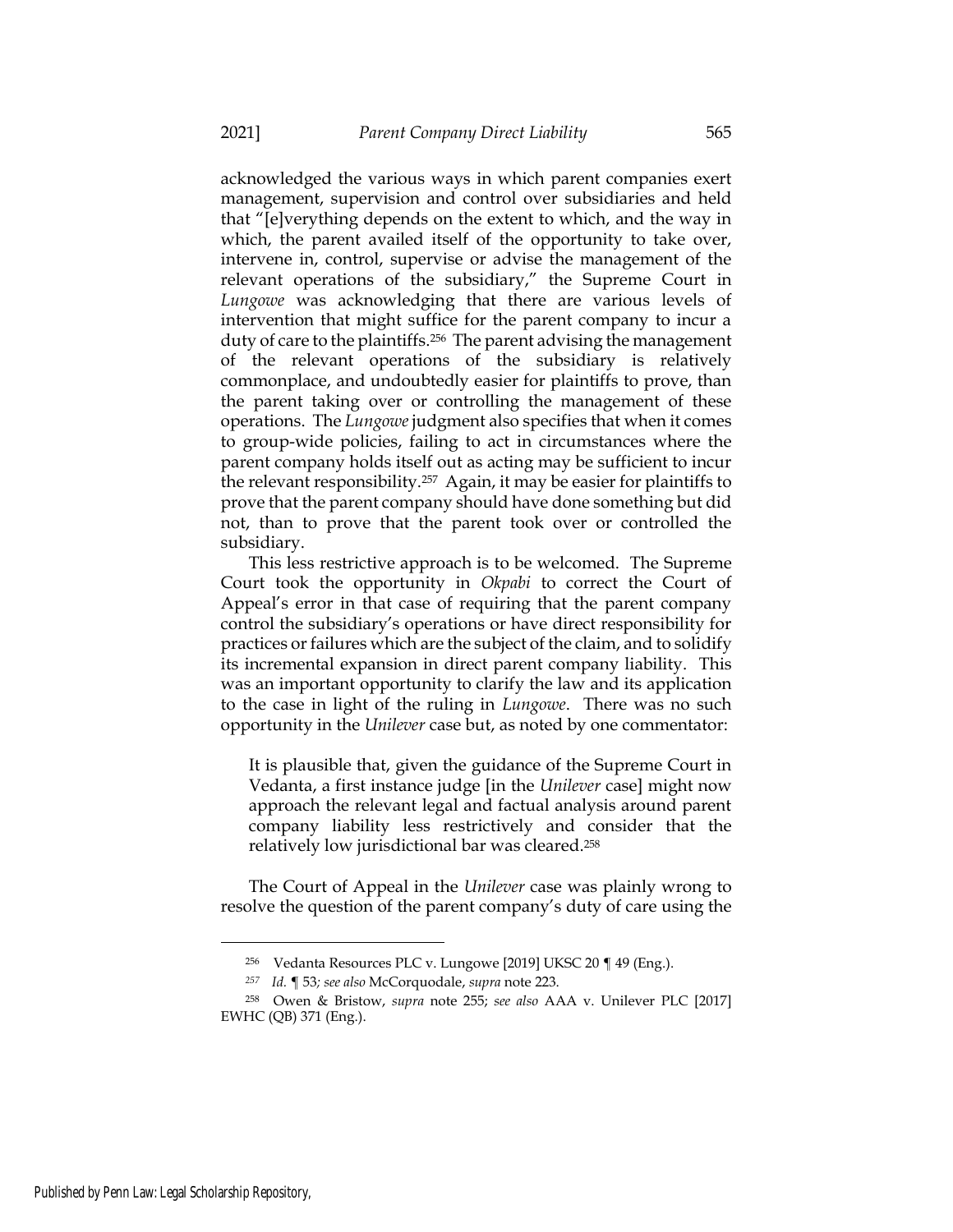test of proximity that is applied in novel cases: this approach was rejected in both *Lungowe*<sup>259</sup> and *Okpabi*. <sup>260</sup> If *Okpabi* does not settle and goes to trial, the Supreme Court's approach in *Lungowe* and *Okpabi* will be applied to the facts ascertained through discovery, providing greater elucidation of direct liability of parent companies.<sup>261</sup> This process of elucidation has also occurred through the spread of the direct liability argument to other jurisdictions, the subject addressed next.

# V. DIRECT LIABILITY SPREADS TO OTHER JURISDICTIONS

This Part identifies key trends in transnational business and human rights litigation from jurisdictions outside the United States and the United Kingdom. The expansion of tort litigation through direct liability claims has been taken up in other common law jurisdictions, notably Canada and, to a lesser extent, Australia. The application of English common law precedent to claims brought in civil law jurisdictions has transmitted the direct liability trend outside common law jurisdictions. It is to these claims that this Part turns first.

# *a. Civil Law Jurisdiction Cases in which English Common Law is the Applicable Law*

The application of English common law precedent to claims brought in civil law jurisdictions has occurred in a handful of transnational business and human rights cases. In the Dutch case of Akpan v. Royal Dutch Shell PLC,<sup>262</sup> the applicable law was Nigerian

<sup>259</sup> Vedanta Resources PLC v. Lungowe [2019] UKSC 20, [¶ 54] (Eng.).

<sup>260</sup> Okpabi v. Royal Dutch Shell PLC [2021] UKSC 3 [¶ 151] (Eng.).

<sup>261</sup> This has only happened before in Chandler v. Cape PLC [2012] EWCA (Civ) 525 (Eng.) and in Kalma v. African Minerals Ltd. [2018] EWHC 3506 (QB) (Eng.), which was lost by the plaintiffs after the trial, the judge finding that there was no evidence to support the allegation that the parent company was involved in the negligent acts of primary perpetrator, the Sierra Leone police.

<sup>262</sup> Rb's Den Haag 30 januari 2013, JOR 2013, 162 m.nt. JF (Akpan/Royal Dutch Shell PLC) (Neth.); Hof's Den Haag 18 december 2015, NJF 2013, 3857 m.nt. F.C.S. Warendorf (Akpan/Royal Dutch Shell PLC) (Neth.); Hof's Den Haag 29 januari 2021, NJ 2021, 77 m.nt. (Milieudefensie/Shell Petroleum NV) (Neth.).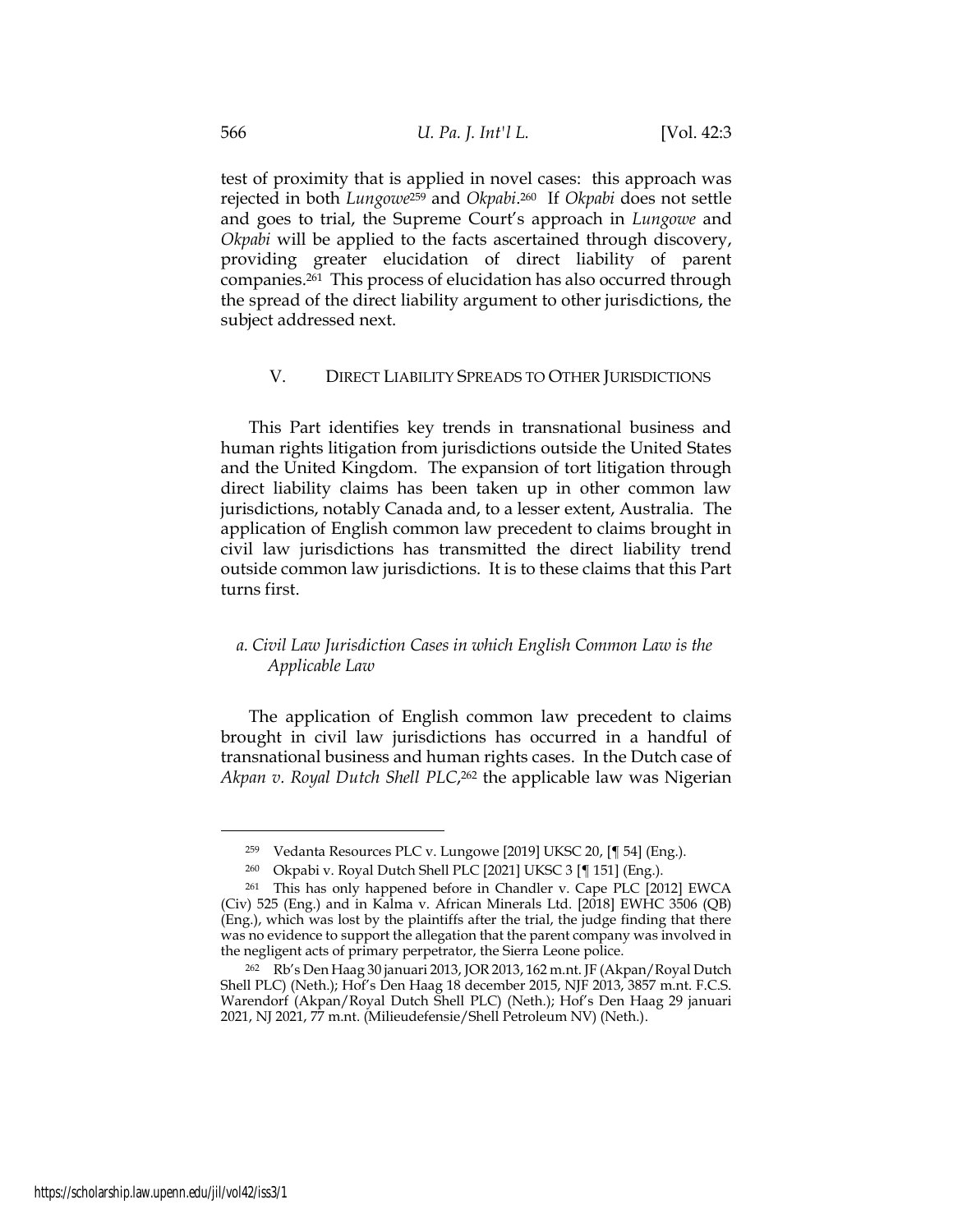law, which draws on English precedent.<sup>263</sup> The facts in *Akpan* were similar to those in *Okpabi*: the allegations concern oil spills and pollution in the Niger Delta and the defendant corporations are Royal Dutch Shell PLC (the Anglo-Dutch parent company)<sup>264</sup> and Shell Petroleum and Development Company Ltd. (the Nigerian subsidiary).<sup>265</sup> A major difference is that *Akpan* is not a class action like *Okpabi*, but rather three parallel claims brought by individual fishermen and Friends of the Earth (Netherlands).<sup>266</sup> The suit alleges that the oil spills occurred due to a lack of maintenance of a wellhead and inadequate safety measures to prevent sabotage.<sup>267</sup>

Notably *Akpan* was heard prior to the trilogy of English cases discussed in Part IV above. At trial, the District Court of The Hague, applying Nigerian law and, by extension, English law, had to apply the principles from the case of *Chandler v. Cape* to the facts at hand.<sup>268</sup> Its decision was to dismiss the claim against parent company, RDS.269 The court decided that RDS was not engaged in the same business as SPDC, one of the indicia from *Chandler* of parent company direct liability, because it was not engaged in oil production in Nigeria like SPDC.<sup>270</sup> Therefore, RDS was not expected to have better knowledge of how to prevent risks from harm caused by oil spills and pollution than SPDC, meaning that there was no proximity between the parties to ground a duty of care.<sup>271</sup> The court therefore found no reason to depart from the principle in Nigerian and English tort law that there is no general duty of care to prevent others from suffering harm as a result of the activities of third parties.<sup>272</sup> It did find for the plaintiffs against

<sup>263</sup> *Id.*

<sup>264</sup> Hof's Den Haag 18 december 2015, NJF 2013, 3857 m.nt. F.C.S. Warendorf (Akpan/Royal Dutch Shell PLC) (Neth.).Although RDS is registered in the United Kingdom, the Dutch courts can assert jurisdiction over it because the company is actually headquartered in the Netherlands, and such jurisdiction in permissible under arts. 4 and 63(1) of the Brussels Regulation, *supra* note 51.

<sup>265</sup> Rb's Den Haag 30 januari 2013, JOR 2013, 162 m.nt. JF (Akpan/Royal Dutch Shell PLC) (Neth.).

<sup>266</sup> *Id.*

<sup>267</sup> *Id.*

<sup>268</sup> *Id.*

<sup>269</sup> *Id.*

<sup>270</sup> *Id.*

<sup>271</sup> *Id.*

<sup>272</sup> *Id.*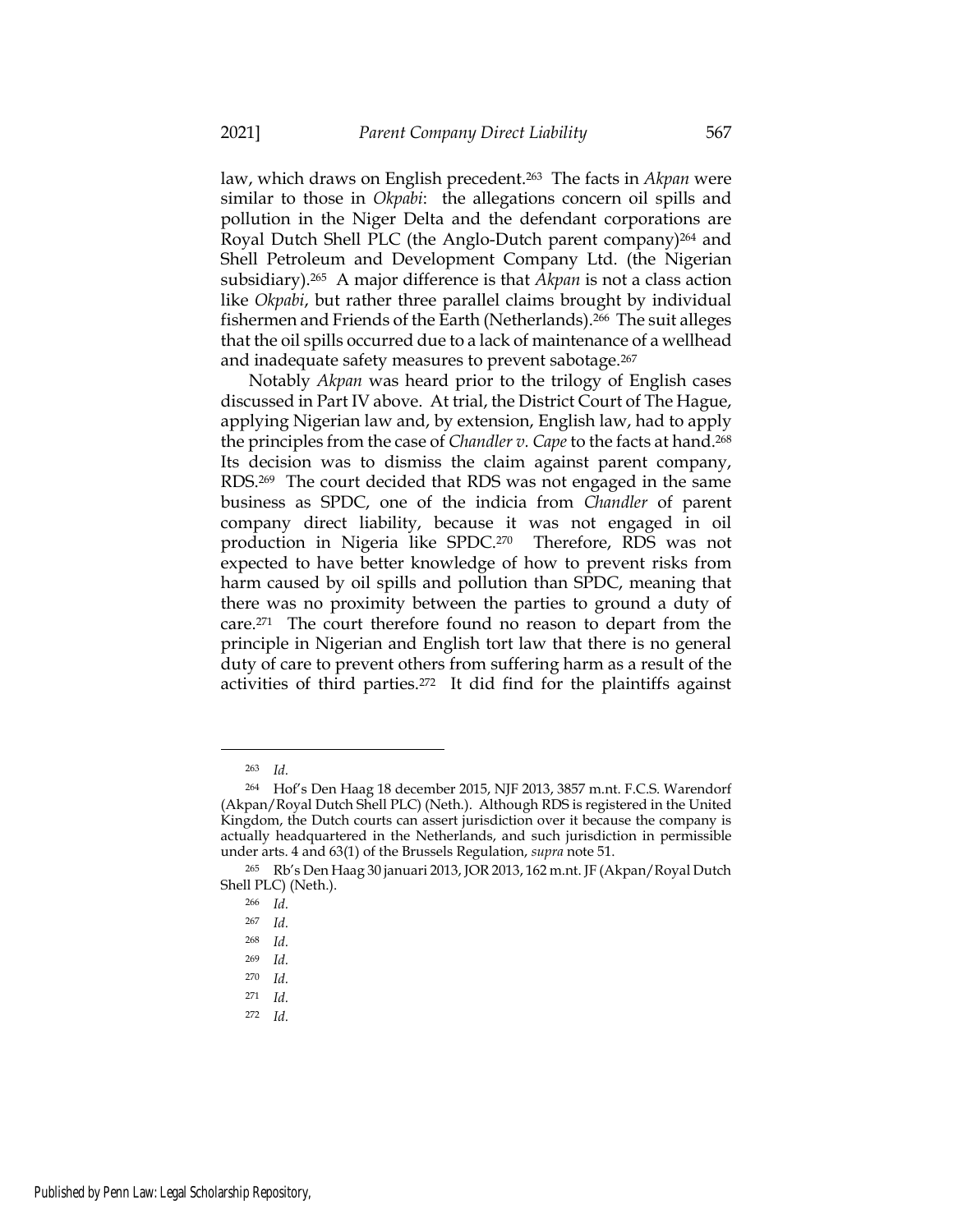SPDC, however, making this one of the only transnational business and human rights claims against a TNC to succeed at trial.<sup>273</sup>

The Dutch court's restrictive approach to proximity was later mirrored by the English courts in *Okpabi*. *Akpan* is not legal precedent for the English courts, but it is certainly conceivable that the courts in *Okpabi* were aware of the Dutch litigation, not least because Shell is a defendant in both cases. The *Akpan* plaintiffs appealed the District Court decision, and their appeal was successful. <sup>274</sup> By this time, the *Lungowe* judgment had been issued by the U.K. Supreme Court, further elucidating the principles of direct parent company liability. The court found a limited duty of care in relation to the parent company's response to the spill. <sup>275</sup> The judgment is in Dutch, but Lucas Roorda reports the following outcome:

Based on internal documents, bonus policies and a witness statement, the court concludes that after 2010 RDS was actively trying to limit the amount of oil spills in SPDC's operations, amongst other things by installing Leak Detection Systems (LDS) in its pipelines. The court thus finds that with respect to the installation of an LDS in the Oruma pipeline, where it had not been installed at the time of the proceedings, RDS had a duty of care to the claimants. It orders Shell to insure it is installed within a year.<sup>276</sup>

Thus, this case is the first time that plaintiffs have established, following a full, merits trial, a common law duty of care on a parent company towards them.<sup>277</sup> A further case concerning oil pollution in the Niger Delta is currently before the Italian courts.<sup>278</sup> This is against a different corporate defendant: the Italian oil company ENI.<sup>279</sup> Nigerian law and, by extension, English common law is the

<sup>273</sup> *Id.*

<sup>274</sup> Hof's Den Haag 29 januari 2021, NJ 2021, 77 m.nt. (Milieudefensie/Shell Petrpoleum NV) (Neth.).

<sup>275</sup> *Id.*

<sup>276</sup> Lucas Roorda, *Wading Through the (Polluted) Mud: the Hague Court of Appeals Rules on Shell in Nigeria*, RIGHTS AS USUAL (Feb. 2, 2021), https://rightsasusual.com/?p=1388 [https://perma.cc/89JQ-FKAV].

<sup>277</sup> *Id.*

<sup>278</sup> ESSEX BUS. & HUM. RTS. PROJECT, LEGAL OPINION ON ENGLISH COMMON LAW PRINCIPLES OF TORT: ODODO FRANCIS TIMI V ENI AND NIGERIAN AGIP OIL COMPANY (NAOC) 4-6 (2018).

<sup>279</sup> *Id.*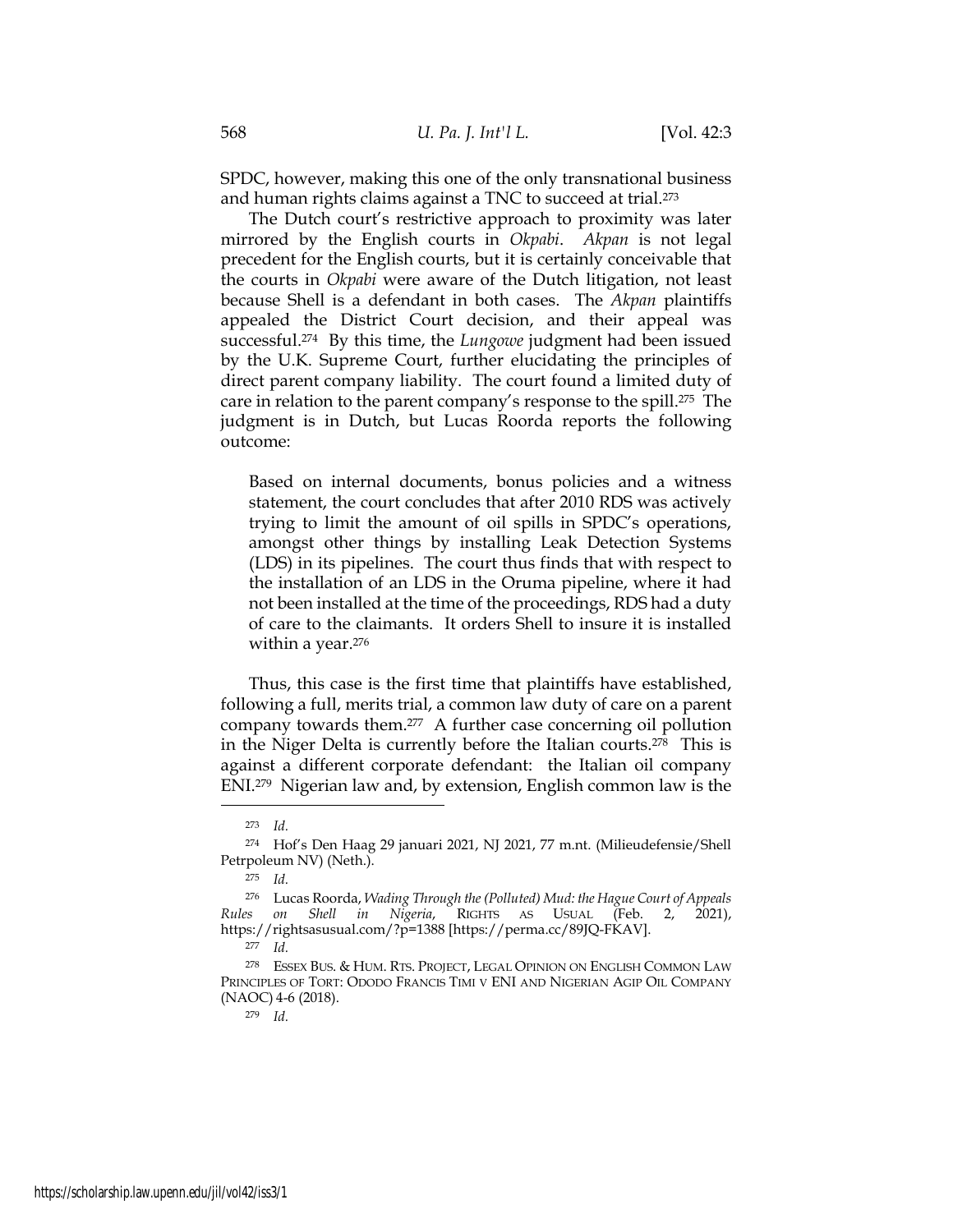applicable law and the plaintiffs allege that the parent company is directly liable in negligence.<sup>280</sup> Thus the *Akpan* litigation is not an isolated example.

Another case in which English common law precedent has been applied in a civil law jurisdiction is *Jabir v. KiK*. <sup>281</sup> A novel feature of this case that differentiates it from most of the cases discussed so far is that it concerns a first tier supplier, not a subsidiary.<sup>282</sup> As noted above, when corporations' overseas operations are conducted contractually through suppliers and licensees, the contractual veil operates to prevent plaintiffs attributing direct liability to the lead company.<sup>283</sup> In *Jabir*, the plaintiffs attempted to persuade a German court that the direct liability precedent from *Chandler* applies when the relationship between the companies is one of contract rather than of equity.<sup>284</sup> The plaintiffs are victims of a fire in a textile factory in Pakistan run by a Pakistani company called Ali Enterprises (A.E.), and the families of those who died in the fire.<sup>285</sup> KiK is a German low-cost apparel retailer.<sup>286</sup> A.E. produced almost exclusively for KiK.<sup>287</sup> The allegation in the case is that many of the factory windows were barred, the emergency exits locked, and the building had only one unobstructed exit, impeding the exit of employees who, as a consequence, suffocated or were burned alive inside.<sup>288</sup> The factory had recently been the subject of a health and safety audit

<sup>280</sup> *Id.*

<sup>281</sup> *See* Landgericht Dortmund [Dortmund District Court] Jan. 10, 2019, 7 O 95/15, Justiz-online (Ger.) http://www.justiz.nrw.de/nrwe/lgs/dortmund/lg\_dortmund/j2019/7\_O\_95\_1

<sup>5</sup>\_Urteil\_20190110.html [https://perma.cc/FQP5-JJKE].

<sup>282</sup> *See also* Das v. George Weston Ltd., 2018 CanLII C64146; C64679 (Can.) (another Canadian case concerning the collapse of the Rana Plaza building in Bangladesh that was dismissed by the courts).

<sup>283</sup> ANIL YILMAZ-VASTARDIS & SHELDON LEADER, UNIV. OF ESSEX, IMPROVING PATHS TO BUSINESS ACCOUNTABILITY FOR HUMAN RIGHTS ABUSES IN THE GLOBAL SUPPLY CHAINS: A LEGAL GUIDE (Dec. 2017) http://repository.essex.ac.uk/21636/1/Improving-Paths-to-Accountability-for-Human-Rights-Abuses-in-the-Global-Supply-Chains-A-Legal-Guide.pdf [https://perma.cc/N8AC-G8SN].

<sup>284</sup> Landgericht Dortmund [Dortmund District Court] Jan. 10, 2019, 7 O 95/15, Justiz-online (Ger.)

http://www.justiz.nrw.de/nrwe/lgs/dortmund/lg\_dortmund/j2019/7\_O\_95\_1 5\_Urteil\_20190110.html [https://perma.cc/FQP5-JJKE].

<sup>285</sup> *Id.*

<sup>286</sup> *Id.*

<sup>287</sup> *Id.*

<sup>288</sup> *Id.*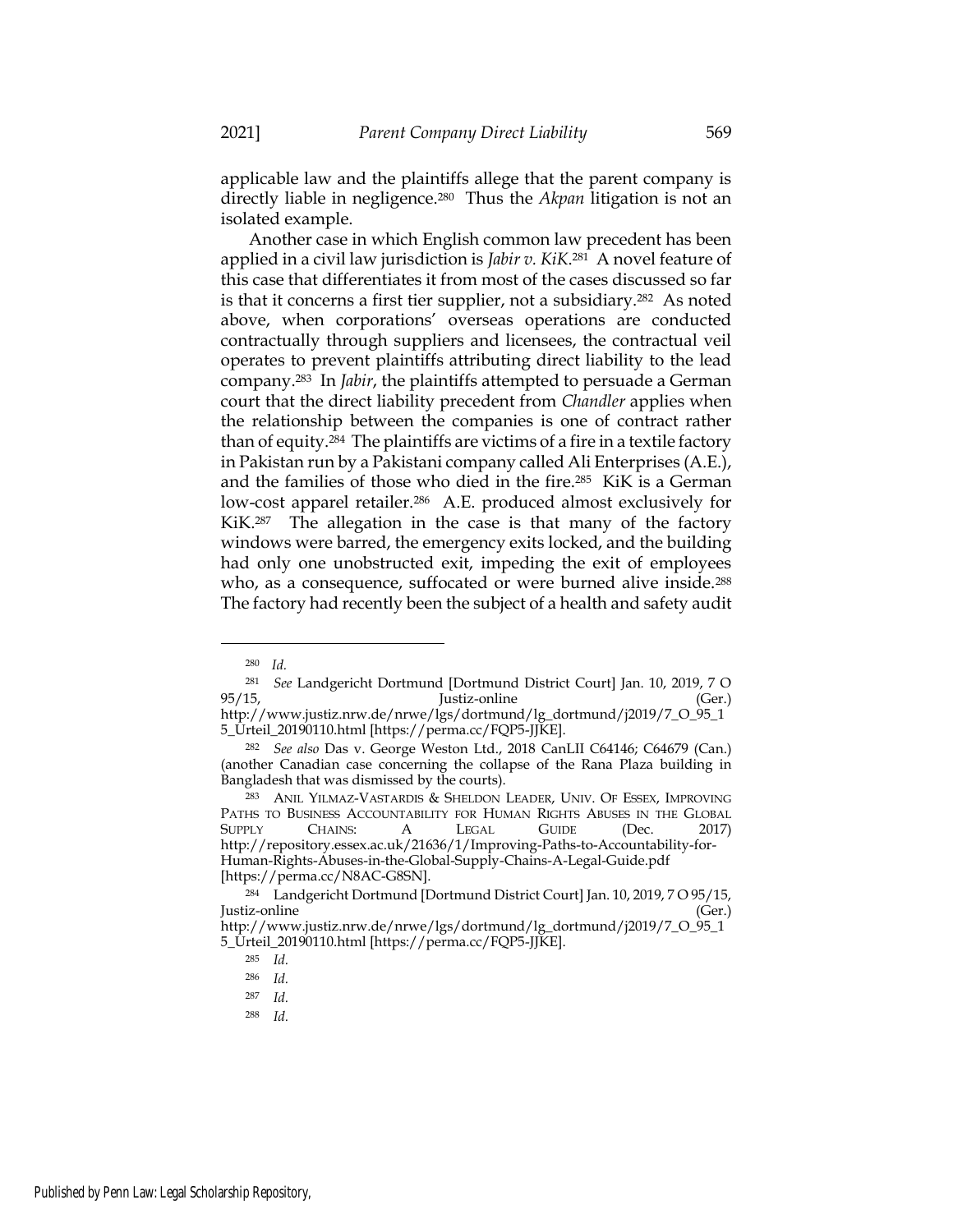by an Italian social auditing firm, acting on behalf of KiK.<sup>289</sup> These safety problems were not identified.<sup>290</sup> The plaintiffs sued the company in Germany for compensation for personal injury and death.<sup>291</sup> Pakistani law, which is the applicable law in the case, is derived from the common law, meaning that English law precedent is used in novel cases.<sup>292</sup>

A brief on the applicable law that was submitted to the German court argues that the case deals with the responsibilities of purchasers of goods from suppliers in situations in which there is not the arm's length relationship characteristic of typical commercial situations.<sup>293</sup> It alleges that KiK was in a position similar to that of the parent company in *Chandler*. KiK

had made a commitment to the health and safety policy to be followed by [A.E.]; [Kik] had enough potential influence over the supplier making it able to fully implement its standards had it wished to; [KiK] had, via its auditor, specialist knowledge of the criteria for distinguishing adequate from inadequate factory safety provisions which A.E. did not have; and [KiK] was in a line of business that overlapped with that of A.E. sufficiently to make it fair that its knowledge and experience should be brought to bear on the improvements<sup>294</sup>

to safety that should have been made. The joint effect of this superior knowledge of current safety criteria, taken together with its failure to intervene to rectify working conditions, created an environment in which A.E. relied on KiK's guidance and was encouraged to continue its workplace practices due to the absence of pressure from KiK.

The case did not reach trial however, meaning that these arguments on parent company liability were not fully considered in court. Having been granted legal aid by the court on the basis of an arguable case,<sup>295</sup> the court later dismissed the case because the

<sup>293</sup> *See* Legal Opinion on Jabir, *supra* note 176.

<sup>289</sup> *Id.*

<sup>290</sup> *Id.*

<sup>291</sup> *Id.*

<sup>292</sup> *Id.*

<sup>294</sup> *Id. ¶* 14.

<sup>295</sup> *KiK muss wegen Fabrikbrand vor Gericht*, ZEIT ONLINE (Aug. 30, 2016), http://www.zeit.de/wirtschaft/unternehmen/2016-08/schadenersatzklage-kikpakistan-brandprozesskostenhilfe-textilfabrik (last visited May 22, 2021).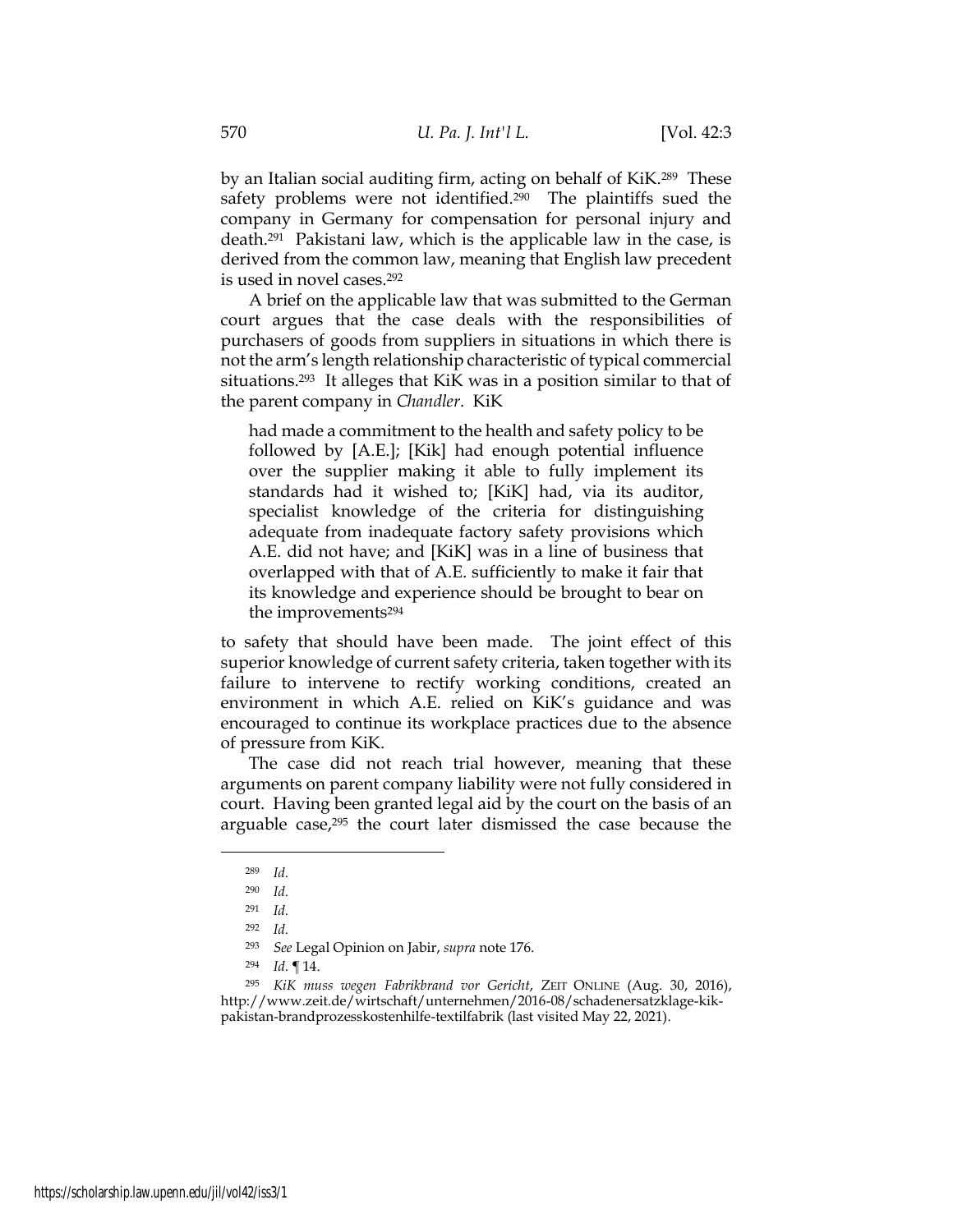statute of limitation had expired.<sup>296</sup> The outcome of the litigation was therefore reached on process rather than substance, and the plaintiffs have appealed.<sup>297</sup>

# *b. Canadian Cases*

As a major global center for mining, Canada has been a key jurisdiction for claims against parent companies in this sector in which direct liability is alleged. *Choc v. Hudbay Minerals, Inc.*<sup>298</sup> is one such case. The allegation that lies behind this litigation is that the security personnel at Hudbay Minerals' former mining project in Guatemala along with Guatemalan police and military engaged in numerous human rights abuses, including shooting, killing and rape, when evicting local people from a mine site.<sup>299</sup> The security personnel were hired by Hudbay's 98.2% owned subsidiary.<sup>300</sup> The plaintiffs' primary argument is an allegation that Hudbay owed a direct duty of care to them to prevent the harms in question.<sup>301</sup> In the alternative, they seek to hold Hudbay liable by piercing the corporate veil.<sup>302</sup>

The case has survived a preliminary challenge on the basis of *forum non conveniens* and a motion to dismiss on the merits of the claim.303 With regard to the allegation of direct negligence against the parent company, the court ruled that the plaintiffs had

<sup>296</sup> Landgericht Dortmund [Dortmund District Court] Jan. 10, 2019, 7 O 95/15, Justiz-online (Ger.)

http://www.justiz.nrw.de/nrwe/lgs/dortmund/lg\_dortmund/j2019/7\_O\_95\_1 5\_Urteil\_20190110.html [https://perma.cc/FQP5-JJKE].

<sup>297</sup> *KiK Lawsuit (re Pakistan)*, Bus. & Hum. Rts. Res. Centre, https://www.business-humanrights.org/en/latest-news/kik-lawsuit-re-pakistan / [https://perma.cc/58ZD-FG9X].

<sup>298</sup> Choc v. Hudbay Minerals, Inc., [2013] 116 O.R. 3d 764 (Can. Ont. Sup. Ct. J.); *see also* Garcia v. Tahoe Resources Inc., 2017 BCCA 39 (Can.) (a similar case that was recently settled); Skinner, *supra* note 42, at 1836*;* Pan American Silver, *Pan American Silver Announces Resolution of Garcia v. Tahoe Case*, BUS. & HUM. RTS. RESOURCE CTR. (Jul. 30, 2019), https://www.business-humanrights.org/en/panamerican-silver-announces-resolution-of-garcia-v-tahoe-case [https://perma.cc/8QHS-EFE2].

<sup>299</sup> Choc v. Hudbay Minerals, Inc., [2013] 116 O.R. 3d 764, ¶ 4 (Can. Ont. Sup. Ct. J.).

<sup>300</sup> *Id.* ¶ 10.

<sup>301</sup> *Id.* ¶ 24.

<sup>302</sup> *Id.*

<sup>303</sup> *Id.* ¶ 87.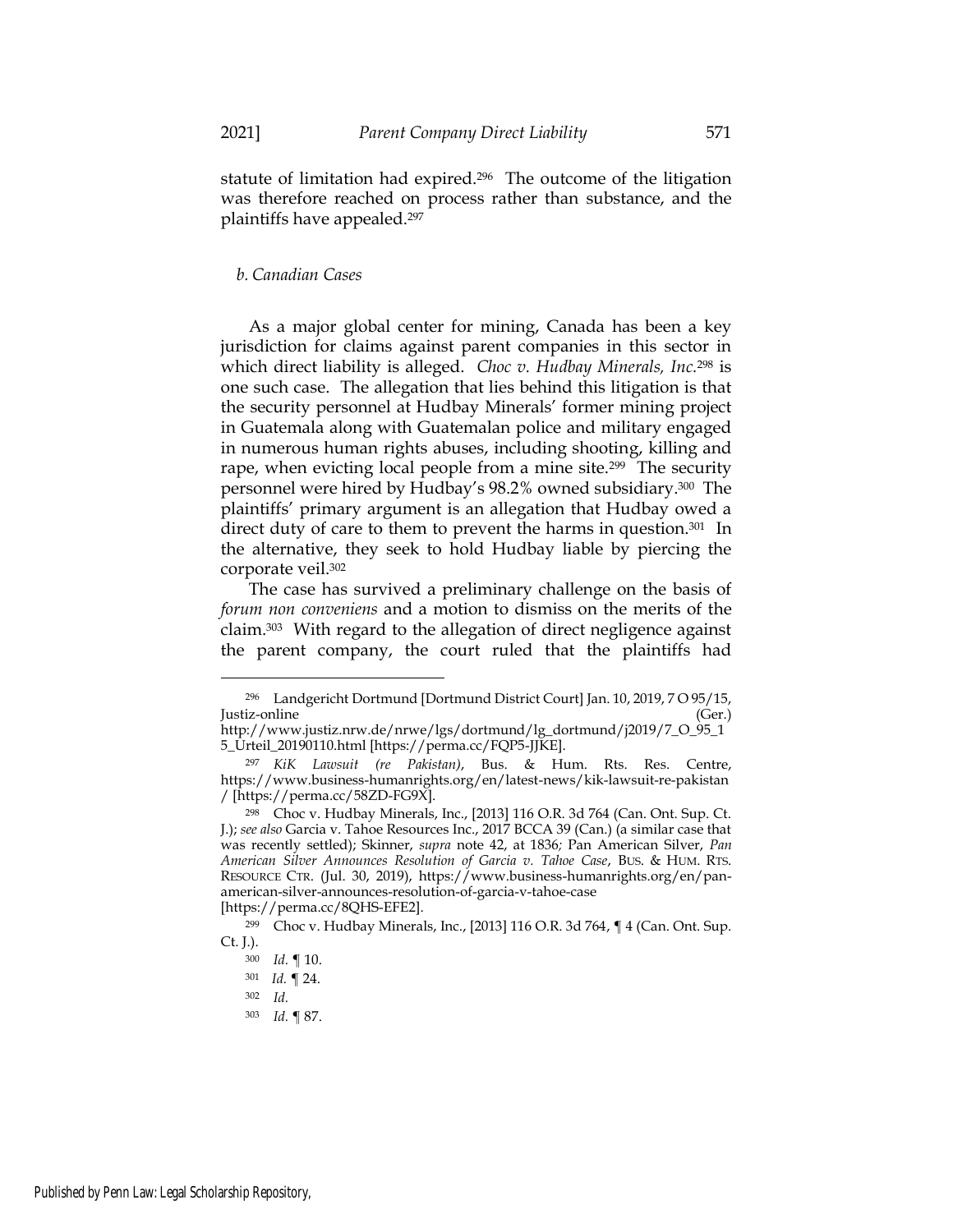sufficiently pleaded both foreseeability and proximity between the plaintiffs and defendants to found a novel claim such as this.<sup>304</sup> The test for foreseeability is whether the harm was "a reasonably foreseeable consequence of the defendant's act."305 The plaintiffs argue *inter alia* that the company knew that the security forces frequently used violence to evict people and that this had happened at the proposed mine site on a previous occasion.<sup>306</sup> These allegations of a high level of parent company knowledge were sufficient for the court to find foreseeability arguable.<sup>307</sup> The test for proximity is "the circumstances of the relationship inhering between the plaintiff and the defendant are of such a nature that the defendant may be said to be under an obligation to be mindful of the plaintiff's legitimate interests in conducting his or her affairs."<sup>308</sup> The court found that the allegations sufficiently alleged proximity.<sup>309</sup> These allegations included statements made by Hudbay asserting its direct involvement and its high level of operational oversight of the subsidiary and the security personnel, and that it did everything in its power to ensure the evictions were carried out in accordance with human rights.<sup>310</sup> The court granted Amnesty International Canada intervener status in the litigation.311 Amnesty International cited the English case law discussed above to support its argument that parent company liability is not new to tort law, and that the imposition of a duty of care was therefore foreseeable to the corporate defendants.312 This argument, and the relevance of the English law precedent, will be considered at trial.<sup>313</sup>

<sup>311</sup> *Id*. ¶ 3.

<sup>312</sup> Factum of the Intervenor, Amnesty International Canada ¶ 25, Choc v. Hudbay Minerals, Inc., [2013] 116 O.R. 3d 764 (Can. Ont. Sup. Ct. J.).

<sup>313</sup> The case has remained in discovery for a number of years. On January 21, 2020, the Superior Court of Justice in Ontario ruled in favor of the plaintiff's in response to Hudbay's motion to block them from amending their complaint to include further details of rapes committed by the mining security forces*. See Hudbay Minerals Lawsuits (re Guatemala)*, BUS. & HUM. RTS. RESOURCE CTR., https://www.business-humanrights.org/en/latest-news/hudbay-minerals-laws uits-re-guatemala-3/ [https://perma.cc/L5EC-PU5P].

<sup>304</sup> Choc v. Hudbay Minerals, Inc., [2013] 116 O.R. 3d 764 (Can. Ont. Sup. Ct. J.).

<sup>305</sup> *Id.* ¶ 60.

<sup>306</sup> *Id.*

<sup>307</sup> *Id.* ¶ 65.

<sup>308</sup> *Id*. ¶ 66.

<sup>309</sup> *Id.* ¶ 70.

<sup>310</sup> *Id*. ¶¶ 69-70.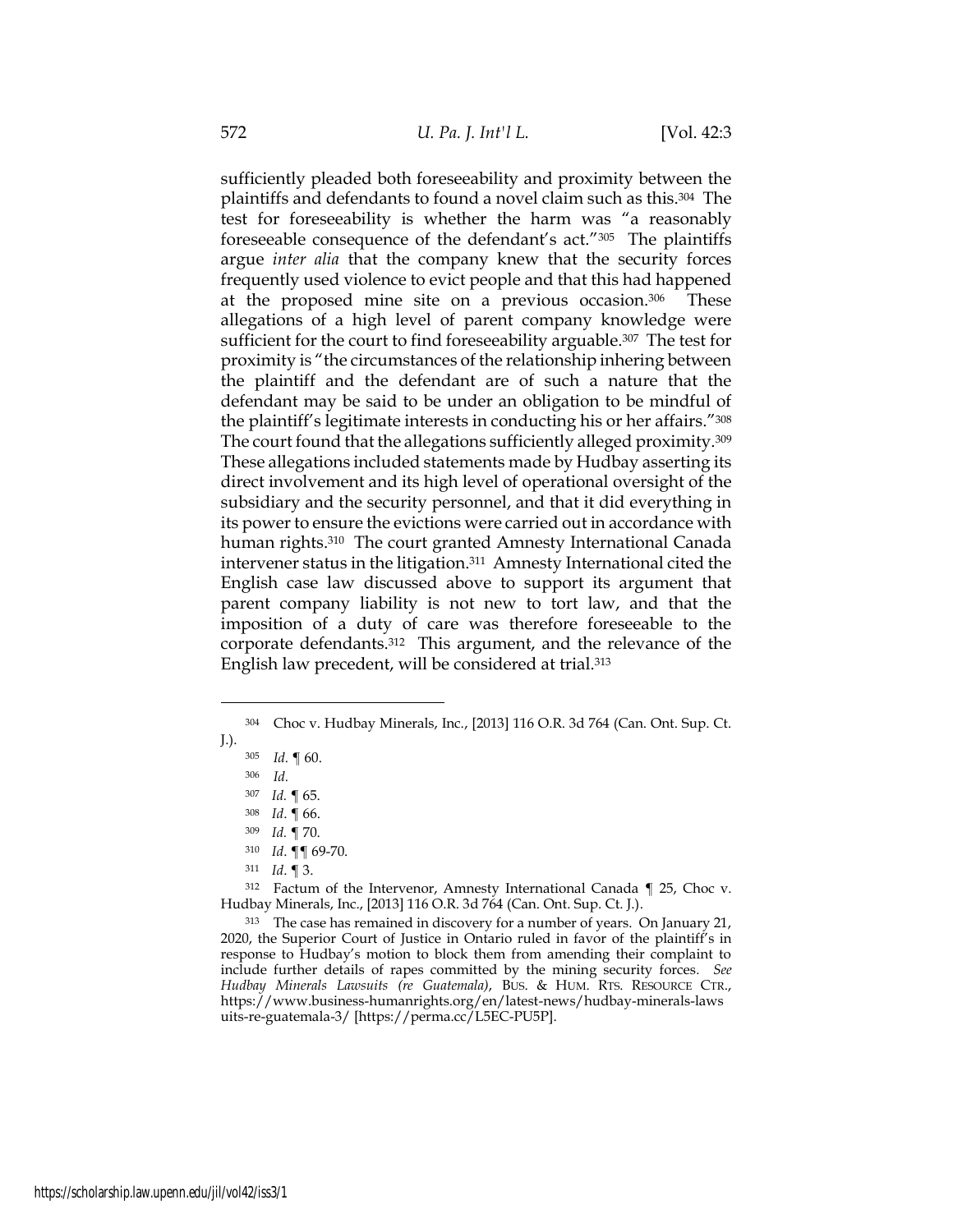In *Nevsun Resources Ltd. v. Araya*, the plaintiffs, three Eritrean refugees, claim, on behalf of themselves and more than 1,000 Eritrean workers, that Nevsun is liable in negligence and for breaches of customary international law including forced labor, torture, slavery, and crimes against humanity.<sup>314</sup> The claims relate to Nevsun's alleged complicity in the use of forced labor at a mine site in Eritrea.315 The mine is jointly owned by Nevsun (60%) and the Eritrean state (40%).<sup>316</sup> The Eritrean state drafted labor for the mine site using its National Service Program—a system known to amount to use of forced labor.<sup>317</sup> An attempt by Nevsun to have the claims under customary international law struck out was unsuccessful, the court finding it at least arguable that customary international law forms part of Canada's common law and rejecting the defendant's defenses based on act of state and *forum non conveniens*. <sup>318</sup> The decision as it related to customary international law and act of state was the subject of an appeal to the Supreme Court of Canada. In a long-awaited judgment released in February 2020, the court held by a majority of five to four that the claims based on customary international law could proceed.<sup>319</sup> The majority concluded that under the "doctrine of adoption," peremptory norms of customary international law are automatically adopted into Canadian domestic law,<sup>320</sup> and the plaintiffs' pleadings based on customary international law did not therefore "disclose no reasonable claim."<sup>321</sup> The significance of this ruling is that it opens up the possibility of enforcing customary international human rights law through the common law, making this case more like the old U.S. ATS cases than the new U.K. tort cases. These cases, along with their counterparts in other common law countries,<sup>322</sup> and the

<sup>314</sup> Nevsun Resources Ltd. v. Araya, 2020 SCC 5 (Can.) (settled out of court in October 2020); *see* Peter Muchlinski, *Corporate Liability for Breaches of Fundamental Human Rights in Canadian Law:* Nevsun Resources Limited v Araya, 1 AMICUS CURIAE 505 (2020); Palombo, *supra* note 5.

<sup>315</sup> Nevsun Resources Ltd. v. Araya, 2020 SCC 5 (Can.).

<sup>316</sup> *Id.* ¶ 7.

<sup>317</sup> *Id.* ¶ 310.

<sup>318</sup> *Id.* ¶¶ 177-97.

<sup>319</sup> *Id*. ¶ 132.

<sup>320</sup> *Id*. ¶ 86.

<sup>321</sup> *Id*. ¶ 148.

<sup>&</sup>lt;sup>322</sup> There has also been at least one case in negligence brought against private corporate contractors operating Australia's offshore refugee detention centers claiming they owed duties of care, together with the government, in respect of the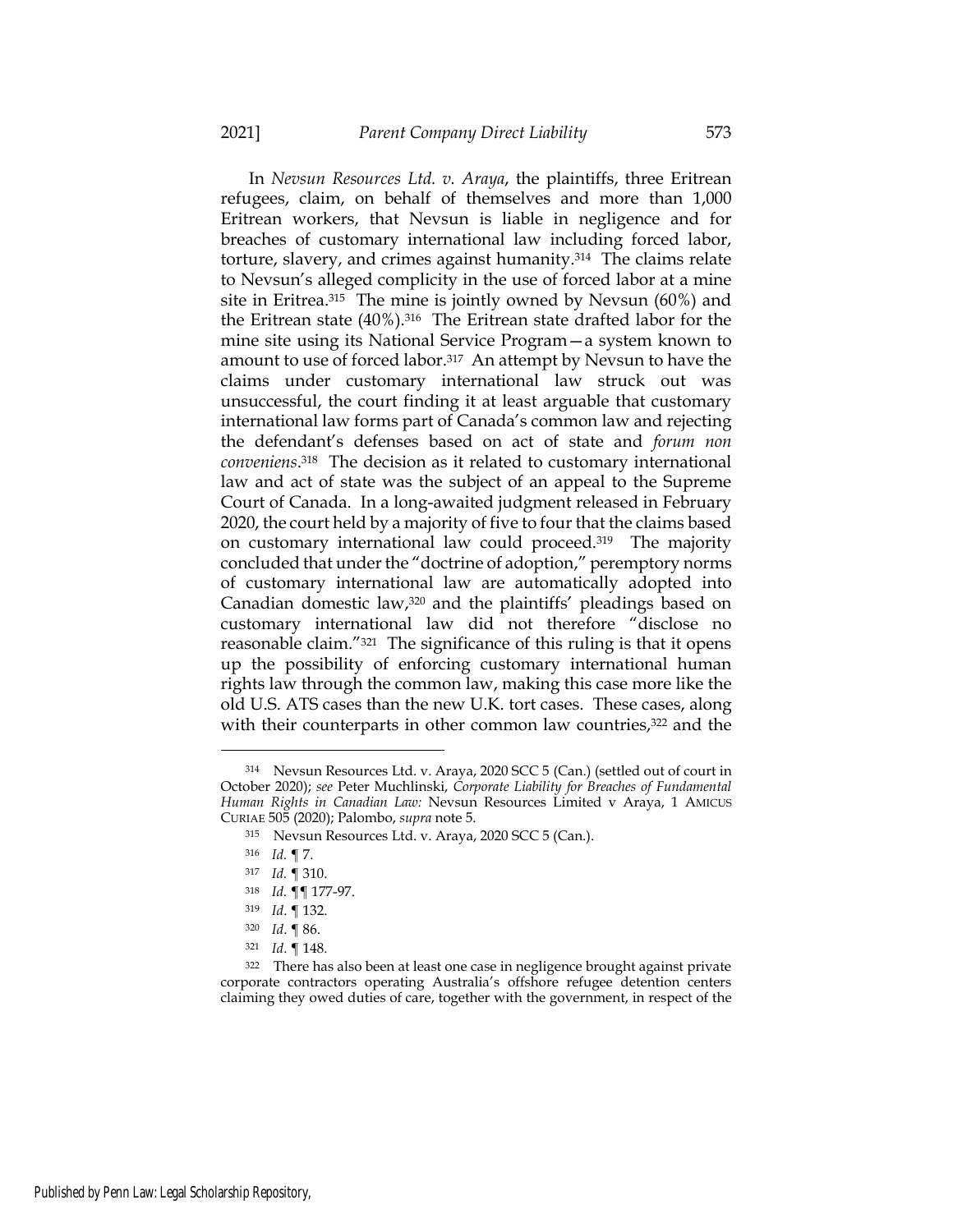cases in civil law jurisdictions described above, indicate that the U.K. precedent is being amplified in international jurisprudence.

# VI. DIRECT LIABILITY AS A PATH FORWARDS FOR PLAINTIFFS IN THE UNITED STATES

As can be seen from the preceding discussion, there are reasons to be cautiously optimistic for plaintiffs about the gradual expansion of direct liability in transnational business and human rights litigation in English case law. The jurisdictional veil in cases against parent companies, still a significant hurdle for plaintiffs in U.S. courts, was diminished as an impediment for plaintiffs in the English cases as a result of developments at the European level.<sup>323</sup> This has placed the focus firmly on the corporate veil, and more specifically on attributing liability to the parent company. *Lungowe* and *Okpabi* are clearly an important legal milestone for plaintiffs in tackling this hurdle. To have two decisions from the U.K. Supreme Court on the subject within a two-year period is highly significant to the shaping of direct parent company liability. With the use of English law precedent in some common law jurisdictions, and in the civil law jurisdiction cases described above, the significance of this case extends beyond England. While wholesale reform of the corporate veil in transnational business and human rights litigation remains elusive, the incremental expansion of direct parent company liability offers a pragmatic way forward for plaintiffs.

In contrast, the situation for plaintiffs in the United States is far more sanguine. The outcome of *Kiobel* came as a blow to the corporate accountability movement. Up until that point most, if not all, ATS cases against corporate defendants concerned harmful events that occurred overseas. The decision in *Kiobel* that the principles underlying the presumption against extraterritoriality apply to the ATS therefore represented a sea-change in the interpretation of the statute and, going forward, the touch and concern test presents an enormous hurdle to plaintiffs. The closing

health and wellbeing of the refugees in their control. *See Kamasaee v Commonwealth* [2015] VSC 148 (Austl.).

<sup>323</sup> Brussels Regulation, *supra* note 51; Owusu v. Jackson [2005] ECR 1445 (Eng.). Note that *forum non conveniens* type arguments are used by defendants to defend claims made against foreign corporations. *See* Vedanta Resources PLC v. Lungowe [2019] UKSC 20, ¶ 13 (Eng.). The departure of the United Kingdom from the European Union has implications here. *See* Aristova, *supra* note 200.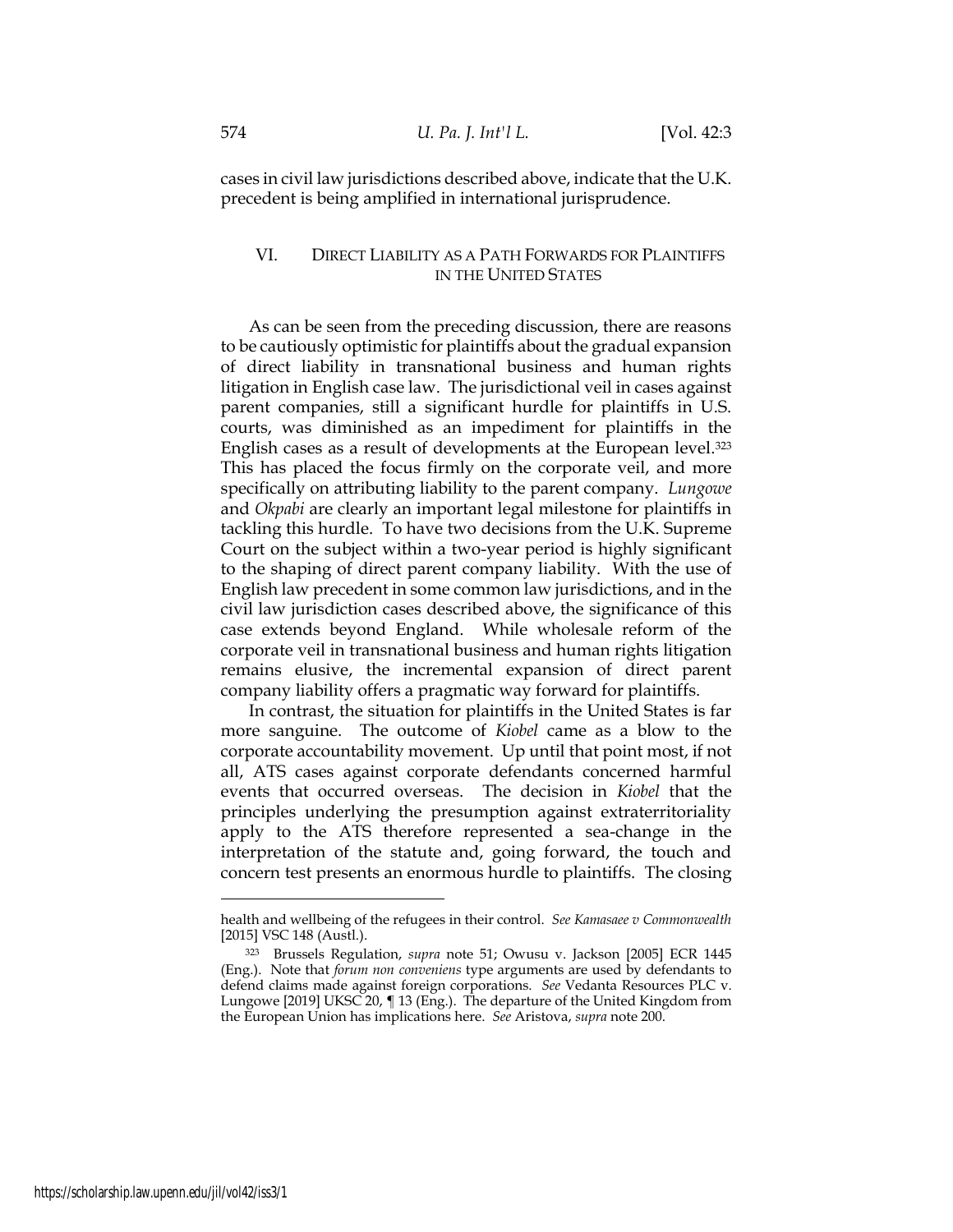off of litigation against foreign corporations means that all aspects of culpable behavior—those of the parent and those of the subsidiary—cannot be examined in the same ATS case. Of greater significance, corporate liability under international law, and consequently under the statute, is precarious, with a decision from the Supreme Court on this subject coming in 2021.<sup>324</sup>

When it comes to attributing liability to the parent company in transnational business and human rights litigation, the test for agency—the primary argument used by plaintiffs seeking to attribute liability to parent companies in the United States—is more exacting for plaintiffs to prove than the direct liability test from the English line of cases. While both tests involve an examination of the relationship between the parent company and the subsidiary, focusing in particular on their interaction over the activities that are the subject of the claim, agency requires that the parent company dominate the relevant activities, while direct liability considers more broadly the extent to which the parent company takes over, intervenes in, controls, supervises, or advises the management of the relevant operations. Put simply, the former entails more parent company involvement than the latter. The *Lungowe* judgment also provides that a duty of care may be imposed when, through groupwide policies, the parent company holds itself out as supervising the subsidiary, but it omits to do so in practice.<sup>325</sup> This is highly relevant in the context of global business, where expectations for the corporate group are communicated through group-wide policies on subjects such as security, health and safety, the environment, and human rights. For example, in *Acuña-Atalaya* the parent company sets standards and provides policies for its subsidiary, including on human rights and security, and is alleged to have failed to ensure that these were followed.<sup>326</sup> By attributing liability where a company holds itself out as supervising, but omits to do so in practice, direct liability could be the key to success for the plaintiffs in this case.

Agency is a means by which the wrongs of the subsidiary can be visited upon the parent. Direct liability, on the other hand, looks squarely at the parent company and attributes liability for its role in the wrongdoing of the subsidiary. There is an important difference

<sup>324</sup> Nestlé USA, Inc. v. Doe I, 141 S. Ct. 188 (2020) (cert. granted).

<sup>325</sup> Vedanta Resources PLC v. Lungowe [2019] UKSC 20, ¶ 20 (Eng.); *see also* McCorquodale, *supra* note 223.

<sup>326</sup> Acuña-Atalaya v. Newmont Mining Corp., 308 F. Supp. 3d 812 (D. Del. 2018), *vacated and remanded,* 765 F. App'x 811 (3d Cir. 2019).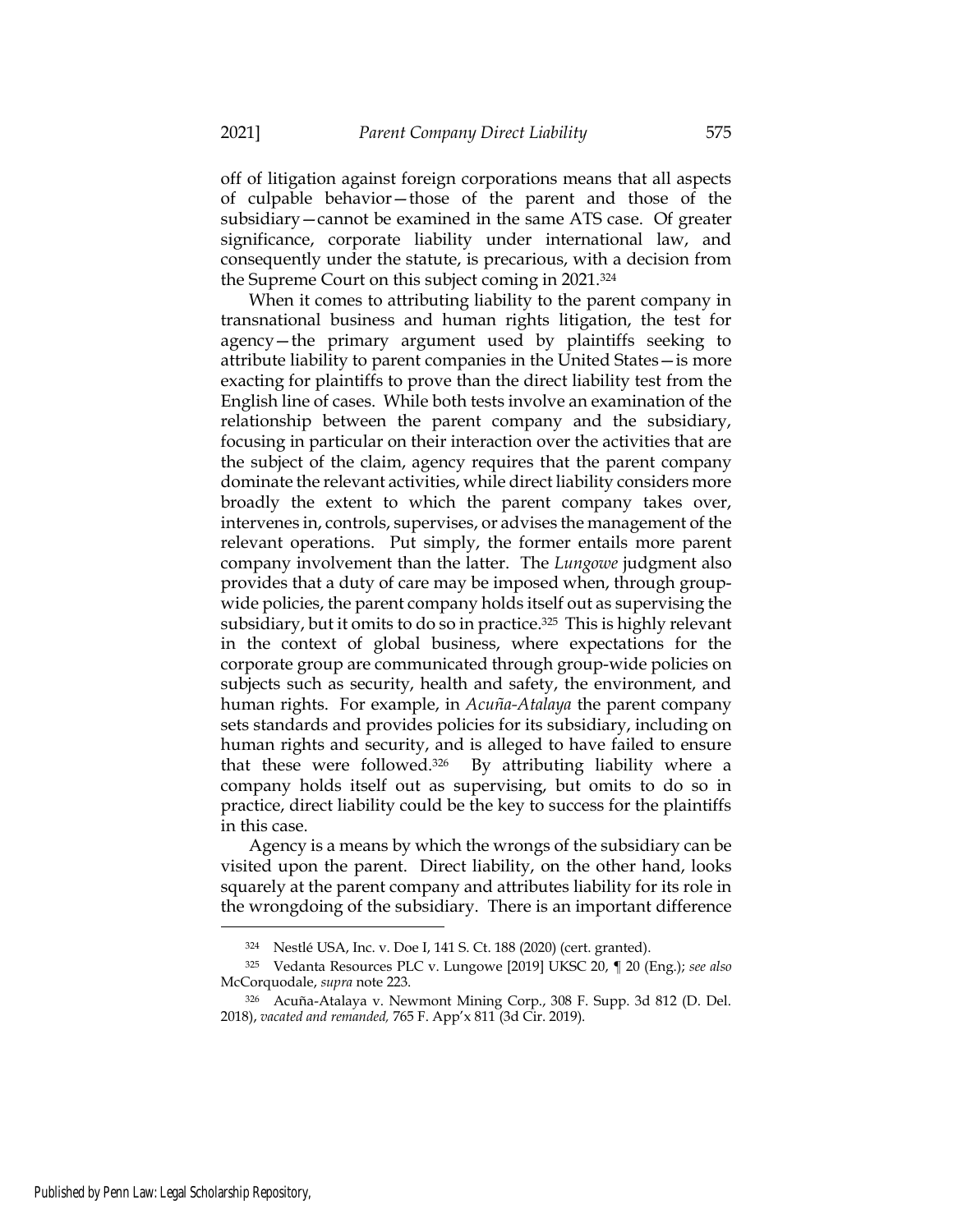here, in terms of framing the wrongdoing and locating the problem. It is not the subsidiary doing wrong overseas and the parent company being found liable for it, but the parent company's acts and omissions, some of which occur at headquarter level, that are under scrutiny.

What lessons can be taken from the positive U.K. experience? At least one leading scholar contends that the U.S. courts may at some point accept the direct liability argument in transnational tort litigation, implicitly clarifying that there is no reason in principle for courts not to do so.<sup>327</sup> Acceptance of the direct liability argument by the U.S. courts offers a path forward for transnational business and human rights litigation. Not only is direct liability easier for plaintiffs to establish, diminishing one of the many hurdles that plaintiffs in such cases face, but using this argument also allows the courts to look more broadly at the interaction between a parent and subsidiary company and attribute liability for involvement that falls short of domination but is nonetheless culpable behavior on the parent's part that plays a significant role in the subsidiary's wrongdoing. By examining the interaction between parent and subsidiary, and the parent and the victim, and focusing on the culpable actions/omissions that occurred at headquarter level, direct liability connects transnational business and human rights cases with the U.S. jurisdiction. This provides a powerful argument to counter *forum non conveniens*, meaning that in cases like *Acuña-Atalaya*, the courts are in better position to find a meaningful nexus between the United States and the decisions and practices that form the subject of the claim, and will be less likely therefore to dismiss on *forum non conveniens* grounds. It also strengthens the argument that federal or state law is the applicable law in a given case,<sup>328</sup> and is in keeping with the focus on domestic culpable conduct that the touch and concern test from *Kiobel* requires of ATS litigation.

At a higher level, the English case law may go some way to assuage the U.S. courts' fear, underpinning the decisions in *Kiobel*, *Bauman*, and *Jesner*, about jurisdictional overreach of the U.S. courts and, consequently, impact on foreign relations. This applies to federal courts in ATS claims and federal or state courts in conventional tort claims. It is clear from the direct liability line of cases that parent company home state courts outside the United

<sup>327</sup> Curran, *supra* note 57, at 443.

<sup>328</sup> *See* Alford, *supra* note [13](#page-5-0) (discussing conflict of laws in transnational business and human rights litigation).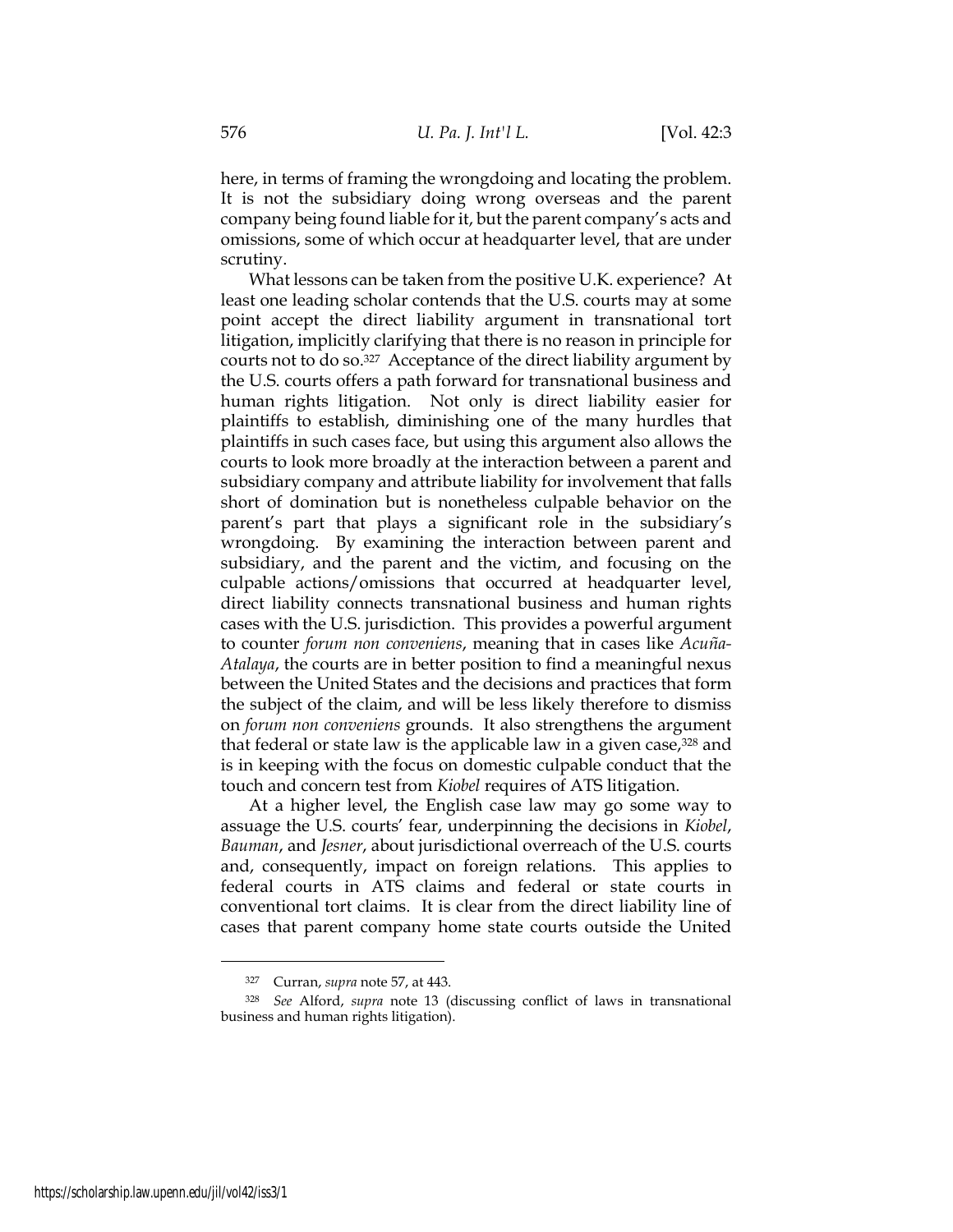States are accepting jurisdiction over transnational business and human rights claims. While not serving as precedent for the U.S. courts, these cases can nonetheless be used by plaintiff lawyers to evidence a global trend of provision of access to remedy in transboundary human rights cases in which the parent company is sufficiently involved in the operations of the subsidiary. This trend can be linked to the commentary to the UNGPs,<sup>329</sup> which tells states that they should provide access to remedy in extraterritorial cases when host state courts do not,<sup>330</sup> and likewise to the General Comment of the Committee on Economic Social and Cultural Rights on this subject, which holds that the extraterritorial obligation to protect requires state parties to take steps to prevent and redress infringements of Covenant rights that occur outside their territories due to the activities of business entities over which they can exercise control, especially in cases where the remedies available to victims before the domestic courts of the state where the harm occurs are unavailable or ineffective. 331

<sup>329</sup> Note that the U.K. Supreme Court declined to reference international standards in *Lungowe*. *But see* McCorquodale, *supra* note 223. Such standards have been referenced in certain cases though. *See* Choc v. Hudbay Minerals, Inc., [2013] 116 O.R. 3d 764 (Can. Ont. Sup. Ct. J.) (noting that Amnesty, an intervener in the case, argued that the UNGPs and other norms support the view that a duty of care may exist in circumstances where a parent company's subsidiary is alleged to be involved in gross human rights abuses). Amnesty also argued that, because the Canadian government endorsed the UNGPs, Canadian courts should have no difficulty in drawing upon them in considering whether a Canadian corporation owes a duty of care. *Id*. ¶ 26.

<sup>330</sup> UNGPs, *supra* note 58, Principle 26 and Commentary.

<sup>331</sup> *See* Econ. & Soc. Council, Comm. on Econ., Soc. & Cultural Rts., General Comment No 24*,* U.N. Doc. E/C.12/GC/24 (2017); s*ee also* Econ. & Soc. Council, Comm. on Econ., Soc. & Cultural Rts., General Comment No. 14, ¶ 39, Docs. E/C.12/2000/4 (2000) (stating that in order to comply with their international obligations, state parties to ICESCR have to respect the enjoyment of the rights stipulated in the Covenant in other countries, *inter alia*, by preventing third parties from violating the right in other countries "if they are able to influence these third parties by way of legal or political means, in accordance with the Charter of the United Nations and applicable international law"); Econ. & Soc. Council, Comm. on Econ., Soc. & Cultural Rts., General Comment No. 15, ¶ 33, U.N. Docs. E/C.12/2002/11 (2003) (making explicit reference to preventing companies from violating the right to water of individuals and communities in other countries); Econ. & Soc. Council, Comm. on Econ., Soc. & Cultural Rts., General Comment No. 19, ¶ 54, U.N. Docs. E/C.12/GC/19 (2009).

Similar statements have been made through the use of concluding observations. *See, e.g.,* Comm. on the Elimination of Racial Discrimination, Concluding Observations of the Committee on the Elimination of Racial Discrimination: Canada, ¶ 17, U.N. Doc. CERD/C/CAN/CO/18 (2007); Comm. on the Elimination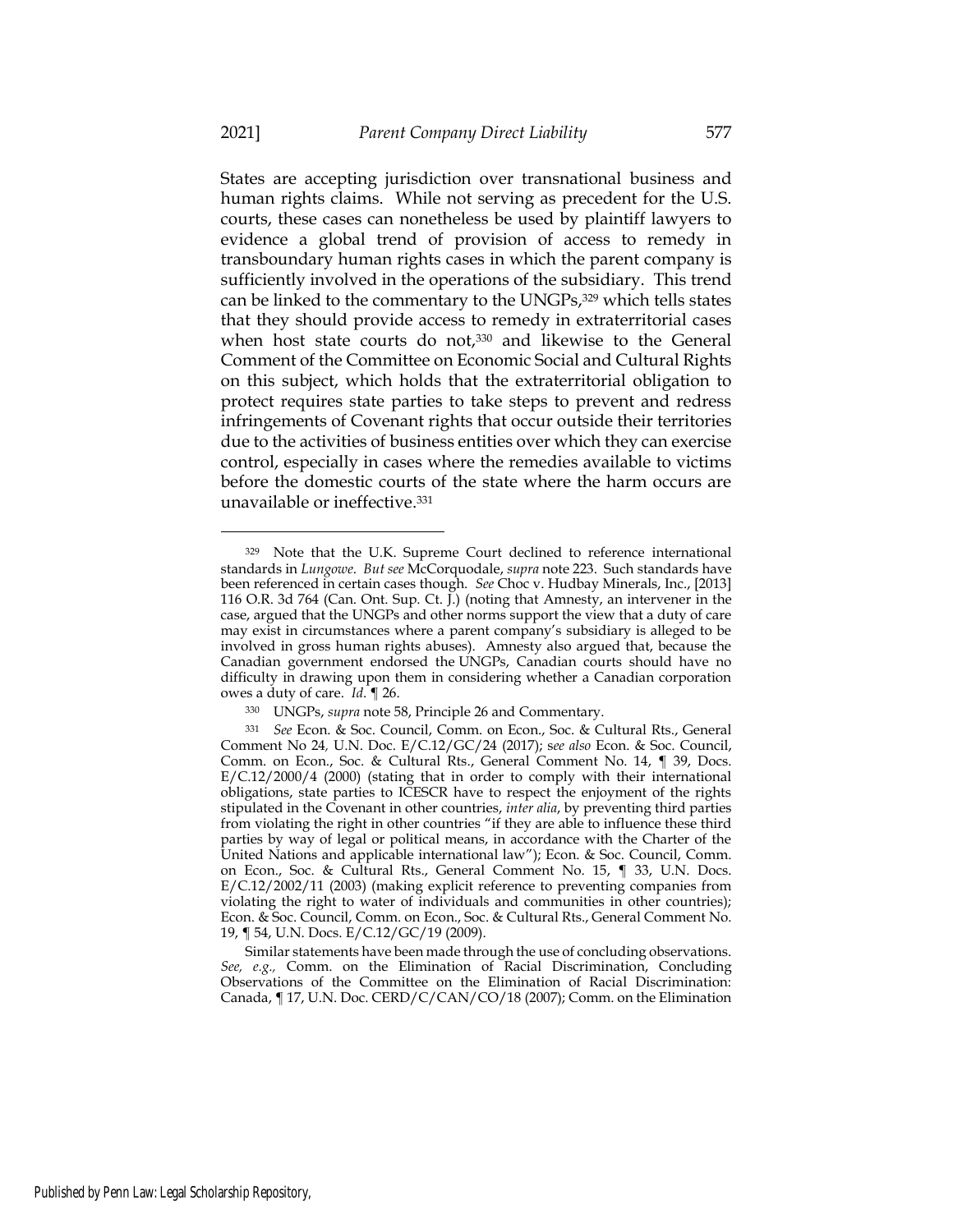#### VII. CONCLUSION

This Article has considered one impediment to access to remedy for victims of human rights violations at the hands of corporate actors, namely the corporate veil, and in light of this impediment, how to attribute liability to parent companies in transnational business and human rights litigation. Further impediments were acknowledged, prominent among them the jurisdictional veil. Future scholarship should consider extraterritoriality in the context of transnational business and human rights litigation, examining the operation of the presumption against extraterritoriality/prohibition on ATS claims against foreign corporations, and the different approach to this issue under foreign laws such as European law.<sup>332</sup> The decision of the U.K. Supreme Court in *Lungowe* on the *forum non conveniens* question, discussed in other works,<sup>333</sup> may be instructive.

Future scholarship should also address the broader question of whether the United Kingdom—or now perhaps Canada—is becoming the new forum for victims to bring human rights litigation against corporate defendants. The United States provided such victims with some prospect of access to remedy through the cause of action under the ATS and through a wide test for personal jurisdiction over corporate defendants. The United Kingdom on the other hand traditionally remained adherent to the strictures of the corporate veil.<sup>334</sup> This Article has plotted the trend whereby the United States has restricted access to remedy for such victims, meanwhile the United Kingdom has opened up a route for plaintiffs

of Racial Discrimination, Concluding Observations of the Committee on the Elimination of Racial Discrimination: United States, ¶ 30, U.N. Doc. CERD/C/USA/CO/6 (2008); Human Rts. Comm., Concluding Observations on the Sixth Periodic Report of Germany, ¶ 16, U.N. Doc. CCPR/C/DEU/CO/6 (2012); *see also* Econ. & Soc. Council, Comm. on Econ., Soc. & Cultural Rts., Concluding Observations on the Fourth Periodic Report of Austria, ¶ 12, U.N. Doc. E/C 12/AUT/CO/4 (2013); Econ. & Soc. Council, Comm. on Econ., Soc. & Cultural Rts., Concluding Observations on the Fifth Periodic Report of Norway, ¶ 6, U.N. Doc. E/C 12/NOR/CO/5 (2013).

<sup>332</sup> For a discussion of the proper jurisdictional limits of the ATS, see Doug Cassel, *Suing Americans for Human Rights Torts Overseas: The Supreme Court Leaves the Door Open*, 89 NOTRE DAME L. REV. 1773 (2014).

<sup>333</sup> *See* Gabrielle Holly, Vedanta v. Lungowe *Symposium: A Non Conveniens Revival–The Supreme Court's Approach to Jurisdiction in* Vedanta, OPINIO JURIS (Apr. 24, 2019), https://opiniojuris.org/2019/04/24/vedanta-v-lungowe-symposium-anon-conveniens-revival-the-supreme-courts-approach-to-jurisdiction-in-vedanta% EF%BB%BF/ [https://perma.cc/WZ7T-Z2Y2].

<sup>334</sup> Adams v. Cape Industries PLC [1989] AC 433 (Eng.).